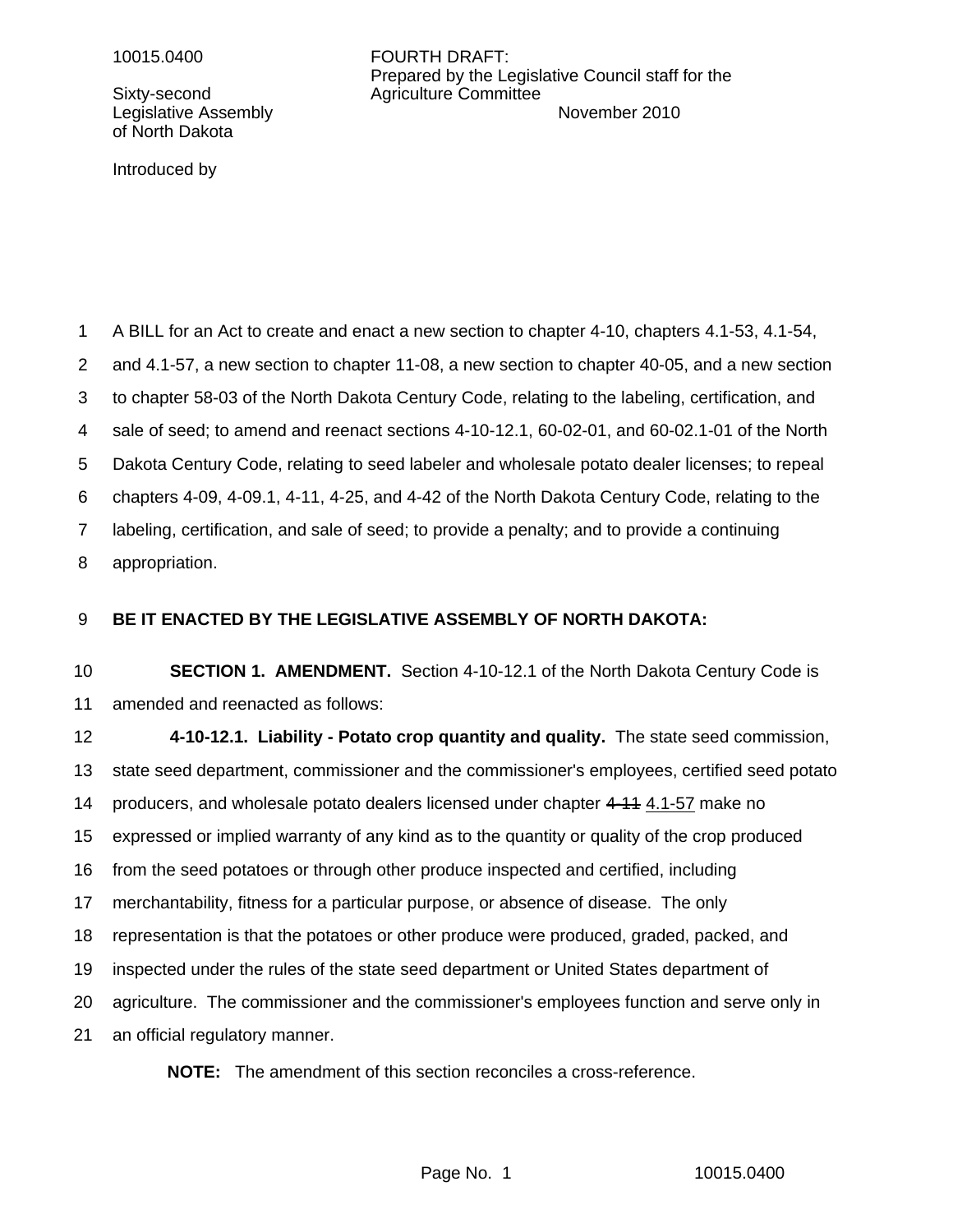### **SECTION 2.** A new section to chapter 4-10 of the North Dakota Century Code is 1

created and enacted as follows: 2

### **Plant and seed records - Exempt.** The following records of the state seed 3

#### commission are exempt from section 44-04-18: 4

- 1. Records of any plant or seed inspection, analysis, or testing and germination, 5
- purity, variety, or disease determinations conducted by the state seed department 6

on a fee-for-service basis for nonpublic entities or persons. 7

- 2. Information received by the seed commission under this chapter from a nonpublic 8
- entity or person that the nonpublic entity or person determines is proprietary 9
	- information or a trade secret.

**SOURCE:** Section 4-09-25.

**NOTE:** Section 4-09-25 exempts certain records from the open records requirements of Section 44-04-18, including records generated under Chapter 4-10, which pertain to the inspection and grading of potatoes. In order not to change this exemption, the language of current Section 4-09-25 is being added to Chapter 4-10.

#### **SECTION 3.** Chapter 4.1-53 of the North Dakota Century Code is created and enacted 11

as follows: 12

10

15

- **4.1-53-01. Definitions.** In this chapter, unless the context otherwise requires: 13
- 1. "Agricultural seed" means: 14
	- a. The seed of cereal, fiber, forage, grass, or oil crops;
- b. Irish potato seed tubers; 16
- c. Lawn seed; 17
- d. Any other seed designated by the seed commissioner as agricultural seed; and 18 19
- e. Any mixture of seeds referenced in this subsection. 20
- 2. "Blend" means seed that consists of more than one variety, provided each variety consists of more than five percent of the whole, by weight. 21 22
- 3. "Brand" means a design, name, number, symbol, or word used to identify the seed 23
- of one person and distinguish the seed from that of another person. 24
- 4. "Certification" means a process that: 25
- a. Is designed to maintain the genetic purity and varietal identity of crop cultivars; and 26 27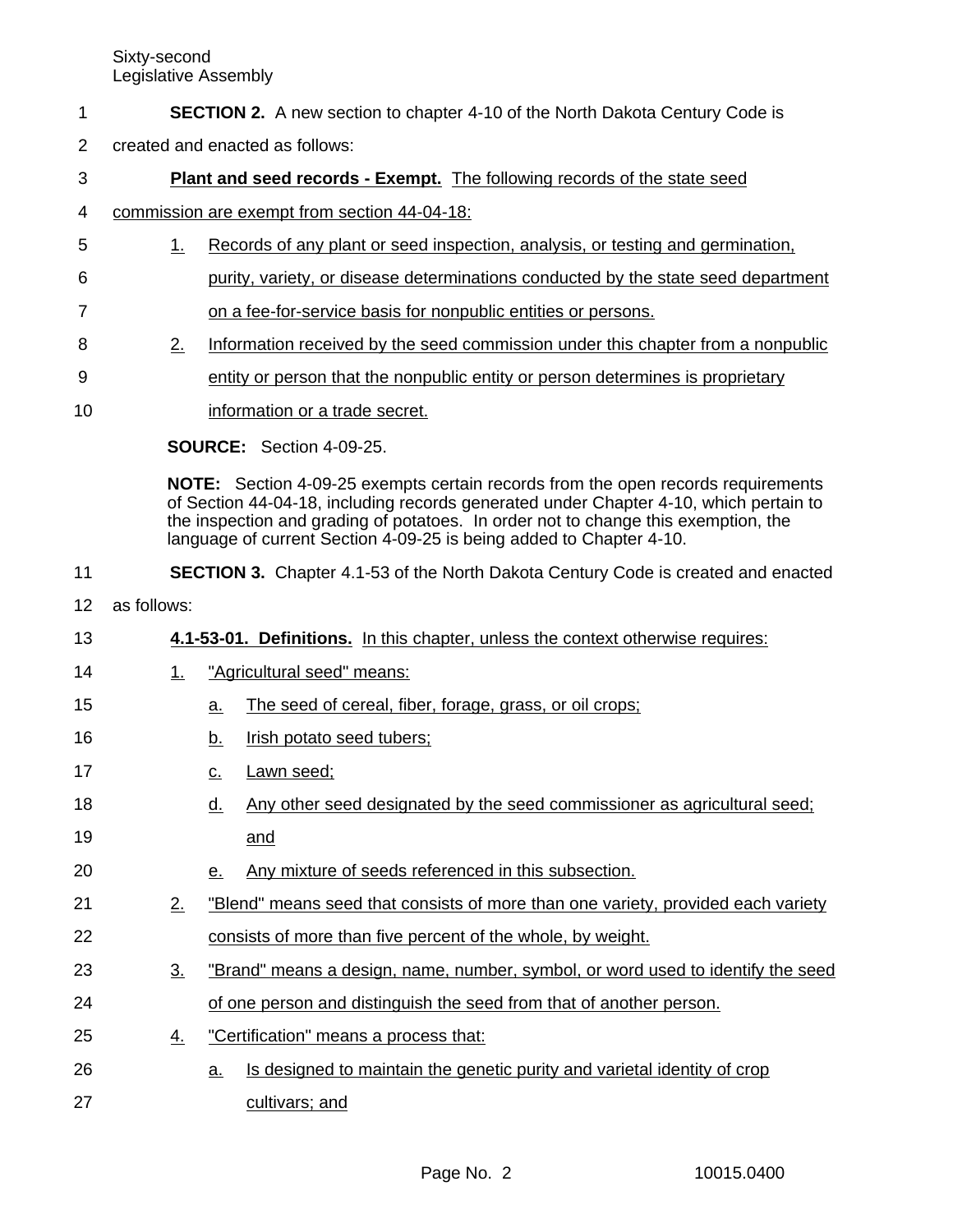| 1  |                   | Requires a variety of components, including:<br><u>b.</u>                                     |  |  |  |  |
|----|-------------------|-----------------------------------------------------------------------------------------------|--|--|--|--|
| 2  |                   | (1)<br>An examination of records provided by the producer;                                    |  |  |  |  |
| 3  |                   | (2)<br>An inspection of the field in which the plants producing seed for                      |  |  |  |  |
| 4  |                   | certification are growing; and                                                                |  |  |  |  |
| 5  |                   | (3)<br>The testing and grading of a representative sample.                                    |  |  |  |  |
| 6  | 5.                | "Certified" means a designation that the seed department has authorized a labeler             |  |  |  |  |
| 7  |                   | to use on seed that met the requirements for certification.                                   |  |  |  |  |
| 8  | 6.                | "Conditioning" means any process to remove unwanted seeds or other matter from                |  |  |  |  |
| 9  |                   | a seed lot in order to produce a uniform product.                                             |  |  |  |  |
| 10 | $\underline{7}$ . | "Flower seed" means the seed of a herbaceous plant grown for its bloom,                       |  |  |  |  |
| 11 |                   | ornamental foliage, or other ornamental part.                                                 |  |  |  |  |
| 12 | 8.                | "Germination" means the physiological process of development and the                          |  |  |  |  |
| 13 |                   | emergence from the seed embryo of essential structures that are indicative of the             |  |  |  |  |
| 14 |                   | ability to produce a normal plant under favorable conditions.                                 |  |  |  |  |
| 15 | <u>9.</u>         | "Hard seed" means a seed that has an impermeable seed coat and has not                        |  |  |  |  |
| 16 |                   | absorbed water by the end of the prescribed test period.                                      |  |  |  |  |
| 17 | <u>10.</u>        | "Inert matter" means anything other than unbroken seeds.                                      |  |  |  |  |
| 18 | <u>11.</u>        | "Kind" means one or more related species or subspecies known singly or                        |  |  |  |  |
| 19 |                   | collectively by a common name.                                                                |  |  |  |  |
| 20 | 12.               | "Label" means a device or tag attached to a seed container, printed or stamped                |  |  |  |  |
| 21 |                   | information on a seed container, or written information accompanying a lot of bulk            |  |  |  |  |
| 22 |                   | seed.                                                                                         |  |  |  |  |
| 23 | 13.               | "Labeler" means the person identified by name and address on the label.                       |  |  |  |  |
| 24 | 14.               | "Lot" means an identifiable quantity of seed that is uniform within permitted                 |  |  |  |  |
| 25 |                   | tolerances for the factors that appear on its label.                                          |  |  |  |  |
| 26 | <u>15.</u>        | "Mixture" means seed consisting of more than one kind, each in excess of five                 |  |  |  |  |
| 27 |                   | percent of the whole, by weight.                                                              |  |  |  |  |
| 28 | 16.               | "Official seed-certifying agency" means:                                                      |  |  |  |  |
| 29 |                   | An agency that is authorized under the laws of a state, territory, or possession<br><u>a.</u> |  |  |  |  |
| 30 |                   | to officially certify seed and which has standards and procedures approved by                 |  |  |  |  |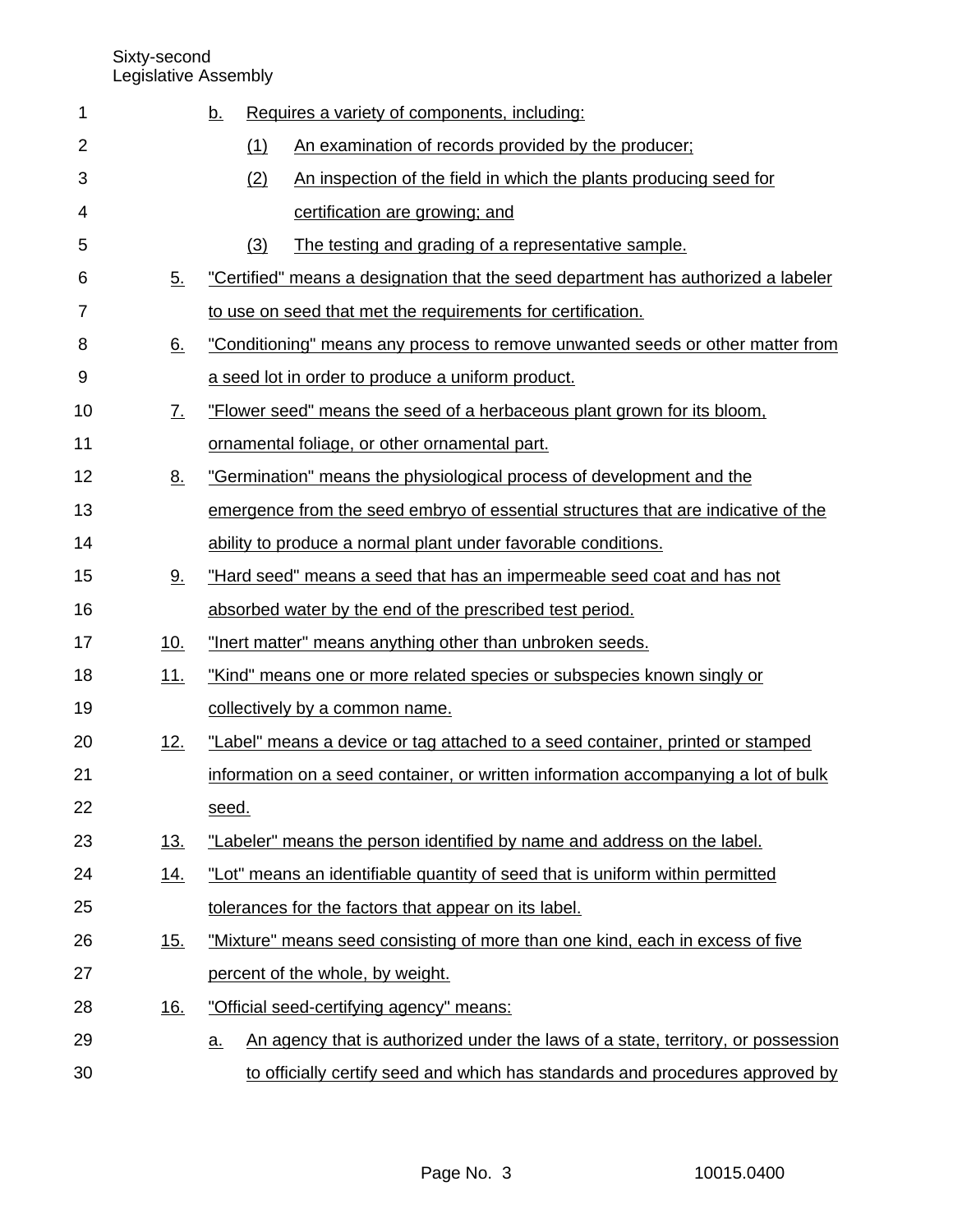| 1  |            |           | the United States secretary of agriculture to assure the genetic purity and                 |  |  |  |
|----|------------|-----------|---------------------------------------------------------------------------------------------|--|--|--|
| 2  |            |           | identity of any seed it certifies; or                                                       |  |  |  |
| 3  |            | <u>b.</u> | An agency of a foreign country if the United States secretary of agriculture                |  |  |  |
| 4  |            |           | has determined that the agency adheres to seed certification procedures and                 |  |  |  |
| 5  |            |           | standards that are comparable to those generally adhered to by a                            |  |  |  |
| 6  |            |           | seed-certifying agency meeting the criteria set forth in subdivision a.                     |  |  |  |
| 7  | 17.        |           | "Prohibited weed seed" means:                                                               |  |  |  |
| 8  |            | <u>a</u>  | The seed or propagule of any weed designated as noxious by the agriculture                  |  |  |  |
| 9  |            |           | commissioner in accordance with section 4.1-47-05; or                                       |  |  |  |
| 10 |            | <u>b.</u> | The seed or propagule of any weed determined by the seed commissioner to                    |  |  |  |
| 11 |            |           | be highly destructive and difficult to control by good cultural practices or by             |  |  |  |
| 12 |            |           | the use of herbicides.                                                                      |  |  |  |
| 13 | 18.        |           | "Pure seed" means a quantity of seed that belongs to a particular kind or variety           |  |  |  |
| 14 |            |           | and which does not contain either inert matter or seeds of another kind or variety.         |  |  |  |
| 15 | <u>19.</u> |           | "Record" includes all information relating to origin or source, variety, lot                |  |  |  |
| 16 |            |           | identification, quantity, inspection, processing, testing, labeling, distribution, and file |  |  |  |
| 17 |            |           | samples of the seed.                                                                        |  |  |  |
| 18 | 20.        |           | "Restricted weed seed" means a seed that is determined by the seed                          |  |  |  |
| 19 |            |           | commissioner to be:                                                                         |  |  |  |
| 20 |            | <u>a.</u> | Objectionable in agricultural seed, lawn or turf seed, vegetable seed, and                  |  |  |  |
| 21 |            |           | flower seed; and                                                                            |  |  |  |
| 22 |            | <u>b.</u> | Controllable by good cultural practices or the use of herbicides.                           |  |  |  |
| 23 | 21.        |           | "Selection" means a subgroup of a variety and includes clones, lines, and strains.          |  |  |  |
| 24 | 22.        |           | "Treated" means a seed has received an application of a substance intended to               |  |  |  |
| 25 |            |           | enhance the performance of the seed or alter a physiological process of the plant.          |  |  |  |
| 26 | 23.        |           | "Unbroken seed" means a seed that is more than fifty percent intact.                        |  |  |  |
| 27 | <u>24.</u> |           | "Variety" means a subdivision of a kind that:                                               |  |  |  |
| 28 |            | <u>a.</u> | Can be differentiated by one or more identifiable morphological, physiological,             |  |  |  |
| 29 |            |           | or other characteristics from other varieties of the same kind;                             |  |  |  |
| 30 |            | <u>b.</u> | Has describable variations in essential and distinct characteristics; and                   |  |  |  |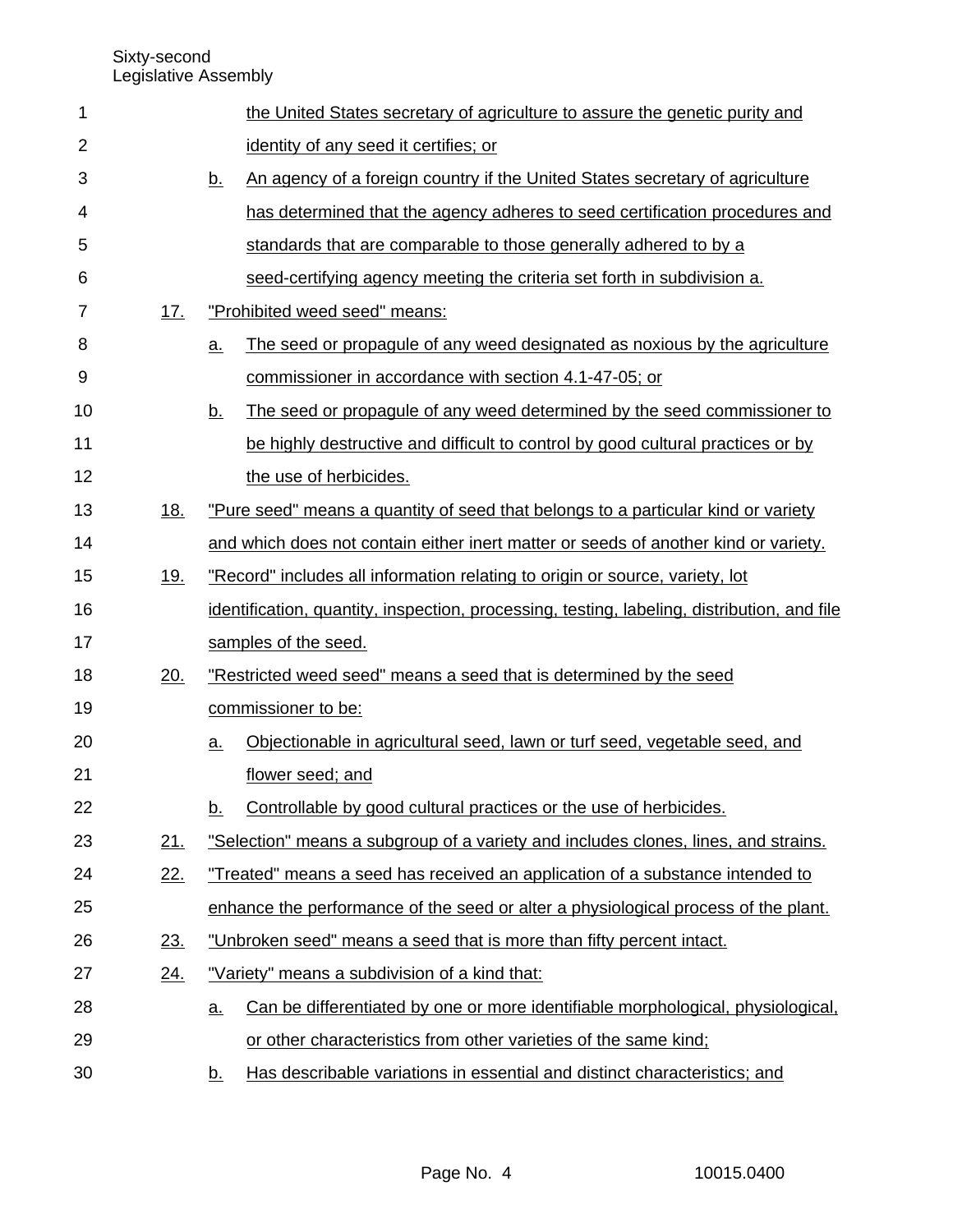| 1              | $\underline{\mathsf{C}}$ . | Will remain unchanged in its essential and distinct characteristics and                   |
|----------------|----------------------------|-------------------------------------------------------------------------------------------|
| $\overline{2}$ |                            | uniformity when reproduced or reconstituted, as required by the different                 |
| 3              |                            | categories of varieties.                                                                  |
|                |                            | <b>SOURCE:</b> Section 4-09-01.                                                           |
| 4              |                            | 4.1-53-02. Seed department - Location. The North Dakota seed department is the            |
| 5              |                            | official seed-certifying agency of the state. The seed department must be located on the  |
| 6              |                            | campus of North Dakota state university of agriculture and applied science.               |
|                |                            | SOURCE: Section 4-09-02.                                                                  |
| 7              |                            | 4.1-53-03. Official seal. The seed department shall have and use an official              |
| 8              |                            | departmental seal that has been recorded in the office of the secretary of state.         |
|                |                            | <b>SOURCE:</b> Section 4-09-04.                                                           |
| 9              |                            | 4.1-53-04. Seed commission - Membership. The seed commission is the governing             |
| 10             |                            | board of the seed department. The seed commission consists of the following nine members: |
| 11             | 1.                         | An individual appointed by the North Dakota crop improvement association;                 |
| 12             | 2.                         | An individual appointed by the North Dakota certified seed potato growers                 |
| 13             |                            | association;                                                                              |
| 14             | $\underline{3}$ .          | An individual appointed by the North Dakota dry edible bean seed growers                  |
| 15             |                            | association;                                                                              |
| 16             | <u>4.</u>                  | An individual appointed by the North Dakota agricultural association;                     |
| 17             | 5.                         | An individual appointed by the North Dakota potato council;                               |
| 18             | <u>6.</u>                  | A resident of this state appointed by the northern plains potato growers                  |
| 19             |                            | association;                                                                              |
| 20             | <u>7.</u>                  | An individual who operates a seed-conditioning plant approved by the seed                 |
| 21             |                            | department, appointed by the North Dakota grain dealers association;                      |
| 22             | <u>8.</u>                  | The director of the agricultural experiment station or the director's designee; and       |
| 23             | <u>9.</u>                  | The agriculture commissioner or the agriculture commissioner's designee.                  |
|                |                            | <b>SOURCE:</b> Section 4-09-03.                                                           |
|                |                            | NOTE: Current law provides that the Seed Commission consists of " an elected              |

member of the North Dakota potato council selected by the North Dakota potato council. ..." Because the current law allows other groups to appoint individuals without requiring that they be members of the appointing group, the interim committee suggested that subsection 5 parallel the language of the other groups.

### **4.1-53-05. Seed commission - Chairman - Meetings.** 24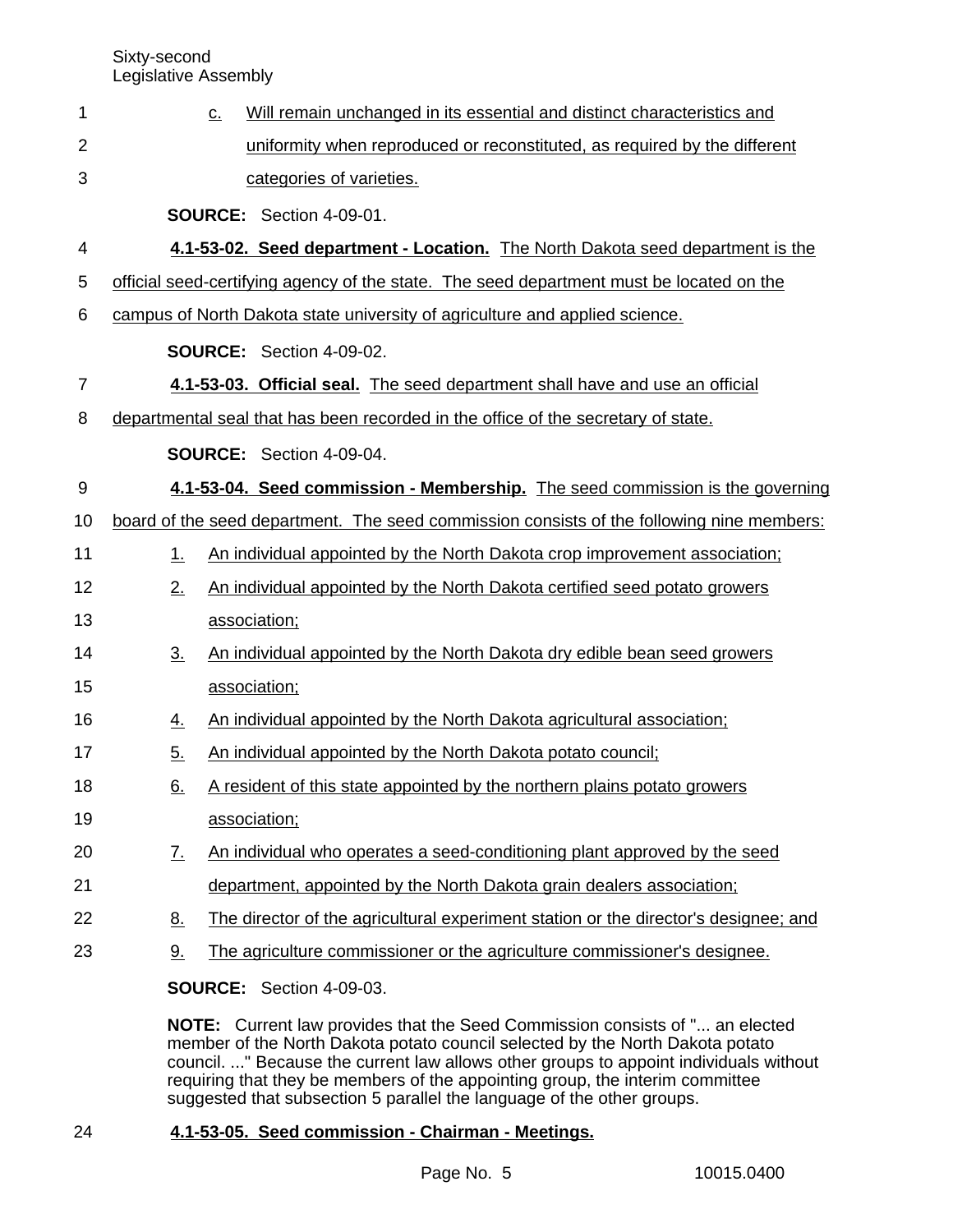| 1              | 1.              | The agriculture commissioner shall serve as the chairman of the seed commission.               |
|----------------|-----------------|------------------------------------------------------------------------------------------------|
| 2              | 2.              | The chairman shall call all regular meetings of the seed commission and shall call             |
| 3              |                 | a special meeting within seven days if petitioned to do so by two members of the               |
| 4              |                 | seed commission.                                                                               |
| 5              | 3.              | The seed commission shall hold at least two regular meetings each year.                        |
|                |                 | SOURCE: Section 4-09-03.                                                                       |
| 6              |                 | 4.1-53-06. Seed commission - Appointment of proxy. If a member of the seed                     |
| $\overline{7}$ |                 | commission is unable to attend a meeting of the commission, the member may appoint a proxy.    |
| 8              |                 | The appointment must be in writing and must be presented to the chairman. The vote of the      |
| 9              | proxy is final. |                                                                                                |
|                |                 | <b>SOURCE:</b> Section 4-09-03(3).                                                             |
| 10             |                 | 4.1-53-07. Seed commission - Members - Compensation. Each member of the                        |
| 11             |                 | seed commission, except the agriculture commissioner and the director of the agricultural      |
| 12             |                 | experiment station, is entitled to receive compensation at the rate of one hundred thirty-five |
| 13             |                 | dollars per day and reimbursement for expenses, as provided by law for state officers, if the  |
| 14             |                 | member is attending a commission meeting or performing duties directed by the commission.      |
|                |                 | <b>SOURCE:</b> Section 4-09-03(3).                                                             |
| 15             |                 | 4.1-53-08. Seed commission - Powers. The seed commission may:                                  |
| 16             | <u>1.</u>       | Establish branch offices and laboratories at locations in this state, other than the           |
| 17             |                 | campus of North Dakota state university of agriculture and applied science, if the             |
| 18             |                 | seed commissioner determines that they are necessary to carry out the duties of                |
| 19             |                 | the seed commission, the seed commissioner, or the seed department;                            |
| 20             | 2.              | Dismiss the seed commissioner for cause; and                                                   |
| 21             | <u>3.</u>       | Appoint an acting seed commissioner if the position becomes vacant.                            |
|                |                 | <b>SOURCE:</b> Sections 4-09-02 and 4-09-03(4).                                                |
| 22             |                 | 4.1-53-09. Seed commission - Duties. The seed commission shall:                                |
| 23             | <u>1.</u>       | Appoint a seed commissioner;                                                                   |
| 24             | 2.              | Compensate the seed commissioner; and                                                          |
| 25             | <u>3.</u>       | Review the appointment of a seed commissioner, annually.                                       |
|                |                 | <b>SOURCE:</b> Section 4-09-03(4).                                                             |
| 26             |                 | 4.1-53-10. Seed commissioner - Powers. The seed commissioner may:                              |
|                |                 |                                                                                                |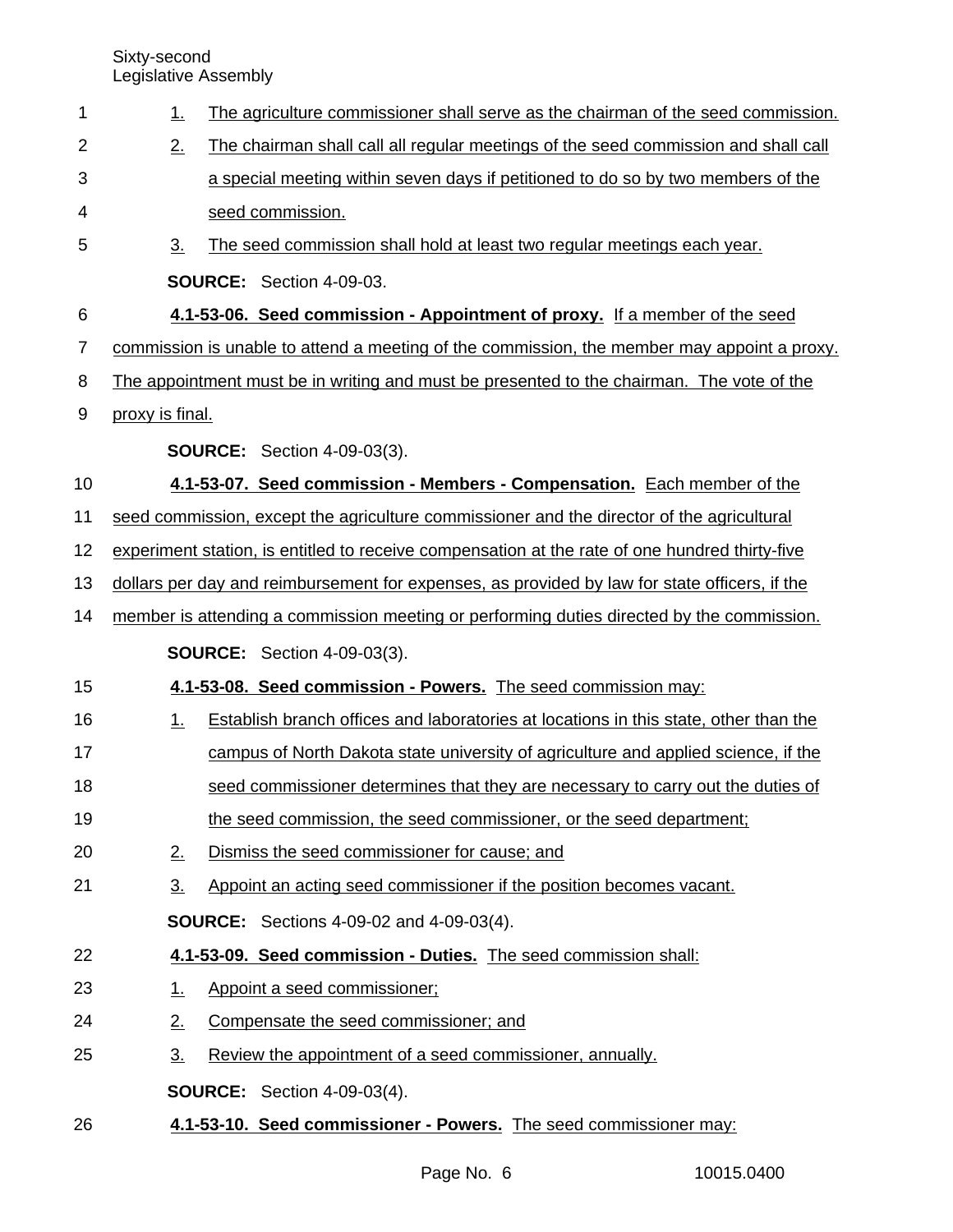| 1              | 1.                | Contract with North Dakota state university of agriculture and applied science for |  |  |  |  |  |  |
|----------------|-------------------|------------------------------------------------------------------------------------|--|--|--|--|--|--|
| $\overline{2}$ |                   | the use of facilities and equipment;                                               |  |  |  |  |  |  |
| 3              | 2.                | Contract with any person for any lawful purpose;                                   |  |  |  |  |  |  |
| 4              | $\underline{3}$ . | Enter upon real property and access any structure and personal property, at any    |  |  |  |  |  |  |
| 5              |                   | time, to:                                                                          |  |  |  |  |  |  |
| 6              |                   | Inspect, sample, and test seed for compliance with this chapter; and<br>a.         |  |  |  |  |  |  |
| $\overline{7}$ |                   | Inspect records for compliance with this chapter; and<br><u>b.</u>                 |  |  |  |  |  |  |
| 8              | <u>4.</u>         | Collect royalty, research, and patent fees.                                        |  |  |  |  |  |  |
|                |                   | <b>SOURCE:</b> Sections 4-09-02(1), 4-09-06, 4-09-19, and 4-09-20.                 |  |  |  |  |  |  |
| 9              |                   | 4.1-53-11. Seed commissioner - Duties. The seed commissioner shall:                |  |  |  |  |  |  |
| 10             | <u>1.</u>         | Manage the seed department;                                                        |  |  |  |  |  |  |
| 11             | 2.                | Provide, equip, and maintain offices, laboratories, and any other facilities       |  |  |  |  |  |  |
| 12             |                   | necessary to carry out this chapter, subject to the approval of the seed           |  |  |  |  |  |  |
| 13             |                   | commission;                                                                        |  |  |  |  |  |  |
| 14             | $\underline{3}$ . | Employ and compensate necessary personnel;                                         |  |  |  |  |  |  |
| 15             | <u>4.</u>         | Permit North Dakota state university of agriculture and applied science to use the |  |  |  |  |  |  |
| 16             |                   | seed department facilities and the services of the seed department laboratories at |  |  |  |  |  |  |
| 17             |                   | convenient times;                                                                  |  |  |  |  |  |  |
| 18             | $\underline{5}$ . | Determine the nature and size of any seed and plant samples required by the seed   |  |  |  |  |  |  |
| 19             |                   | department in order to conduct official tests or make official determinations and  |  |  |  |  |  |  |
| 20             |                   | shall prescribe the manner in which the seed and plant samples are to be obtained  |  |  |  |  |  |  |
| 21             |                   | and delivered to the seed department;                                              |  |  |  |  |  |  |
| 22             | 6.                | Provide commodity inspection services upon request;                                |  |  |  |  |  |  |
| 23             | $\underline{7}$ . | Establish and charge fees for services, subject to the approval of the seed        |  |  |  |  |  |  |
| 24             |                   | commission;                                                                        |  |  |  |  |  |  |
| 25             | <u>8.</u>         | Provide periodic reports to the seed commission regarding the management and       |  |  |  |  |  |  |
| 26             |                   | operation of the seed department;                                                  |  |  |  |  |  |  |
| 27             | <u>9.</u>         | Recommend to the seed commission the biennial budget and annual salary             |  |  |  |  |  |  |
| 28             |                   | schedules for the seed department;                                                 |  |  |  |  |  |  |
| 29             | <u>10.</u>        | Submit the seed department's biennial budget, as approved by the seed              |  |  |  |  |  |  |
| 30             |                   | commission, to the office of management and budget;                                |  |  |  |  |  |  |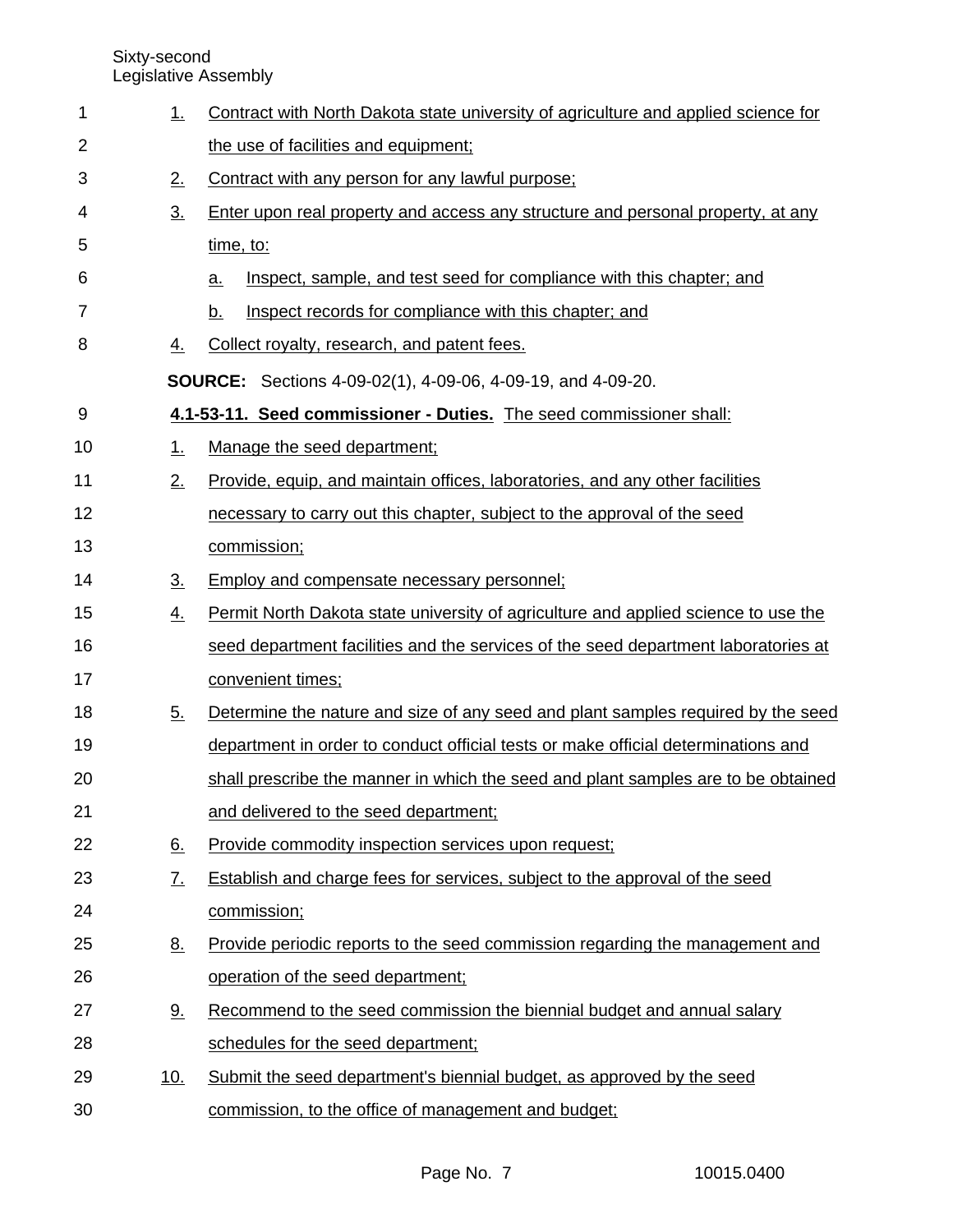#### 11. Do all things necessary to enforce this chapter and rules implementing this 1

- chapter; and 2
- 12. Perform any other duties as directed by the seed commission. 3

**SOURCE:** Sections 4-09-02, 4-09-03, 4-09-08, 4-09-09, and 4-09.1-02.

**NOTE:** In its examination of Chapter 4-09.1, which pertains to the inspection and grading of agricultural commodities, the interim committee determined that many of the provisions were duplicative of those already in current Chapter 4-09 and reflected in this bill draft. The exception was current law Section 4-09.1-02:

**4-09.1-02. Commissioner - Duties.** The commissioner may establish commodity grades and inspection services for the purpose of making inspection and otherwise providing for the proper handling and marketing of commodities ....

Seed Department personnel indicated that they do not establish commodity grades. That activity is within the purview of the federal government. However, in certain circumstances, they do provide commodity inspection services upon request. That provision is included as subsection 6.

#### **4.1-53-12. Label requirements - Agricultural seed.** 4

| 5              | 1. |    | Agricultural seed offered for sale or sold in this state, for planting purposes, must                                                                                                                                                                             |  |  |
|----------------|----|----|-------------------------------------------------------------------------------------------------------------------------------------------------------------------------------------------------------------------------------------------------------------------|--|--|
| 6              |    |    | be labeled.                                                                                                                                                                                                                                                       |  |  |
| $\overline{7}$ | 2. | а. | If the agricultural seed is offered for sale or sold in a container, the label must                                                                                                                                                                               |  |  |
| 8              |    |    | be plainly printed in English and conspicuously placed on or attached to the                                                                                                                                                                                      |  |  |
| 9              |    |    | container.                                                                                                                                                                                                                                                        |  |  |
| 10             |    | b. | If the agricultural seed is offered for sale or sold in bulk, the label must be                                                                                                                                                                                   |  |  |
| 11             |    |    | plainly printed in English and provided to the purchaser at or before the time                                                                                                                                                                                    |  |  |
| 12             |    |    | of delivery.                                                                                                                                                                                                                                                      |  |  |
|                |    |    | <b>SOURCE:</b> Section 4-09-10(1).                                                                                                                                                                                                                                |  |  |
| $\sqrt{2}$     |    |    | $\overline{A}$ at $\overline{B}$ and $\overline{A}$ are set of the state of the state of the state of the state $\overline{A}$ at $\overline{B}$ and $\overline{A}$ are stated to the state of the state of the state of the state of the state of the state of t |  |  |

- **4.1-53-13. Agricultural seed Label Content.** A label required by 4.1-53-12 must 13
- include: 14
- 1. The lot number or other lot identification; 2. a. The state or foreign country in which the seed was grown; or b. A statement indicating that the origin of the seed is unknown; 3. The percentage by weight of all weed seed; 4. The name of each restricted weed seed present and its rate of occurrence per pound [453.59 grams], if: 15 16 17 18 19 20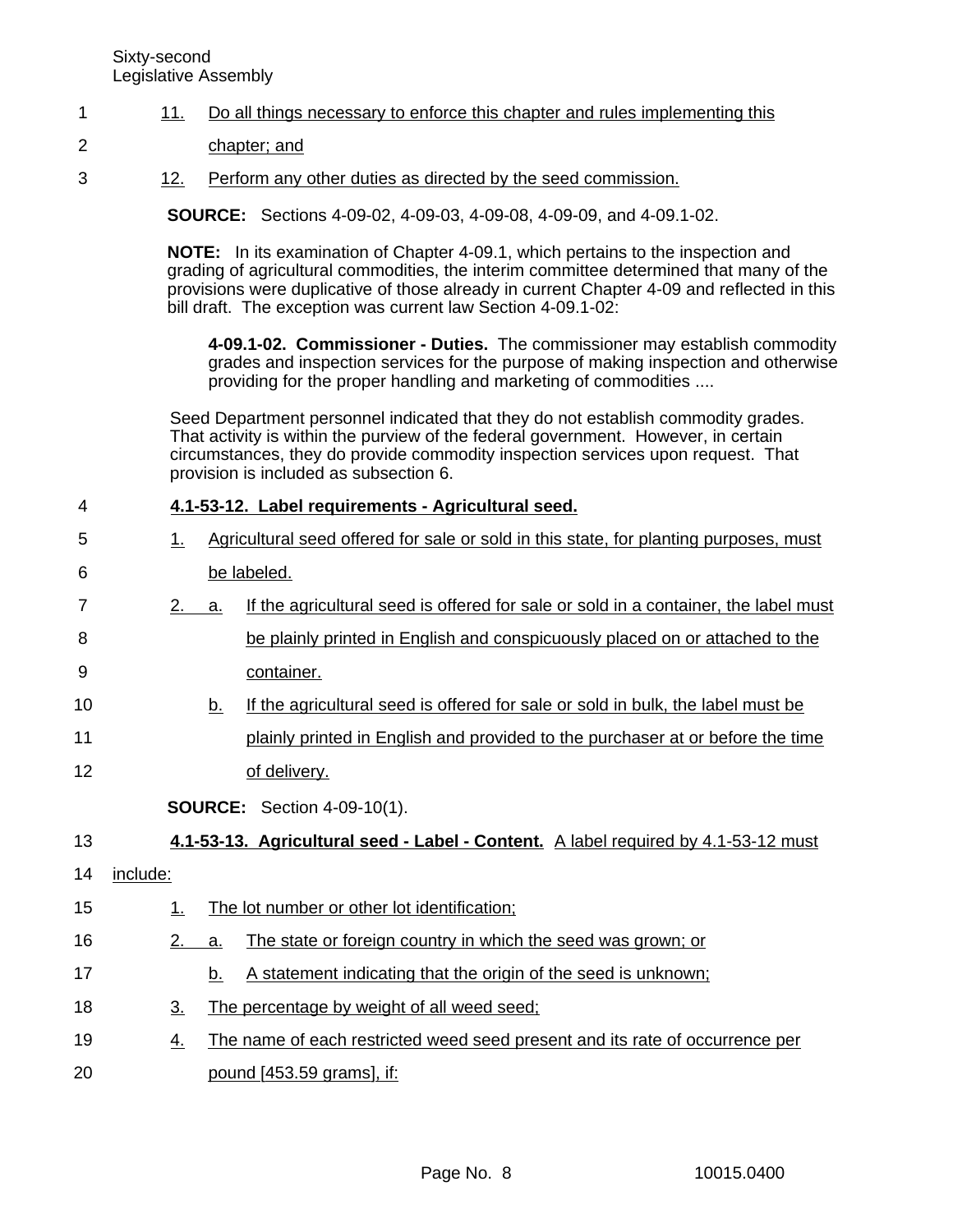Sixty-second

Legislative Assembly

| $\mathbf 1$    |                   | <u>a.</u>                  | In seeds of grasses and small seeded legumes the rate of occurrence                                  |
|----------------|-------------------|----------------------------|------------------------------------------------------------------------------------------------------|
| $\overline{2}$ |                   |                            | exceeds thirteen seeds per pound [453.59 grams]; or                                                  |
| 3              |                   | <u>b.</u>                  | In any other agricultural seeds, the rate of occurrence exceeds five seeds per                       |
| 4              |                   |                            | pound [453.59 grams];                                                                                |
| 5              | <u>5.</u>         |                            | The percentage by weight of any other agricultural seeds present;                                    |
| 6              | <u>6.</u>         |                            | The percentage by weight of inert matter;                                                            |
| 7              | 7.                | a.                         | The percentage of germination, exclusive of hard seed;                                               |
| 8              |                   | <u>b.</u>                  | The percentage of hard seed, if applicable; and                                                      |
| 9              |                   | $\underline{\mathsf{C}}$ . | The month and year in which the percentages were determined; and                                     |
| 10             | <u>8.</u>         |                            | The full name and address of the labeler.                                                            |
|                |                   |                            | <b>SOURCE:</b> Section 4-09-10(6).                                                                   |
| 11             |                   |                            | 4.1-53-14. Agricultural seed - Label requirements - Treated seed.                                    |
| 12             | $1_{-}$           |                            | In addition to any other requirements set forth in this chapter, if the seed has been                |
| 13             |                   |                            | treated, the label must indicate that the treatment has occurred and must include                    |
| 14             |                   |                            | the commonly accepted, coined, chemical, or abbreviated chemical name of the                         |
| 15             |                   |                            | substance used in the treatment.                                                                     |
| 16             |                   | <u>a.</u>                  | If the substance with which the seed was treated is harmful to humans or to                          |
| 17             |                   |                            | other vertebrate animals, the label must contain a cautionary statement                              |
| 18             |                   |                            | prohibiting use of the seed for human or animal consumption.                                         |
| 19             |                   | <u>b.</u>                  | If the substance with which the seed was treated is a mercurial or a similarly                       |
| 20             |                   |                            | toxic substance, the label must contain a statement and symbol indicating that                       |
| 21             |                   |                            | the substance is poison.                                                                             |
| 22             |                   | $\underline{\mathbf{C}}$ . | If the substance with which the seed was treated is an inoculant, the label                          |
| 23             |                   |                            | must contain the date beyond which the inoculant is claimed not to be                                |
| 24             |                   |                            | effective for use on that particular seed.                                                           |
| 25             | 2.                |                            | The information required by this section may be placed on a separate label.                          |
|                |                   |                            | <b>SOURCE:</b> Section 4-09-10(6).                                                                   |
| 26             |                   |                            | 4.1-53-15. Agricultural seed - Label requirements - Hermetically sealed                              |
| 27             |                   |                            | containers. In addition to any other label requirements set forth in this chapter, if agricultural   |
| 28             |                   |                            | seed that is offered for sale or sold is in a container that has been hermetically sealed, the label |
| 29             | must so indicate. |                            |                                                                                                      |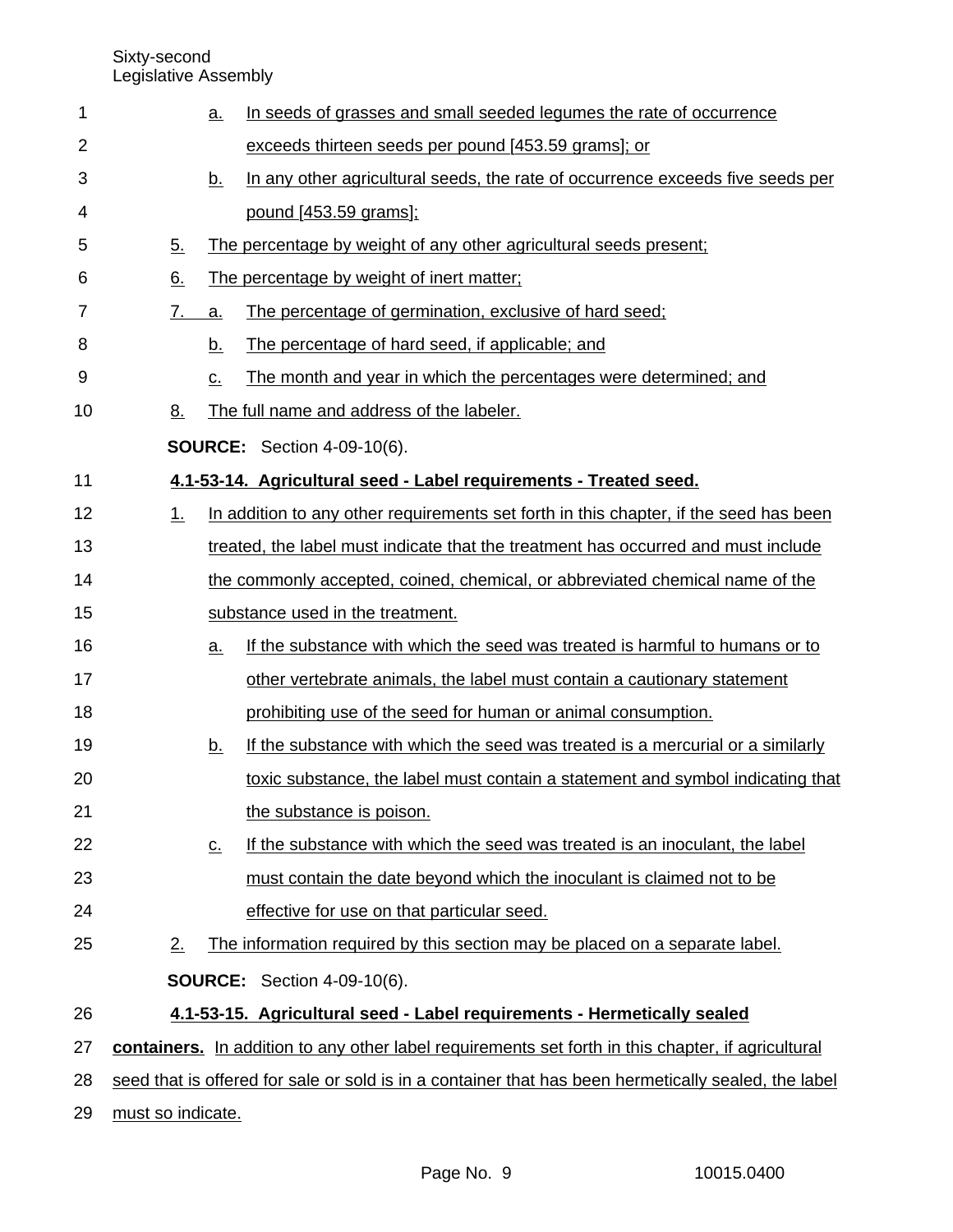**SOURCE:** Section 4-09-10(6).

# **4.1-53-16. Agricultural seed - Additional label requirements - Limited**

## **applicability.** 2

1

| 3  | <u>1.</u> |                                                                                               | In addition to any other label requirements set forth in this chapter, the label on        |  |  |  |  |
|----|-----------|-----------------------------------------------------------------------------------------------|--------------------------------------------------------------------------------------------|--|--|--|--|
| 4  |           |                                                                                               | each container of barley, canola, dry beans, durum, field peas, flax, oats, rye,           |  |  |  |  |
| 5  |           |                                                                                               | soybeans, and wheat seed offered for sale or sold in this state, for planting              |  |  |  |  |
| 6  |           |                                                                                               | purposes, must include:                                                                    |  |  |  |  |
| 7  |           | <u>a.</u>                                                                                     | The kind of each agricultural seed;                                                        |  |  |  |  |
| 8  |           | <u>b.</u>                                                                                     | The variety of each agricultural seed component constituting more than five                |  |  |  |  |
| 9  |           |                                                                                               | percent of the whole; and                                                                  |  |  |  |  |
| 10 |           | $\underline{\mathsf{C}}$ .                                                                    | The percentage by weight of each agricultural seed component constituting                  |  |  |  |  |
| 11 |           |                                                                                               | more than five percent of the whole.                                                       |  |  |  |  |
| 12 | 2.        |                                                                                               | In addition to any other requirements set forth in this chapter, the label on each         |  |  |  |  |
| 13 |           |                                                                                               | container of agricultural seed other than barley, canola, dry beans, durum, field          |  |  |  |  |
| 14 |           |                                                                                               | peas, flax, oats, rye, soybeans, and wheat seed, offered for sale in this state for        |  |  |  |  |
| 15 |           |                                                                                               | planting purposes:                                                                         |  |  |  |  |
| 16 |           | <u>a.</u>                                                                                     | Must include the kind of each agricultural seed;                                           |  |  |  |  |
| 17 |           | <u>b.</u>                                                                                     | May include the variety of each agricultural seed component constituting more              |  |  |  |  |
| 18 |           |                                                                                               | than five percent of the whole; and                                                        |  |  |  |  |
| 19 |           | $\underline{\mathsf{C}}$ .                                                                    | Must include the percentage by weight of each agricultural seed component                  |  |  |  |  |
| 20 |           |                                                                                               | constituting more than five percent of the whole.                                          |  |  |  |  |
|    |           |                                                                                               | <b>SOURCE:</b> Section 4-09-10(2) and (4).                                                 |  |  |  |  |
| 21 |           |                                                                                               | 4.1-53-17. Selling of seed by brand - Requirements. The seed of barley, canola, dry        |  |  |  |  |
| 22 |           | beans, durum, field peas, flax, oats, rye, soybeans, and wheat may be sold by brand, provided |                                                                                            |  |  |  |  |
| 23 |           | the true variety name or number is clearly stated on the label.                               |                                                                                            |  |  |  |  |
|    |           |                                                                                               | <b>SOURCE:</b> Section 4-09-10(2).                                                         |  |  |  |  |
| 24 |           |                                                                                               | 4.1-53-18. Canola seed - Additional label requirements. In addition to any other           |  |  |  |  |
| 25 |           |                                                                                               | requirements set forth in this chapter, if the agricultural seed is canola, the seed must: |  |  |  |  |
| 26 | <u>1.</u> |                                                                                               | Have been certified by the seed commissioner as meeting the standards of this              |  |  |  |  |
| 27 |           | state; or                                                                                     |                                                                                            |  |  |  |  |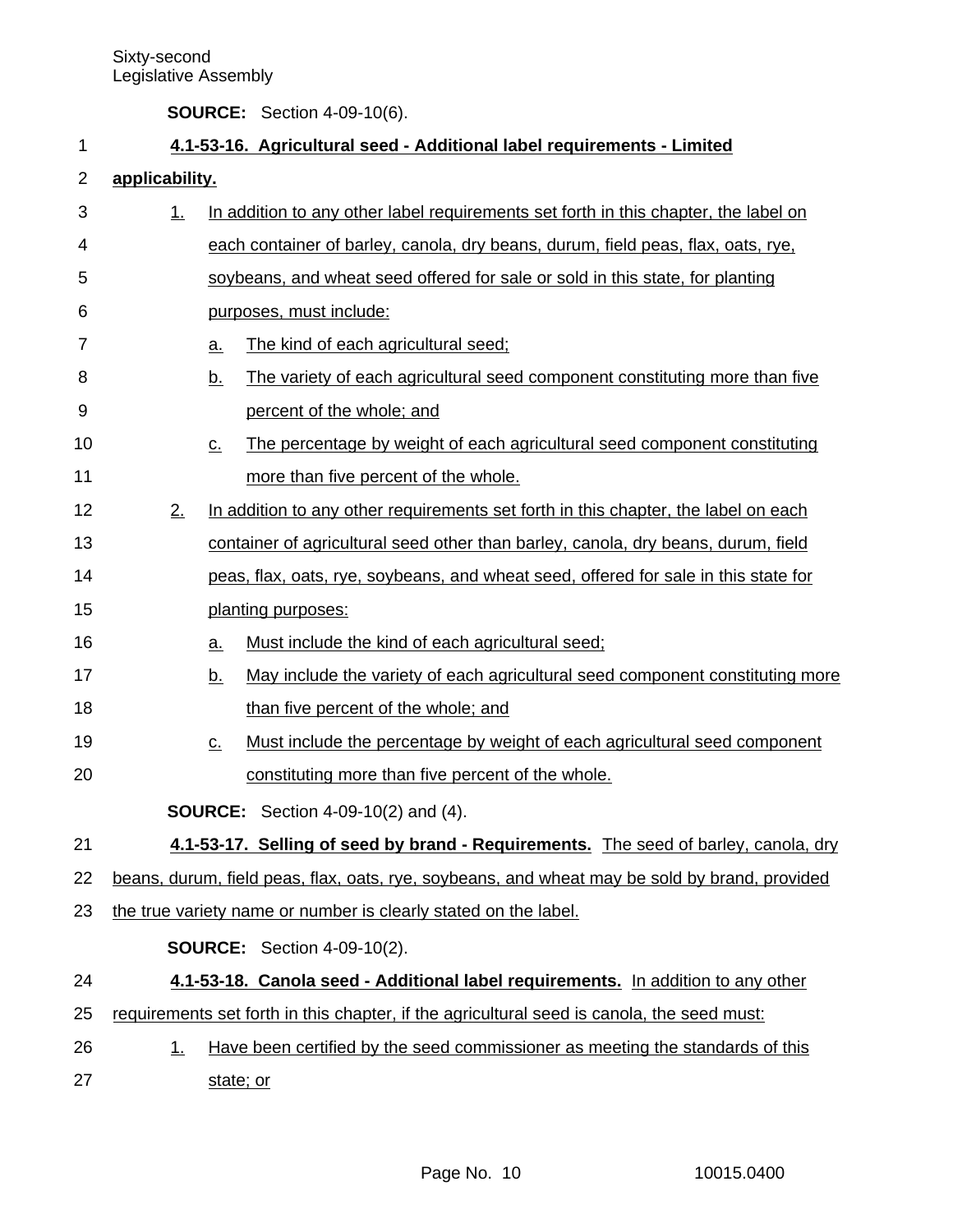|  | Have been certified by the appropriate agency of another state or country having |
|--|----------------------------------------------------------------------------------|
|  | canola certification standards that are determined by the seed commissioner to   |
|  | meet or exceed the standards of this state.                                      |

**SOURCE:** Section 4-09-10(3).

### **4.1-53-19. Agricultural seed components - Label requirements - Mixture or blend -** 4

**Designation.** If more than ten percent of the whole consists of an aggregate of agricultural 5

seed components, each present in an amount not exceeding five percent of the whole, the label 6

- must include each component in excess of one percent of the whole named together with the 7
- percentage by weight of each. Each component must be listed in the order of its 8
- predominance. If more than one component is named, the word "mixture" or "blend" must be 9
- stated appropriately with the name of the mixture or blend. 10

**SOURCE:** Section 4-09-10(5).

### **4.1-53-20. Agricultural seed - Sale of small quantities - Container labeling** 11

**requirements.** If agricultural seed is sold in quantities of five pounds [2.26796 kilograms] or 12

less, the container into which the seed is placed is exempt from the labeling requirements of 13

this chapter provided: 14

23

- 1. The container from which the seed is taken is in compliance with the labeling requirements of this chapter; and 15 16
- 2. The seed is removed from the container referenced in subsection 1 and weighed, 17
- in the presence of the purchaser. 18

**SOURCE:** New section.

- **4.1-53-21. Labeling requirements Vegetable seed.** 19
- 1. Each container of vegetable seed offered for sale or sold in this state, for planting purposes, must be labeled. 20 21
- 2. The label must be plainly printed in English and placed conspicuously on or 22
	- attached to the container.

**SOURCE:** Section 4-09-11(1).

### **4.1-53-22. Vegetable seed - Label - Content.** The label for vegetable seed packed in 24

- units of one pound or less and the label for vegetable seed on prepared mats, tapes, or in 25
- preplanted containers must include: 26
- 1. The kind and variety of seed; 27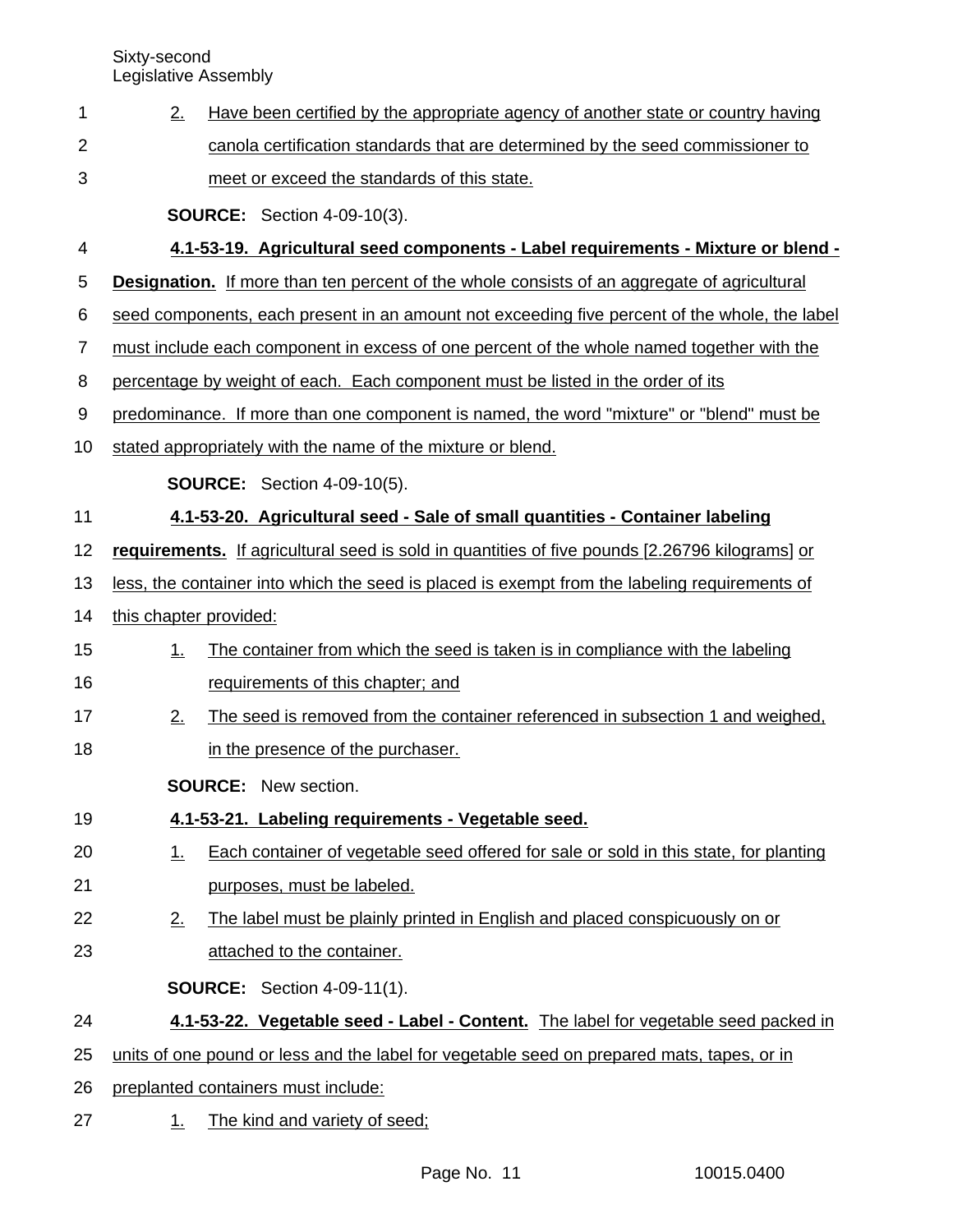| 1  |                                       | 2.                |                   |                                           | The lot number or other lot identification;                                                      |  |  |  |
|----|---------------------------------------|-------------------|-------------------|-------------------------------------------|--------------------------------------------------------------------------------------------------|--|--|--|
| 2  |                                       | $\underline{3}$ . |                   | The full name and address of the labeler; |                                                                                                  |  |  |  |
| 3  |                                       | <u>4.</u>         |                   |                                           | The month and year in which the germination test was completed; and                              |  |  |  |
| 4  |                                       | $\underline{5}$ . | a.                |                                           | The percentage of germination; or                                                                |  |  |  |
| 5  |                                       |                   | <u>b.</u>         |                                           | The date by which the seed must be sold, as established in section 4.1-53-52                     |  |  |  |
| 6  |                                       |                   |                   |                                           | of this Act.                                                                                     |  |  |  |
|    |                                       |                   |                   |                                           | <b>SOURCE: Section 4-09-11.</b>                                                                  |  |  |  |
| 7  |                                       |                   |                   |                                           | 4.1-53-23. Vegetable seed - Additional label requirements. If the germination test               |  |  |  |
| 8  |                                       |                   |                   |                                           | referenced in section 4.1-53-22 of this Act results in a finding that the seed does not meet the |  |  |  |
| 9  |                                       |                   |                   |                                           | standards for germination, as established by the commissioner, the label must include:           |  |  |  |
| 10 |                                       | 1.                |                   |                                           | The percentage of germination, exclusive of hard seed;                                           |  |  |  |
| 11 |                                       | 2.                |                   |                                           | The percentage of hard seed, if present; and                                                     |  |  |  |
| 12 |                                       | 3 <sub>1</sub>    |                   |                                           | The words "below standard" in at least eight-point type.                                         |  |  |  |
|    | <b>SOURCE:</b> Section 4-09-11(2)(c). |                   |                   |                                           |                                                                                                  |  |  |  |
| 13 |                                       |                   |                   |                                           | 4.1-53-24. Vegetable seed - Larger units - Label requirement - Exception.                        |  |  |  |
| 14 |                                       | <u>1.</u>         |                   |                                           | The label for any vegetable seed other than that referenced in section 4.1-53-22 of              |  |  |  |
| 15 |                                       |                   |                   |                                           | this Act must include:                                                                           |  |  |  |
| 16 |                                       |                   | <u>a.</u>         |                                           | The lot number or other lot identification;                                                      |  |  |  |
| 17 |                                       |                   | b.                | (1)                                       | The kind and variety of vegetable seed present in excess of five percent                         |  |  |  |
| 18 |                                       |                   |                   |                                           | by weight;                                                                                       |  |  |  |
| 19 |                                       |                   |                   | (2)                                       | The percentage by weight of each seed referenced in paragraph 1, in                              |  |  |  |
| 20 |                                       |                   |                   |                                           | order of its predominance;                                                                       |  |  |  |
| 21 |                                       |                   |                   | (3)                                       | The percentage of germination for each seed referenced in                                        |  |  |  |
| 22 |                                       |                   |                   |                                           | paragraph 1, exclusive of hard seed;                                                             |  |  |  |
| 23 |                                       |                   |                   | $\left(4\right)$                          | The percentage of hard seed, if present; and                                                     |  |  |  |
| 24 |                                       |                   |                   | (5)                                       | The month and year that the percentages were determined; and                                     |  |  |  |
| 25 |                                       |                   | $\underline{C}$ . |                                           | The full name and address of that labeler.                                                       |  |  |  |
| 26 |                                       | 2.                |                   |                                           | If vegetable seed is sold in quantities of five pounds [2.26796 kilograms] or less,              |  |  |  |
| 27 |                                       |                   |                   |                                           | the container into which the seed is placed is exempt from the labeling                          |  |  |  |
| 28 |                                       |                   |                   |                                           | requirements of this chapter provided:                                                           |  |  |  |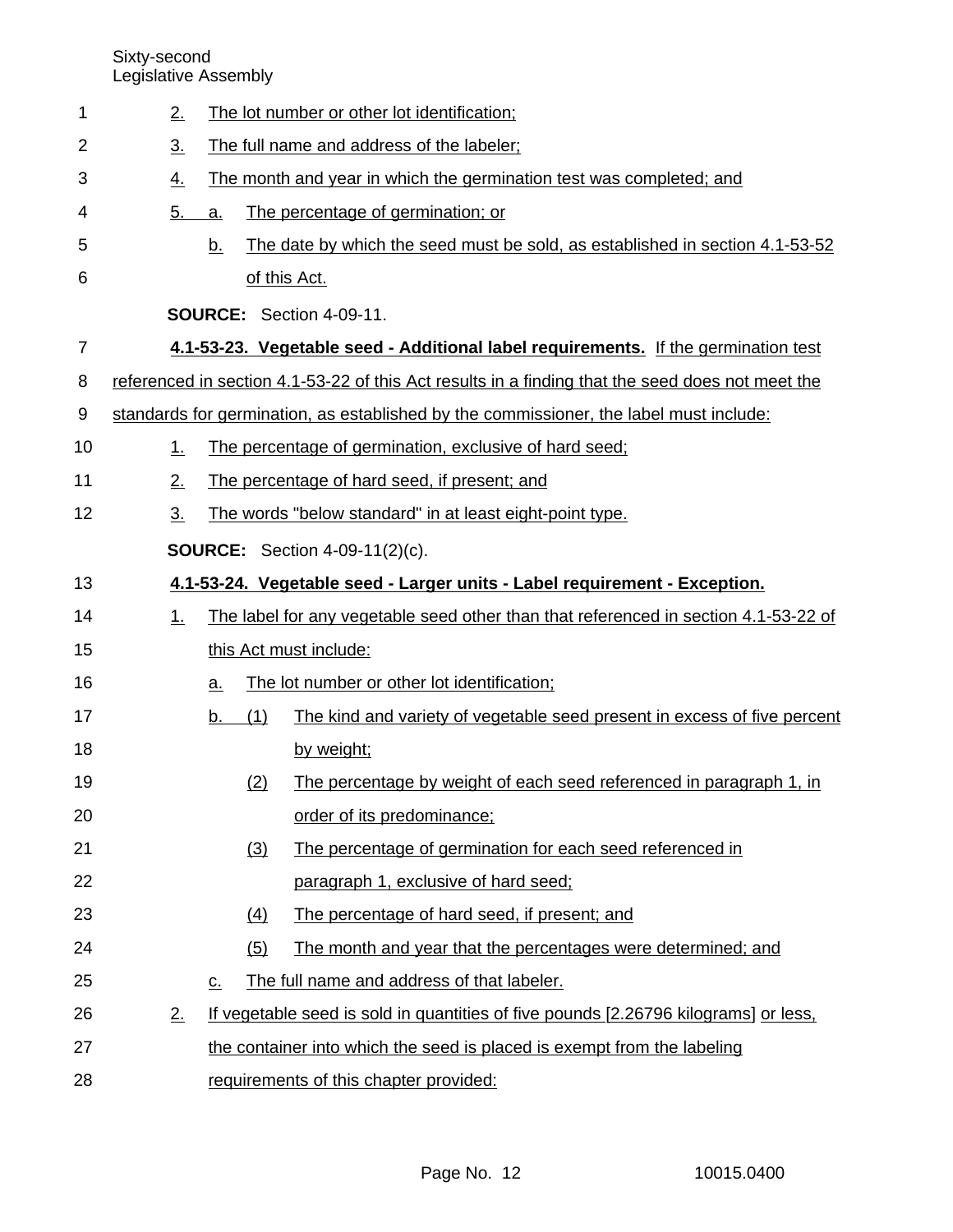| 1              | <u>a.</u>         | The container from which the seed is taken is in compliance with the labeling                    |  |  |  |  |
|----------------|-------------------|--------------------------------------------------------------------------------------------------|--|--|--|--|
| $\overline{2}$ |                   | requirements of this chapter; and                                                                |  |  |  |  |
| 3              | <u>b.</u>         | The seed is removed from the container referenced in subsection 1 and                            |  |  |  |  |
| 4              |                   | weighed, in the presence of the purchaser.                                                       |  |  |  |  |
|                |                   | <b>SOURCE:</b> Section 4-09-11(3) and (5).                                                       |  |  |  |  |
| 5              |                   | 4.1-53-25. Vegetable seed - Quantity - Label requirement. If the vegetable seeds                 |  |  |  |  |
| 6              |                   | are on a mat, on tape, or in some other germination medium, and the quantity of seed cannot      |  |  |  |  |
| 7              |                   | be readily determined, the label must include the minimum number of seeds per definable unit.    |  |  |  |  |
|                |                   | <b>SOURCE:</b> Section 4-09-11(2)(f).                                                            |  |  |  |  |
| 8              |                   | 4.1-53-26. Treated vegetable seed - Additional requirements.                                     |  |  |  |  |
| 9              | 1.                | In addition to any other requirements set forth in this chapter, if the vegetable seed           |  |  |  |  |
| 10             |                   | has been treated, the label must indicate that the treatment has occurred and must               |  |  |  |  |
| 11             |                   | include the commonly accepted, coined, chemical, or abbreviated chemical name                    |  |  |  |  |
| 12             |                   | of any substance used in the treatment.                                                          |  |  |  |  |
| 13             | 2.                | If the substance with which the seed was treated is harmful to humans or to other                |  |  |  |  |
| 14             |                   | vertebrate animals, the label must contain a cautionary statement prohibiting use of             |  |  |  |  |
| 15             |                   | the seed for human or animal consumption.                                                        |  |  |  |  |
| 16             | $\underline{3}$ . | If the substance with which the seed was treated is a mercurial or a similarly toxic             |  |  |  |  |
| 17             |                   | substance, the label must contain a statement and symbol indicating that the                     |  |  |  |  |
| 18             |                   | substance is poison.                                                                             |  |  |  |  |
| 19             | <u>4.</u>         | If the substance with which the seed was treated is an inoculant, the label must                 |  |  |  |  |
| 20             |                   | contain the date beyond which the inoculant is claimed not to be effective on that               |  |  |  |  |
| 21             |                   | particular seed.                                                                                 |  |  |  |  |
| 22             | $\underline{5}$ . | The information required by this section may be placed on a separate label.                      |  |  |  |  |
|                |                   | <b>SOURCE:</b> Section 4-09-11(4).                                                               |  |  |  |  |
| 23             |                   | 4.1-53-27. Vegetable seed - Label requirements - Hermetically sealed containers.                 |  |  |  |  |
| 24             |                   | In addition to any other label requirements set forth in this chapter, if vegetable seed that is |  |  |  |  |
| 25             |                   | offered for sale or sold is in a container that has been hermetically sealed, the label must so  |  |  |  |  |
| 26             | indicate.         |                                                                                                  |  |  |  |  |
|                |                   | <b>SOURCE:</b> Section 4-09-11(6).                                                               |  |  |  |  |
|                |                   |                                                                                                  |  |  |  |  |

**4.1-53-28. Flower seed - Label - Content.** 27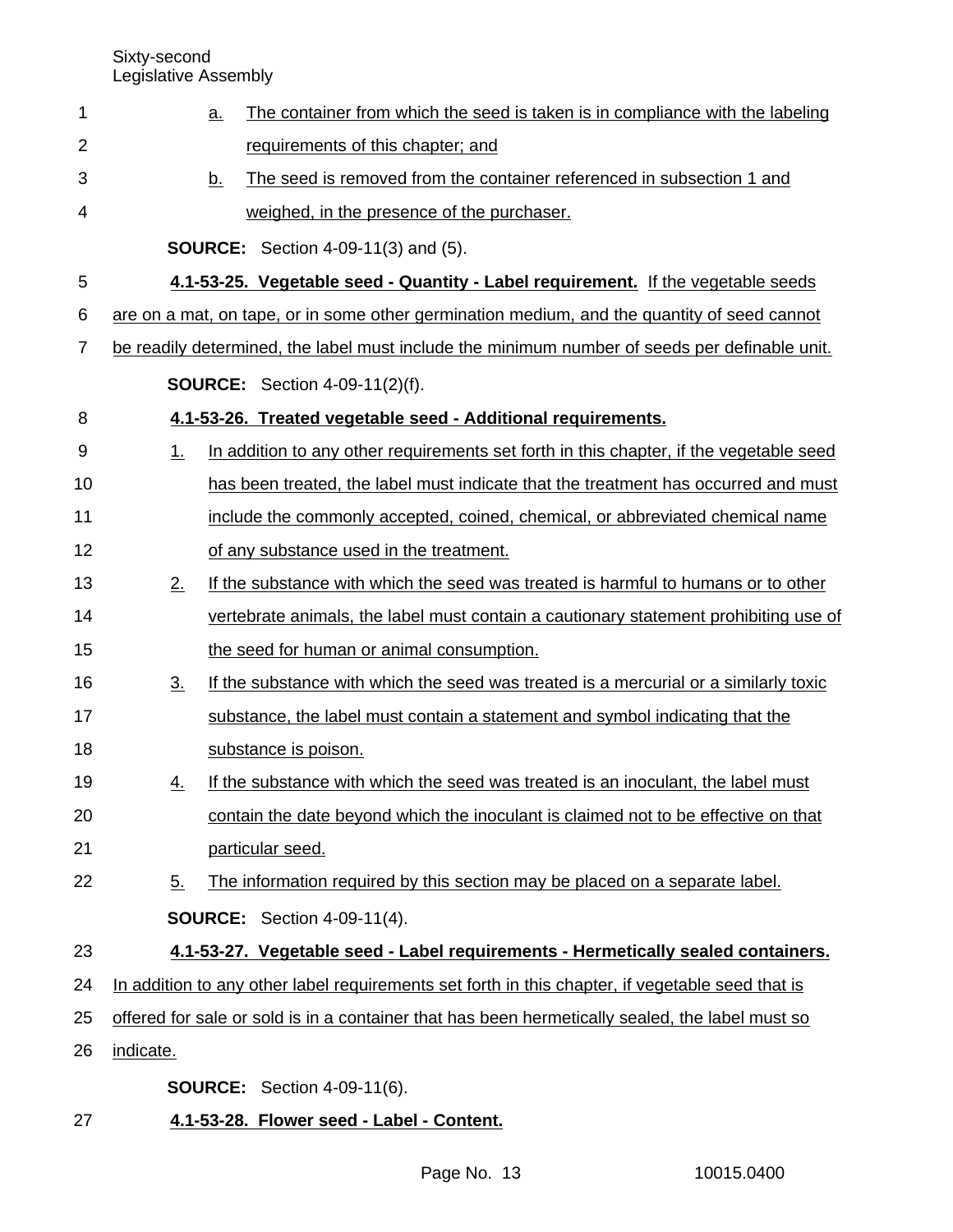| 1  | <u>1.</u>      | Each container of flower seed offered for sale or sold in this state, for planting           |  |  |  |  |
|----|----------------|----------------------------------------------------------------------------------------------|--|--|--|--|
| 2  |                | purposes, must be labeled.                                                                   |  |  |  |  |
| 3  | 2.             | The label must be plainly printed in English and conspicuously placed on or                  |  |  |  |  |
| 4  |                | attached to the container.                                                                   |  |  |  |  |
|    |                | <b>SOURCE:</b> Section 4-09-11.1(1).                                                         |  |  |  |  |
| 5  |                | 4.1-53-29. Flower seed - Label content.                                                      |  |  |  |  |
| 6  | <u>1.</u>      | The label for flower seed must include:                                                      |  |  |  |  |
| 7  |                | The kind and variety; or<br>(1)<br>a.                                                        |  |  |  |  |
| 8  |                | The information required by rule with respect to type and performance<br>(2)                 |  |  |  |  |
| 9  |                | characteristics;                                                                             |  |  |  |  |
| 10 |                | (1)<br>The month and year in which the seed was tested; or<br>b.                             |  |  |  |  |
| 11 |                | (2)<br>The year for which the seed was packaged; and                                         |  |  |  |  |
| 12 |                | The full name and address of the labeler.<br>$C_{-}$                                         |  |  |  |  |
| 13 | 2.             | If the flower seed is packed in units of more than one pound, the label must also            |  |  |  |  |
| 14 |                | include the lot number or other lot identification, unless the flower seed is on             |  |  |  |  |
| 15 |                | prepared mats, on tapes, or in preplanted containers.                                        |  |  |  |  |
| 16 | 3 <sub>1</sub> | If the flower seed is of a kind for which standard testing procedures are prescribed         |  |  |  |  |
| 17 |                | by the association of official seed analysts, the label must also include:                   |  |  |  |  |
| 18 |                | The percentage of germination exclusive of hard seed; and<br>$\underline{a}$ .               |  |  |  |  |
| 19 |                | The percentage of hard seed, if present.<br><u>b.</u>                                        |  |  |  |  |
| 20 | <u>4.</u>      | If the flower seed is of a kind for which standard testing procedures are prescribed         |  |  |  |  |
| 21 |                | by the association of official seed analysts and if the seed does not meet the               |  |  |  |  |
| 22 |                | standard for germination required by rule, the label must also include the                   |  |  |  |  |
| 23 |                | percentage of germination exclusive of hard seeds and the words "below standard"             |  |  |  |  |
| 24 |                | in at least eight-point type.                                                                |  |  |  |  |
|    |                | <b>SOURCE:</b><br>Section 4-09-11.1(3) and (4).                                              |  |  |  |  |
| 25 |                | 4.1-53-30. Flower seed - Quantity - Label requirement. If the flower seeds are on a          |  |  |  |  |
| 26 |                | mat, on tape, or in some other germination medium and the quantity of seed cannot be readily |  |  |  |  |
| 27 |                | determined, the label must include the minimum number of seeds per definable unit.           |  |  |  |  |
|    |                | <b>SOURCE:</b> Section 4-09-11.1(3)(c).                                                      |  |  |  |  |
| 28 |                | 4.1-53-31. Treated flower seed - Additional requirements.                                    |  |  |  |  |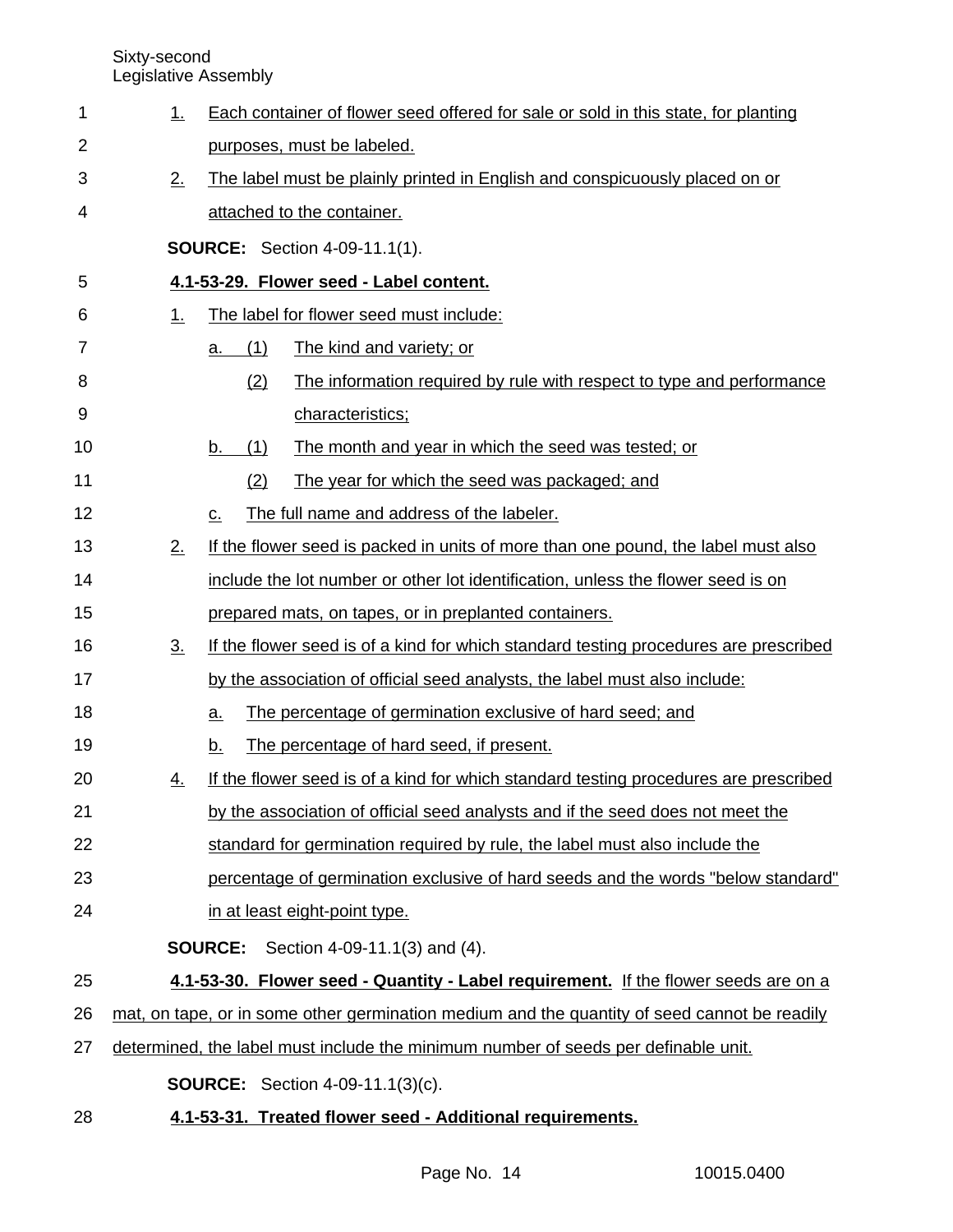| 1  | 1.                | In addition to any other requirements set forth in this chapter, if the flower seed has     |  |  |  |
|----|-------------------|---------------------------------------------------------------------------------------------|--|--|--|
| 2  |                   | been treated, the label must indicate that the treatment has occurred and must              |  |  |  |
| 3  |                   | include the commonly accepted, coined, chemical, or abbreviated chemical name               |  |  |  |
| 4  |                   | of the substance used in the treatment.                                                     |  |  |  |
| 5  |                   | If the substance with which the flower seed was treated is harmful to humans<br><u>a.</u>   |  |  |  |
| 6  |                   | or to other vertebrate animals, the label must contain a cautionary statement               |  |  |  |
| 7  |                   | prohibiting use of the seed for human or animal consumption.                                |  |  |  |
| 8  |                   | If the substance with which the seed was treated is a mercurial or a similarly<br><u>b.</u> |  |  |  |
| 9  |                   | toxic substance, the label must contain a statement and symbol indicating that              |  |  |  |
| 10 |                   | the substance is poison.                                                                    |  |  |  |
| 11 |                   | If the substance with which the seed was treated is an inoculant, the label<br><u>C.</u>    |  |  |  |
| 12 |                   | must contain the date beyond which the inoculant is claimed not to be                       |  |  |  |
| 13 |                   | effective on that particular seed.                                                          |  |  |  |
| 14 | 2.                | The information required by this section may be placed on a separate label.                 |  |  |  |
|    |                   | <b>SOURCE:</b> Section 4-09-11.1(2).                                                        |  |  |  |
| 15 |                   | 4.1-53-32. Labeling requirements for tree seed and shrub seed.                              |  |  |  |
| 16 | 1.                | Each container of tree seed or shrub seed offered for sale or sold in this state,<br>a.     |  |  |  |
| 17 |                   | for planting purposes, must be labeled.                                                     |  |  |  |
| 18 |                   | <u>b.</u><br>The label must be plainly printed in English and conspicuously placed on or    |  |  |  |
| 19 |                   | attached to the container.                                                                  |  |  |  |
| 20 | 2.                | If seed is supplied in fulfillment of a contract for the collection and gathering of the    |  |  |  |
| 21 |                   | seed, the label requirements of this section may be met by an analysis tag                  |  |  |  |
| 22 |                   | attached to the invoice if each container is clearly identified by a lot number             |  |  |  |
| 23 |                   | stenciled on the container or if the seed is in bulk.                                       |  |  |  |
| 24 | $\underline{3}$ . | If the seed is offered for sale or sold in bulk, the label must be provided to the          |  |  |  |
| 25 |                   | purchaser at or before the time of delivery.                                                |  |  |  |
|    |                   | <b>SOURCE:</b> Section 4-09-11.2(1).                                                        |  |  |  |
| 26 |                   | 4.1-53-33. Tree seed and shrub seed - Label - Content. A label required by this             |  |  |  |
| 27 |                   | section must include:                                                                       |  |  |  |
| 28 | $\perp$           | The common name of the tree or shrub species and if appropriate, the name of the            |  |  |  |
| 29 |                   | subspecies;                                                                                 |  |  |  |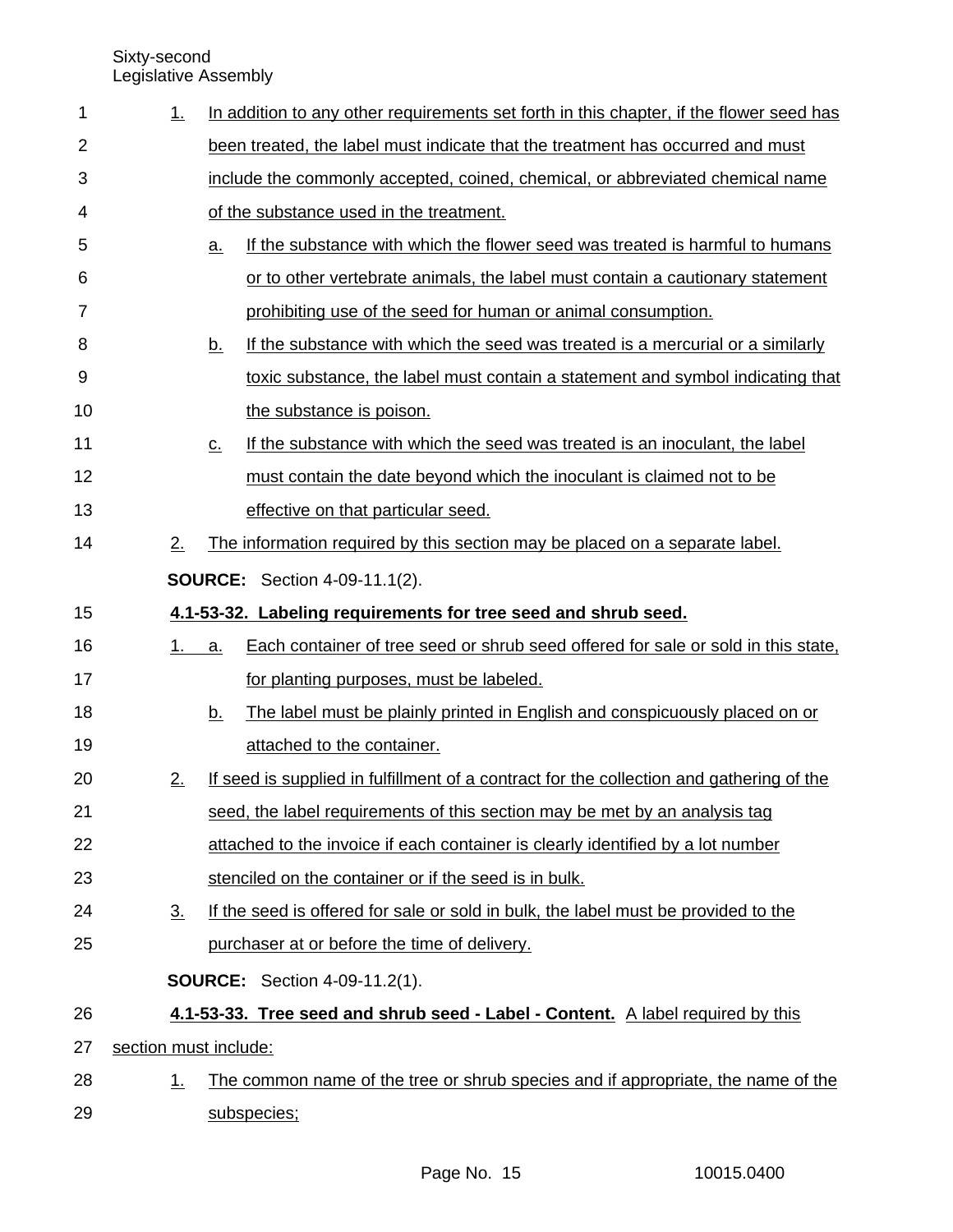2. The scientific name of the genus, the species, and if appropriate, the name of the subspecies; 3. The lot number or other lot identification; 4. The elevation at which or the upper and lower elevations within which the seed was collected; 5. The percentage of pure seed by weight; and 6. The full name and address of the labeler. **SOURCE:** Section 4-09-11.2(2). **4.1-53-34. Statement of origin.** In addition to any other label requirements set forth in section 4.1-53-33, the label of tree seed or shrub seed must identify the location from which the seeds were collected by: 1. Latitude and longitude; or 2. County or township. **SOURCE:** Section 4-09-11.2(2)(e). **4.1-53-35. Percentage of germination - Label requirements.** 1. If the tree seed or shrub seed belongs to a species for which standard germination testing procedures are prescribed by the association of official seed analysts, the label must include: a. (1) The percentage of germination, exclusive of hard seed; (2) The percentage of hard seed; and (3) The month and year in which the percentage of germination was determined; or b. A statement indicating that the test to determine the percentage of germination is not yet completed and that the results will be supplied upon request. 2. If the tree or shrub seed belongs to a species for which standard germination testing procedures are prescribed, the label must include the year in which the seed was collected. **SOURCE:** Section 4-09-11.2(2)(h). **4.1-53-36. Tree and shrub seed - Label requirements - Treated seed.** 1 2 3 4 5 6 7 8 9 10 11 12 13 14 15 16 17 18 19 20 21 22 23 24 25 26 27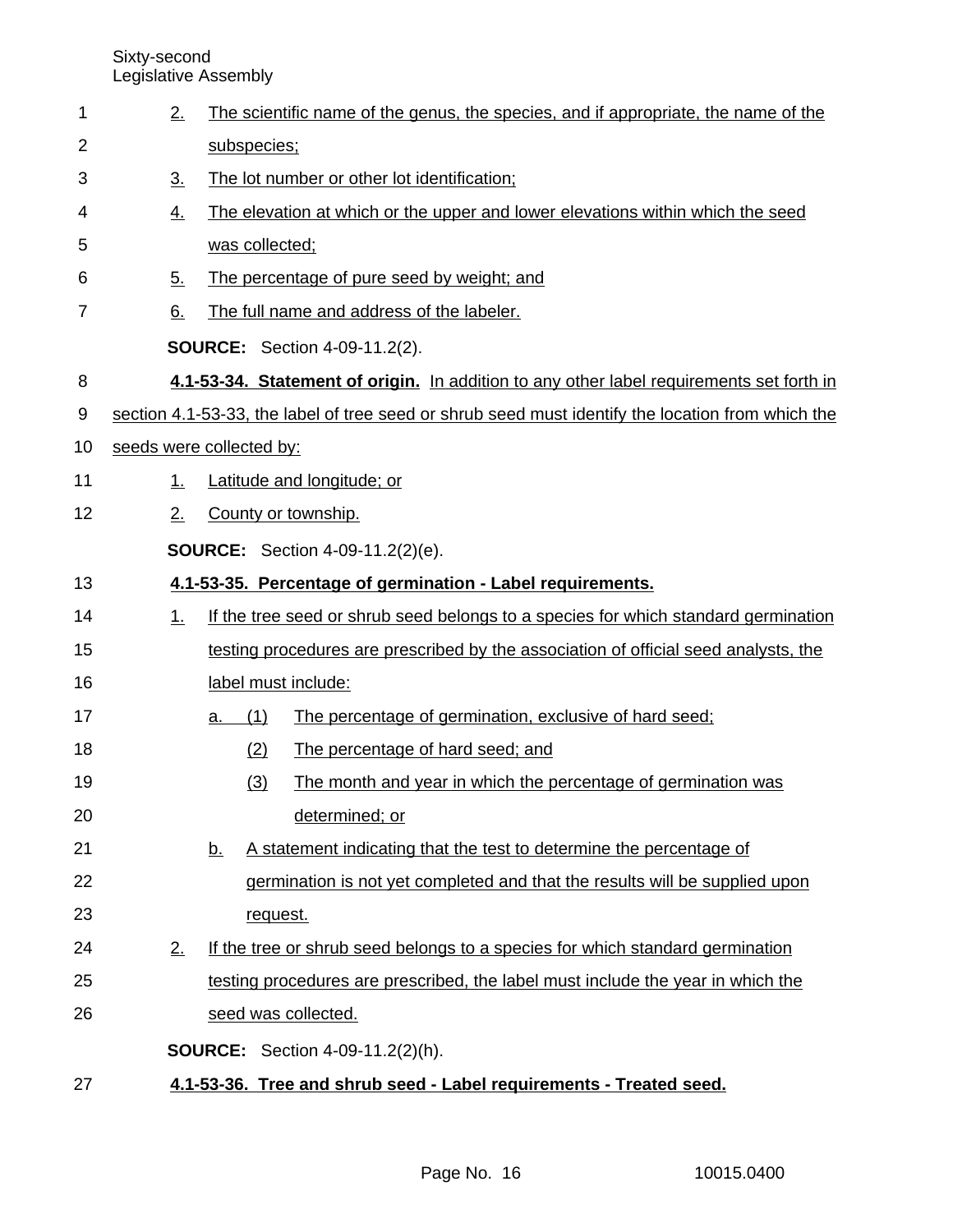| 1  | <u>1.</u>         | In addition to any other requirements set forth in this chapter, if the tree seed or        |
|----|-------------------|---------------------------------------------------------------------------------------------|
| 2  |                   | shrub seed has been treated, the label must indicate that the treatment has                 |
| 3  |                   | occurred and must include the commonly accepted, coined, chemical, or                       |
| 4  |                   | abbreviated chemical name of any substance used in the treatment.                           |
| 5  | 2.                | If the substance with which the seed was treated is harmful to humans or to other           |
| 6  |                   | vertebrate animals, the label must contain a cautionary statement prohibiting use of        |
| 7  |                   | the seed for human or animal consumption.                                                   |
| 8  | $\underline{3}$ . | If the substance with which the seed was treated is a mercurial or a similarly toxic        |
| 9  |                   | substance, the label must contain a statement and symbol indicating that the                |
| 10 |                   | substance is poison.                                                                        |
| 11 | <u>4.</u>         | If the substance with which the seed was treated is an inoculant, the label must            |
| 12 |                   | contain the date beyond which the inoculant is claimed not to be effective for use          |
| 13 |                   | on that particular seed.                                                                    |
|    |                   | <b>SOURCE:</b> Section 4-09-11.2(2).                                                        |
| 14 |                   | 4.1-53-37. Tolerances.                                                                      |
| 15 | 1.                | In order to determine correctness and accuracy in labeling seed as required by this         |
| 16 |                   | chapter, the seed commissioner shall:                                                       |
| 17 |                   | Apply the tolerances established by the Federal Seed Act of August 9, 1939<br><u>a.</u>     |
| 18 |                   | [53 Stat. 1275; 7 U.S.C. 1551 et seq.], as amended through June 30, 2011; or                |
| 19 |                   | Establish stricter tolerances by rule.<br>b.                                                |
| 20 | 2.                | Notwithstanding subsection 1, the tolerance for yellow starthistle is zero.                 |
|    |                   | <b>SOURCE:</b> Section 4-09-13.                                                             |
| 21 |                   | 4.1-53-38. Seed labeling permit - Reports - Fees - Civil penalty.                           |
| 22 | <u>1.</u>         | Before a person in this state may label agricultural, vegetable, flower, or tree or         |
| 23 |                   | shrub seed and before a person may label agricultural, vegetable, flower, or tree or        |
| 24 |                   | shrub seed for delivery into this state, the person shall obtain a seed labeling            |
| 25 |                   | permit from the seed commissioner.                                                          |
| 26 | 2.                | Each person issued a seed labeling permit under this section shall:                         |
| 27 |                   | Record all seeds sold by that person in this state;<br>$\underline{a}$ .                    |
| 28 |                   | Report all seeds sold by that person in this state to the seed commissioner at<br><u>b.</u> |
| 29 |                   | the time and in the manner determined by the seed commissioner; and                         |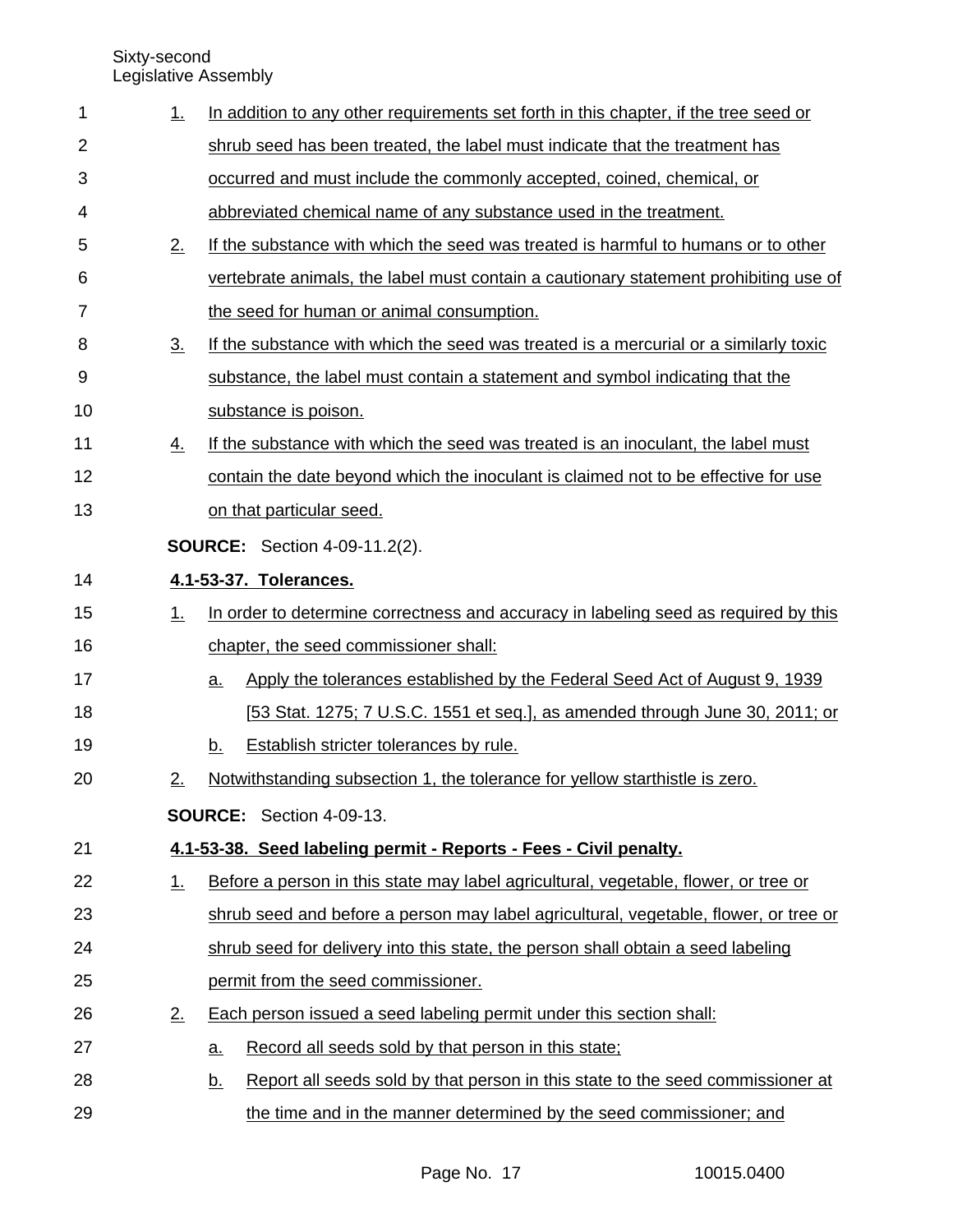| 1  |                   | Submit at the time and in the manner determined by the seed commissioner,<br>$\underline{C}$ . |
|----|-------------------|------------------------------------------------------------------------------------------------|
| 2  |                   | fees in the amount set by the seed commissioner and applicable to all seeds                    |
| 3  |                   | that the person sells in this state.                                                           |
| 4  | $\underline{3}$ . | If a person issued a seed labeling permit under this section fails to submit the               |
| 5  |                   | reports or fees required by this section within thirty days of the date determined by          |
| 6  |                   | the seed commissioner, the seed commissioner may assess a penalty equal to five                |
| 7  |                   | percent of the amount due or ten dollars, whichever is greater.                                |
|    |                   | <b>SOURCE:</b> Sections 4-09-14.1, 4-09-14.2, and 4-09-14.4.                                   |
| 8  |                   | 4.1-53-39. Invoice and records. A labeler shall:                                               |
| 9  | 1.                | Retain a record of each lot of seed handled for three years after final disposition of         |
| 10 |                   | the lot;                                                                                       |
| 11 | 2.                | Retain a file sample of each lot of seed handled for one year after final disposition          |
| 12 |                   | of the lot; and                                                                                |
| 13 | $3_{-}$           | Make the records and file samples required by this section available to the seed               |
| 14 |                   | commissioner upon request.                                                                     |
|    |                   | <b>SOURCE:</b> Section 4-09-12.                                                                |
| 15 |                   | 4.1-53-40. Shipments from out of state - Requirements. The purchaser, vendor, or               |
| 16 |                   | any person receiving seed shipped into this state must have the seed labeled:                  |
| 17 | 1.                | In accordance with this chapter; or                                                            |
| 18 | 2.                | If permitted by the seed commissioner, in accordance with requirements applicable              |
| 19 |                   | in other jurisdictions.                                                                        |
|    |                   | <b>SOURCE:</b> Section 4-09-14(2).                                                             |
| 20 |                   | 4.1-53-41. Nonresident seed dealer's license.                                                  |
| 21 | $\perp$           | A person that is not a resident of this state may not offer for sale or sell agricultural      |
| 22 |                   | seed in this state directly to a consumer unless the person first obtains a                    |
| 23 |                   | nonresident seed dealer's license. In order to obtain the license, a person must               |
| 24 |                   | submit to the seed commissioner an application for a license, together with the                |
| 25 |                   | required fee.                                                                                  |
| 26 | 2.                | A license issued under this section covers all employees and agents of the                     |
| 27 |                   | applicant, provided their names are included with the application.                             |
| 28 | 3 <sub>1</sub>    | A license issued under this section expires on December thirty-first.                          |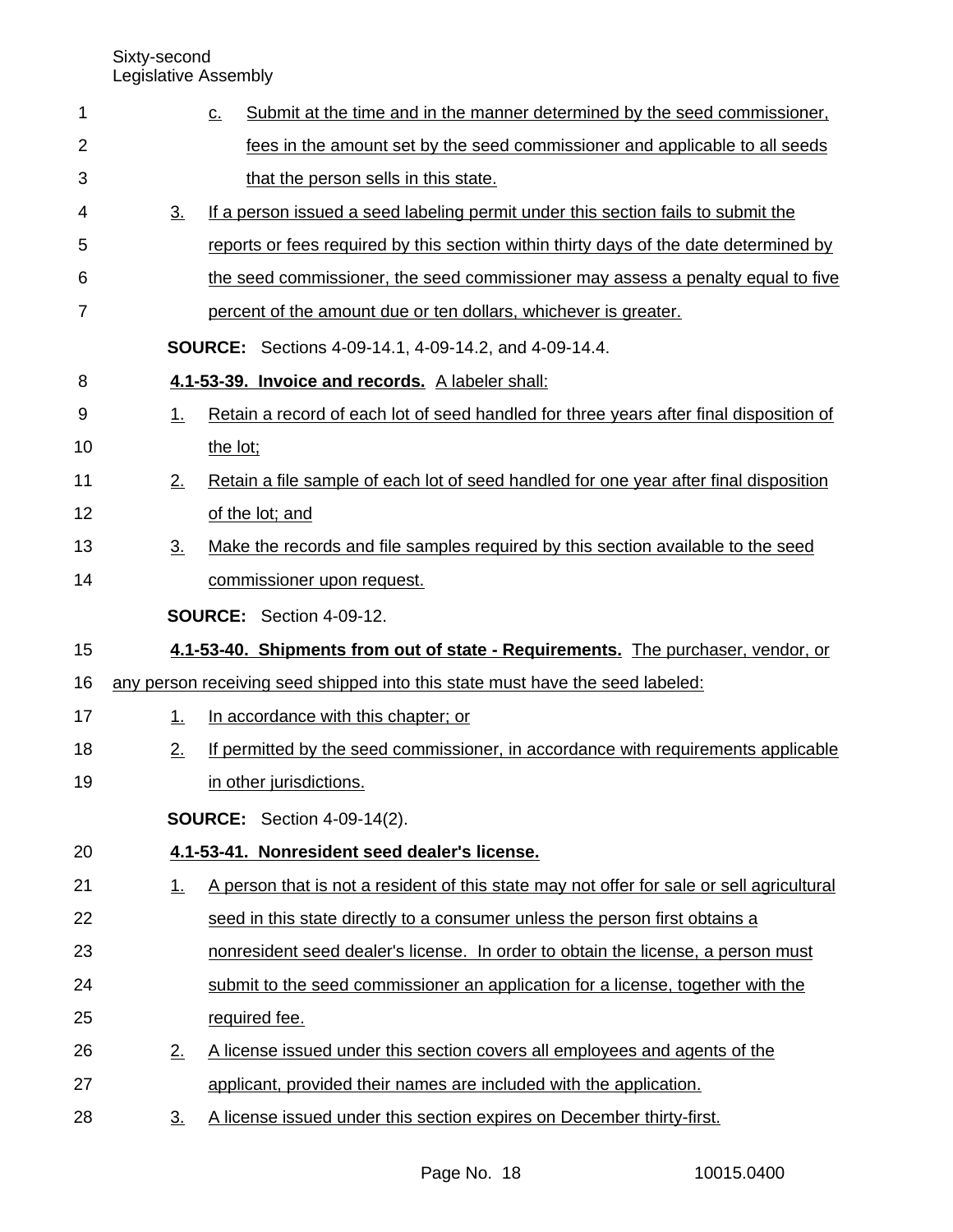### **SOURCE:** Section 4-25-04.

**NOTE:** Like current law, this section requires a nonresident seed dealer to obtain a license prior to selling agricultural seed in this state directly to a consumer. Is it intentional that this section be limited to agricultural seed dealers and not reference those who sell vegetable, flower, or tree and shrub seed?

| 1              |                   |                            | 4.1-53-42. Certified seed - Establishment of certification system.                   |  |  |  |
|----------------|-------------------|----------------------------|--------------------------------------------------------------------------------------|--|--|--|
| $\overline{2}$ | <u>1.</u>         |                            | The seed commissioner shall establish a seed certification system for this state.    |  |  |  |
| 3              | 2.                |                            | The seed certification system must include standards of quality for any lot or stock |  |  |  |
| 4              |                   |                            | of seed that may be or may become eligible for field inspection or for final         |  |  |  |
| 5              |                   |                            | certification.                                                                       |  |  |  |
| 6              | $\underline{3}$ . |                            | The seed commissioner shall make the requirements for seed certification readily     |  |  |  |
| $\overline{7}$ |                   |                            | available in electronic and printed formats.                                         |  |  |  |
|                |                   |                            | <b>SOURCE:</b> Sections 4-09-16(1) and (3) and 4-09-18.                              |  |  |  |
| 8              |                   |                            | 4.1-53-43. Requests for certification - Required submissions.                        |  |  |  |
| 9              | 1.                |                            | Any person may submit kinds, varieties, selections, and names of seed stock and      |  |  |  |
| 10             |                   |                            | request that the seed commissioner consider the submission for certification.        |  |  |  |
| 11             | 2.                |                            | In order to pursue certification, a person shall provide to the seed commissioner:   |  |  |  |
| 12             |                   | $\underline{a}$ .          | The name of the variety;                                                             |  |  |  |
| 13             |                   | <u>b.</u>                  | A statement regarding the variety's origin and the breeding procedure used in        |  |  |  |
| 14             |                   |                            | its development;                                                                     |  |  |  |
| 15             |                   | $\underline{\mathsf{C}}$ . | A description of the morphological, physiological, or other characteristics that     |  |  |  |
| 16             |                   |                            | distinguish the variety from other varieties;                                        |  |  |  |
| 17             |                   | <u>d.</u>                  | Evidence supporting the identity of the variety;                                     |  |  |  |
| 18             |                   | <u>e.</u>                  | A statement regarding the geographic area of adaptation;                             |  |  |  |
| 19             |                   | <u>f.</u>                  | A statement regarding plans and procedures for the maintenance of seed               |  |  |  |
| 20             |                   |                            | classes, including the number of generations through which the variety may           |  |  |  |
| 21             |                   |                            | be multiplied;                                                                       |  |  |  |
| 22             |                   | g.                         | A description of the manner in which the variety is constituted when a               |  |  |  |
| 23             |                   |                            | particular cycle of reproduction or multiplication is specified;                     |  |  |  |
| 24             |                   | <u>h.</u>                  | Any additional restrictions on the variety specified by the breeder; and             |  |  |  |
| 25             |                   | Ĺ.                         | A sample of seed that is representative of the variety as marketed.                  |  |  |  |
|                |                   |                            | <b>SOURCE:</b> Section 4-09-16(2) and (3).                                           |  |  |  |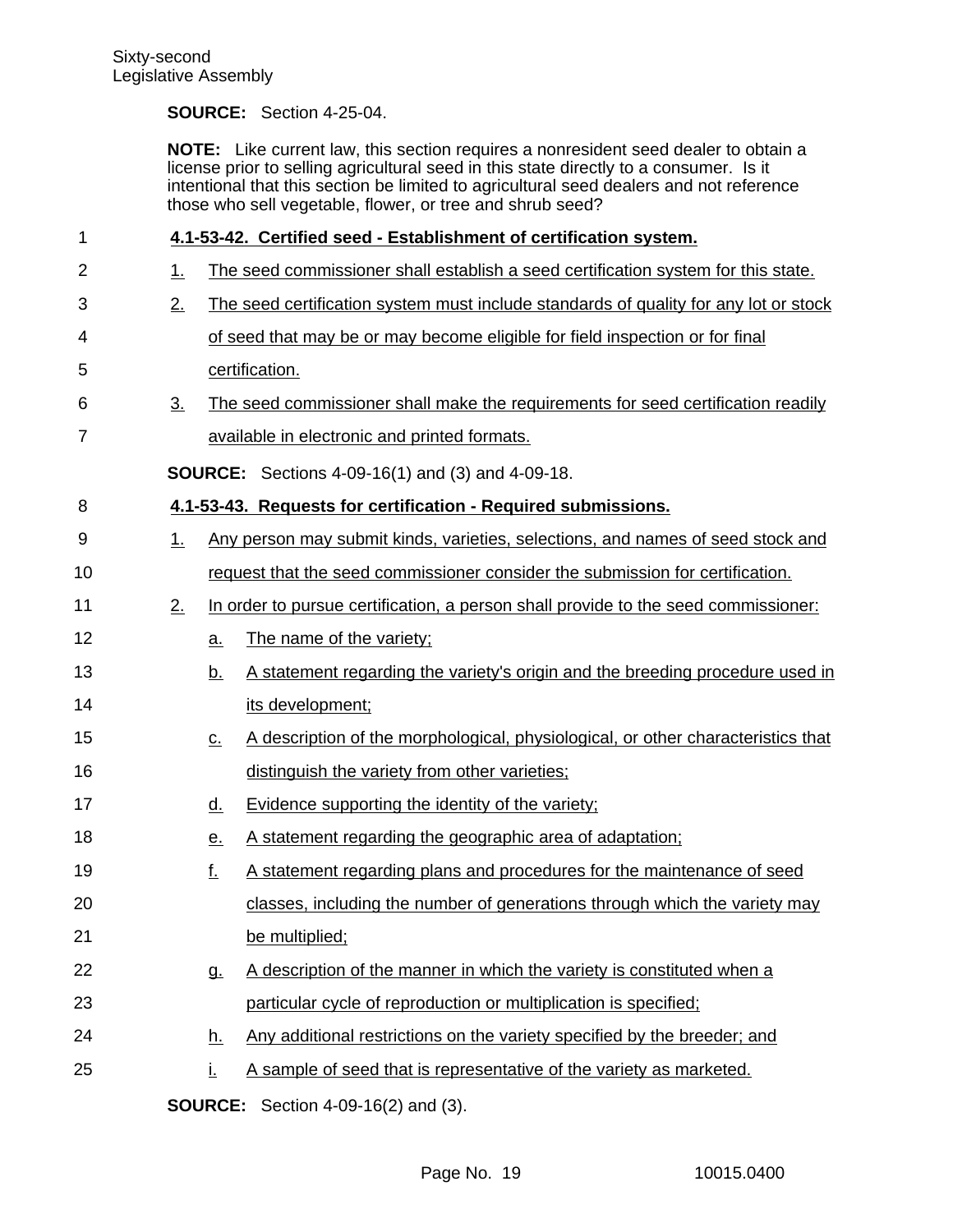| 1              |                                                                                                    | 4.1-53-44. Certified Seed - Specific label requirements. The seed commissioner                        |  |  |  |  |
|----------------|----------------------------------------------------------------------------------------------------|-------------------------------------------------------------------------------------------------------|--|--|--|--|
| $\overline{2}$ |                                                                                                    | shall prescribe the labels, seals, certificates, and statements that must be used for, or in relation |  |  |  |  |
| 3              | to, any seed, or the various kinds and qualities grown, handled, stored, offered for sale, or sold |                                                                                                       |  |  |  |  |
| 4              |                                                                                                    | in this state as "breeders", "foundation", "registered", or "certified" seed, and shall specify the   |  |  |  |  |
| 5              |                                                                                                    | words and information required to be on the labels, seals, certificates, and seed containers.         |  |  |  |  |
|                |                                                                                                    | <b>SOURCE:</b> Section 4-09-16(4).                                                                    |  |  |  |  |
| 6              |                                                                                                    | 4.1-53-45. Certified seed - Use of certain terms - Required authorization. A person                   |  |  |  |  |
| $\overline{7}$ |                                                                                                    | may not use the terms "breeders", "foundation", "registered", or "certified", and may not use         |  |  |  |  |
| 8              |                                                                                                    | substantially equivalent terms, in the labeling or in the advertising, characterization, or           |  |  |  |  |
| 9              |                                                                                                    | representation of seed that is offered for sale or sold in this state, unless authorized to do so by  |  |  |  |  |
| 10             |                                                                                                    | the seed commissioner. The prohibition of this section applies to oral and written forms of           |  |  |  |  |
| 11             |                                                                                                    | advertising, characterizations, and representations.                                                  |  |  |  |  |
|                |                                                                                                    | <b>SOURCE:</b> Section 4-09-17.                                                                       |  |  |  |  |
| 12             |                                                                                                    | 4.1-53-46. Seed conditioning facilities - Other facilities - Standards. The seed                      |  |  |  |  |
| 13             |                                                                                                    | commissioner may establish standards for:                                                             |  |  |  |  |
| 14             | <u>1.</u>                                                                                          | Seed conditioning facilities and any other facilities that handle seed eligible for                   |  |  |  |  |
| 15             |                                                                                                    | certification; and                                                                                    |  |  |  |  |
| 16             | 2.                                                                                                 | Facilities that handle and market "breeders", "foundation", "registered", or                          |  |  |  |  |
| 17             |                                                                                                    | "certified" seed.                                                                                     |  |  |  |  |
| 18             |                                                                                                    | 4.1-53-47. Seed for certification purposes - Increase in foundation seed stocks.                      |  |  |  |  |
| 19             |                                                                                                    | The seed commissioner may participate with any public or private entity in the selection,             |  |  |  |  |
| 20             |                                                                                                    | testing, and production of seed for certification purposes and in efforts to increase foundation      |  |  |  |  |
| 21             |                                                                                                    | seed stocks suitable for the production of certified seed.                                            |  |  |  |  |
|                |                                                                                                    | <b>SOURCE:</b> Section 4-09-16(6).                                                                    |  |  |  |  |
| 22             |                                                                                                    | 4.1-53-48. Plant Variety Protection Act - Requirements for certification.                             |  |  |  |  |
| 23             | <u>1.</u>                                                                                          | If a certificate of plant variety protection issued under the Plant Variety Protection                |  |  |  |  |
| 24             |                                                                                                    | Act [7 U.S.C. 2121 et seq., as amended through July 31, 2011], specifies that the                     |  |  |  |  |
| 25             |                                                                                                    | variety may be sold only as a class of certified seed, that seed must be certified by                 |  |  |  |  |
| 26             |                                                                                                    | an official seed certifying agency before it can be advertised for sale, offered for                  |  |  |  |  |
| 27             |                                                                                                    | sale, or sold.                                                                                        |  |  |  |  |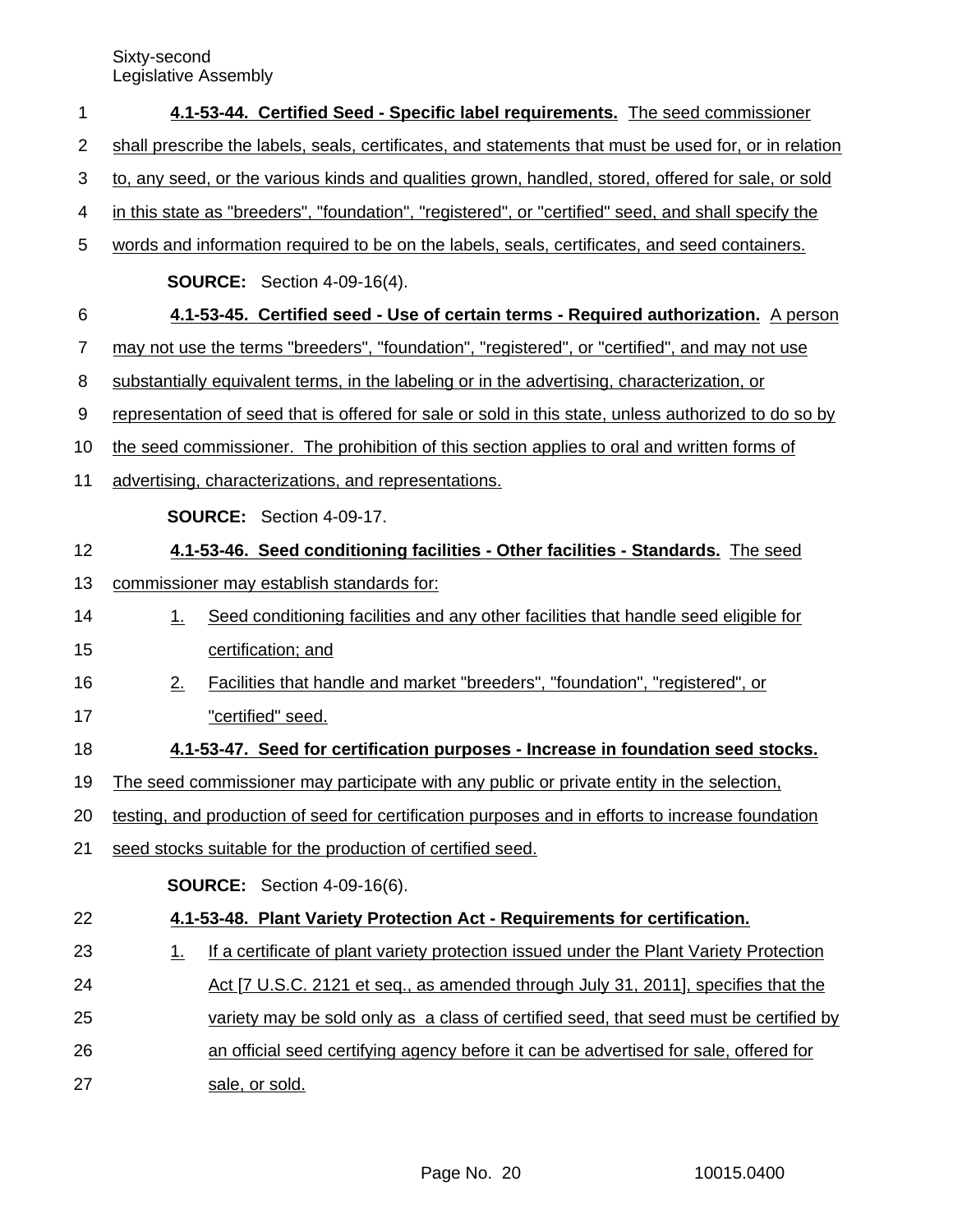| 1  | 2.        | Seed from a certified lot may be used in a blend or mixture by or with the approval                |
|----|-----------|----------------------------------------------------------------------------------------------------|
| 2  |           | of the owner of the variety.                                                                       |
|    |           | <b>SOURCE:</b> Section 4-09-17.1.                                                                  |
| 3  |           | 4.1-53-49. Identity preserved seed and crops.                                                      |
| 4  | $1_{-}$   | The seed commissioner may inspect and analyze seed or crops grown, sold, or                        |
| 5  |           | otherwise present in this state to determine and verify the genetic traits of the seed             |
| 6  |           | or the crops.                                                                                      |
| 7  | 2.        | For purposes of conducting the inspection, analysis, or verification, the seed                     |
| 8  |           | commissioner, may:                                                                                 |
| 9  | <u>a.</u> | Accept samples of seed or crops grown in this state, sold in this state, or                        |
| 10 |           | otherwise present in this state from any person that owns the seed or crops;                       |
| 11 |           | and                                                                                                |
| 12 | b.        | Upon request of the owner, obtain samples of the seed or crops.                                    |
|    |           | <b>SOURCE:</b> Section 4-42-03.                                                                    |
| 13 |           | 4.1-53-50. Identity preserved seed and crops - Verification and certification                      |
| 14 |           | services. The seed commissioner may establish programs and procedures to provide                   |
| 15 |           | producers with customized verification and certification services pertaining to identity preserved |
|    |           |                                                                                                    |

16 seeds and crops.

**SOURCE:** Section 4-42-07.

### **NOTE:**

- 1. Section 4-42-08 provides that "[T]he commissioner shall prescribe the type of labels and other identifying documentation to be affixed by the commissioner to seeds or crops inspected and analyzed under this chapter. All labels and other identifying documentation affixed by the commissioner must clearly bear the identification of the department and may be used by only the commissioner in conjunction with the verification services provided under this chapter." Since the section as rewritten provides authority for the seed commissioner to establish programs and "procedures," it would follow that the seed commissioner could also identify any particular labels that would be beneficial. Therefore, the language regarding the labels has been omitted.
- 2. Current law provides that the commissioner "may establish a procedure for the identify preservation and traceability of seeds or crops inspected or analyzed under this chapter." In discussions with seed department personnel, the wording of the section was changed to more accurately portray the services actually being provided by the seed department.
- **4.1-53-51. Sale of seed Prohibitions.** A person may not offer for sale or sell any 17
- seed that: 18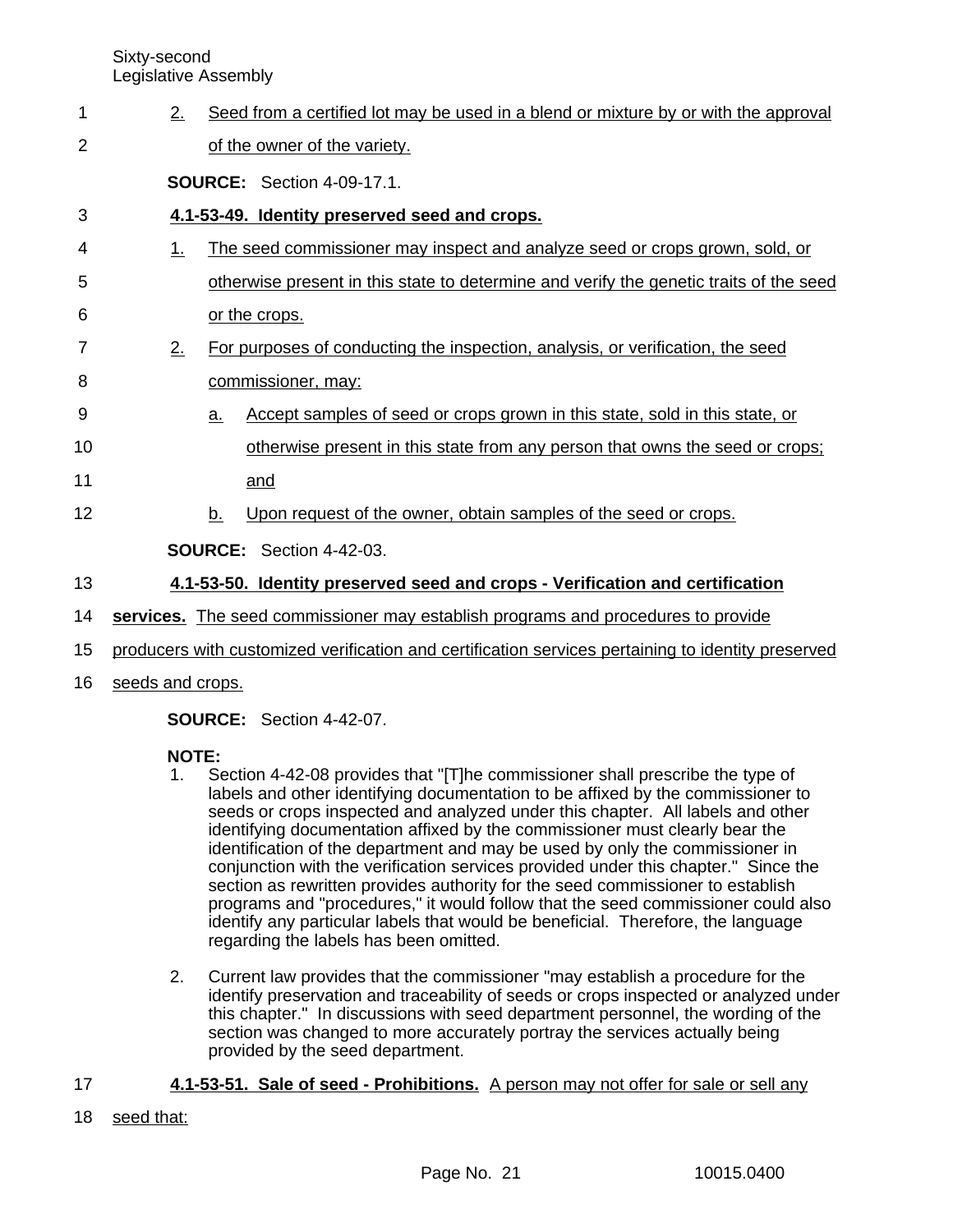| 1  | 1.               |           |     | Is not labeled in accordance with the requirements of this chapter;                  |
|----|------------------|-----------|-----|--------------------------------------------------------------------------------------|
| 2  | 2.               |           |     | Is labeled with information the person knows is false or misleading;                 |
| 3  | 3 <sub>1</sub>   |           |     | Is designated, represented, or advertised as having a variety name other than that   |
| 4  |                  |           |     | by which the seed was originally known;                                              |
| 5  | $\overline{4}$ . |           |     | Contains restricted weed seeds in excess of twenty-five seeds per pound [453.59]     |
| 6  |                  | grams];   |     |                                                                                      |
| 7  | 5.               |           |     | Exceeds the stated tolerances for noxious weed seeds; or                             |
| 8  | 6.               |           |     | Contains weed seeds in excess of one percent by weight.                              |
|    |                  |           |     | <b>SOURCE:</b> Section 4-09-14(1)(e) and (g) through (k).                            |
| 9  |                  |           |     | 4.1-53-52. Germination test - Requirement for sale.                                  |
| 10 | 1.               | a.        |     | Except as provided in subsection 4, a person may not offer for sale or sell any      |
| 11 |                  |           |     | agricultural seed unless:                                                            |
| 12 |                  |           | (1) | The seed has been tested to determine the percentage of germination;                 |
| 13 |                  |           |     | and                                                                                  |
| 14 |                  |           | (2) | The period of time between the first day of the month following that in              |
| 15 |                  |           |     | which the germination test was completed and the date on which the                   |
| 16 |                  |           |     | seed is offered for sale or sold does not exceed nine months.                        |
| 17 |                  | <u>b.</u> |     | Subdivision a is not applicable to lawn and turf grasses.                            |
| 18 | 2.               | a.        |     | Except as provided in subsection 4, a person may not offer for sale or sell any      |
| 19 |                  |           |     | flower, vegetable, grass, or forb seed unless:                                       |
| 20 |                  |           | (1) | The seed has been tested to determine the percentage of germination;                 |
| 21 |                  |           |     | and                                                                                  |
| 22 |                  |           | (2) | The period of time between the first day of the month following that in              |
| 23 |                  |           |     | which the germination test was completed and the date on which the                   |
| 24 |                  |           |     | seed is offered for sale or sold does not exceed twelve months.                      |
| 25 |                  | <u>b.</u> |     | Subdivision a is not applicable to lawn and turf grasses.                            |
| 26 | 3.               |           |     | Except as provided in subsection 4, a person may not offer for sale or sell any lawn |
| 27 |                  |           |     | and turf grass seed, or any blends or mixtures of lawn and turf grass seed unless:   |
| 28 |                  | <u>a.</u> |     | The seed has been tested to determine the percentage of germination; and             |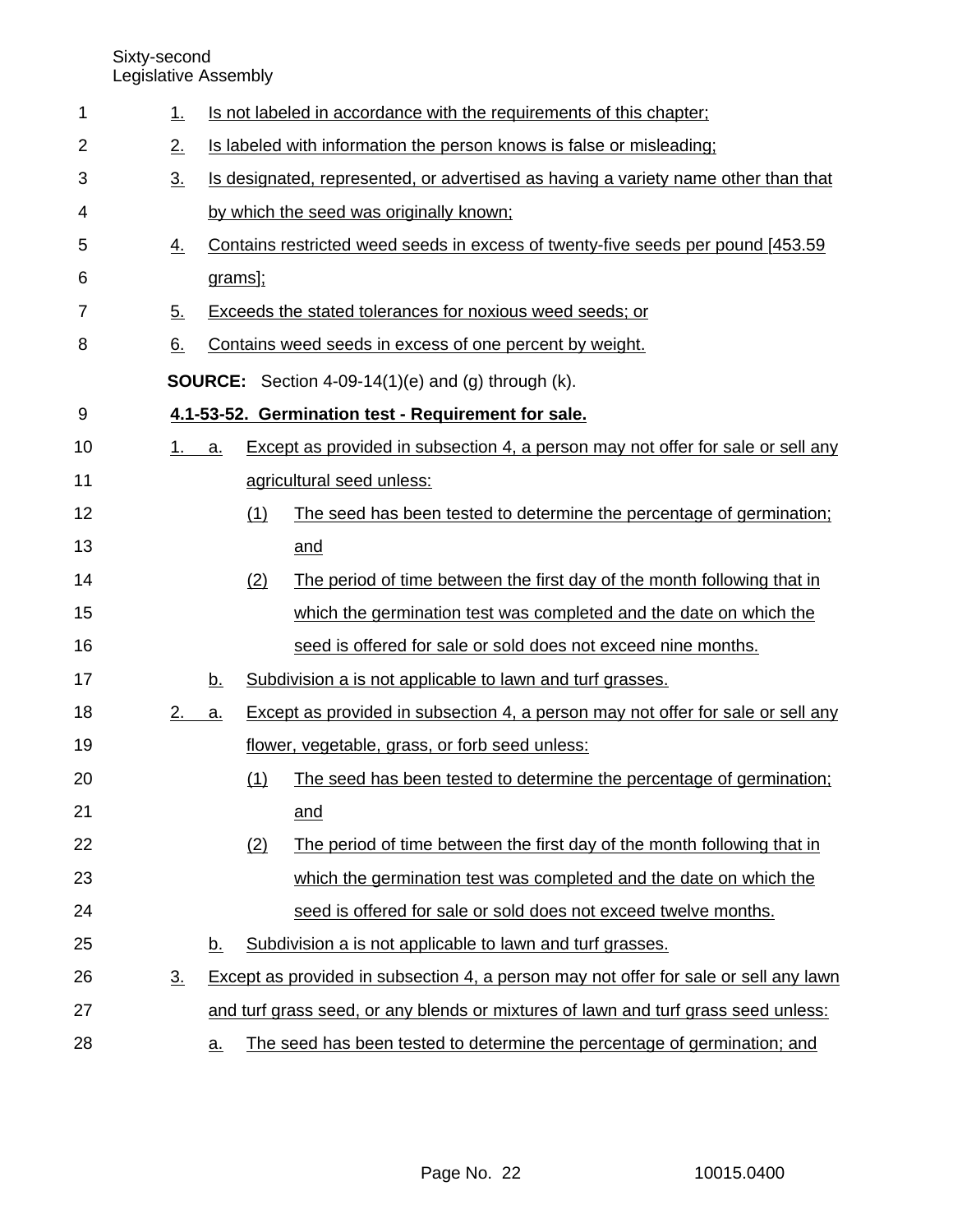| 1              |                   | The period of time between the first day of the month following that in which<br><u>b.</u> |
|----------------|-------------------|--------------------------------------------------------------------------------------------|
| 2              |                   | the germination test was completed and the date on which the seed is offered               |
| 3              |                   | for sale or sold does not exceed fifteen months.                                           |
| 4              | <u>4.</u>         | A person may not offer for sale or sell any agricultural, flower, vegetable, tree, or      |
| 5              |                   | shrub seed in hermetically sealed packages unless:                                         |
| 6              |                   | The seed has been tested to determine the percentage of germination; and<br><u>a.</u>      |
| $\overline{7}$ |                   | The period of time between the first day of the month following that in which<br><u>b.</u> |
| 8              |                   | the germination test was completed and the date on which the seed is offered               |
| 9              |                   | for sale or sold does not exceed thirty-six months.                                        |
|                |                   | <b>SOURCE:</b> Section 4-09-14(1)(a) through (d).                                          |
| 10             |                   | 4.1-53-53. Prohibited activities. A person may not:                                        |
| 11             | 1.                | Detach, alter, deface, or destroy any label provided for in this chapter;                  |
| 12             | 2.                | Alter or substitute seed with the intent to defeat the purpose of this chapter;            |
| 13             | $\underline{3}$ . | Engage in false or misleading advertising regarding seeds;                                 |
| 14             | <u>4.</u>         | Use the name of the seed department or the name of the official laboratory for             |
| 15             |                   | advertising purposes in connection with seed analyzed or tested by the seed                |
| 16             |                   | department or the official laboratory, except in the case of certified seed;               |
| 17             | 5.                | Fail to comply with a stop-sale order issued by the seed commissioner;                     |
| 18             | 6.                | Use the words "type" or "trace" on a label in connection with the name and                 |
| 19             |                   | description of any seed;                                                                   |
| 20             | <u>7.</u>         | Disclaim in any manner or form a vendor's responsibility for any label content             |
| 21             |                   | required by law; or                                                                        |
| 22             | <u>8.</u>         | Sell or transfer a protected variety to another producer for the purpose of planting       |
| 23             |                   | without obtaining the approval of the variety owner or developer.                          |
|                |                   | <b>SOURCE:</b> Sections 4-09-14(1)(f), 4-09-14(3)(a) through (h), and 4-09-15(1)(e).       |
| 24             |                   | 4.1-53-54. Stop-sale order - Issuance - Enforcement - Appeal.                              |
| 25             | 1.                | The seed commissioner may issue a written stop-sale order to the owner or                  |
| 26             |                   | custodian of any lot of seed that the seed commissioner finds to be in violation of        |
| 27             |                   | this chapter.                                                                              |
| 28             | 2.                | The seed commissioner may attach terms and conditions that must be fulfilled               |
| 29             |                   | before the order will be lifted.                                                           |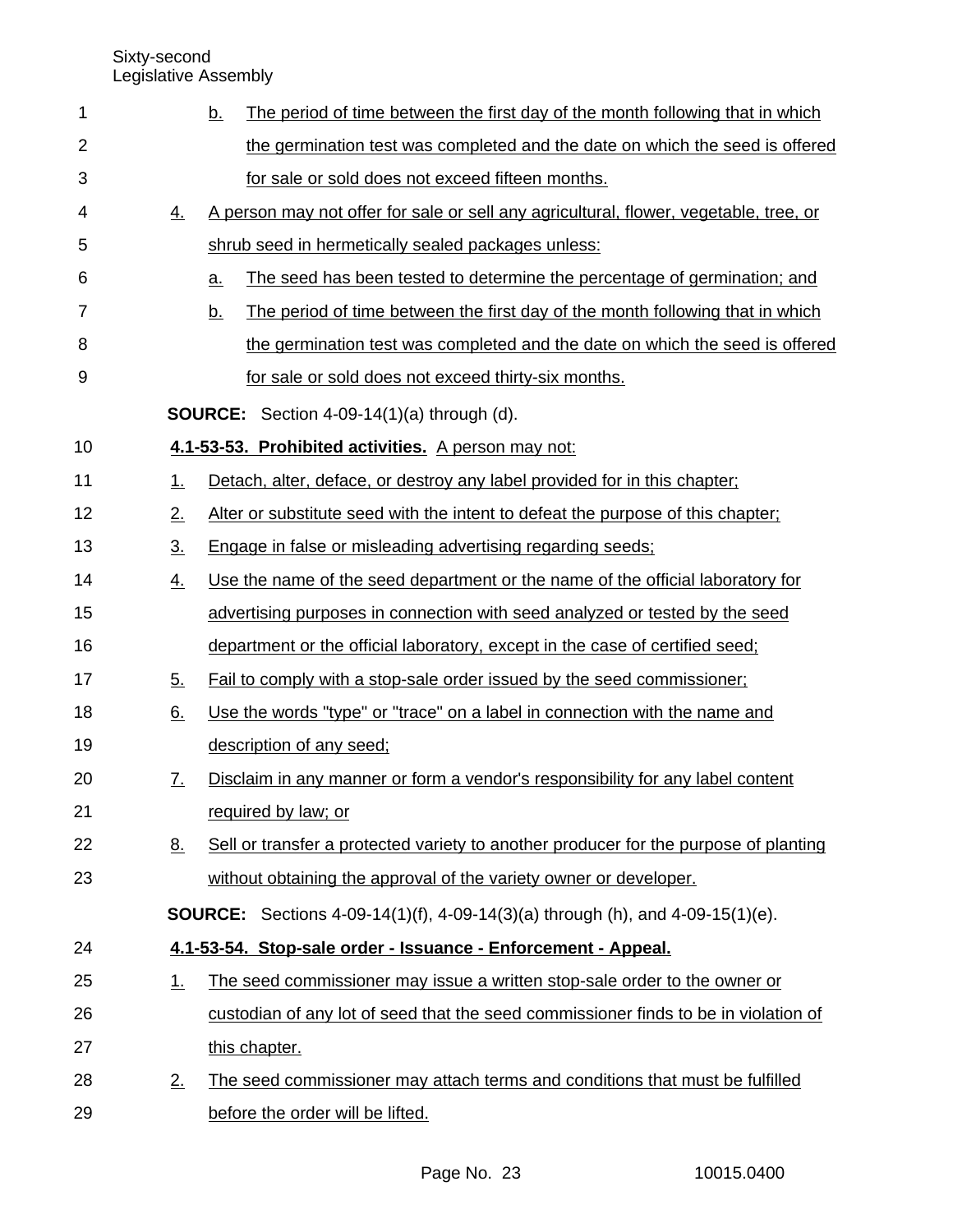1

| $\overline{2}$ |                | that the violation no longer exists. Upon making that determination, the seed                     |
|----------------|----------------|---------------------------------------------------------------------------------------------------|
| 3              |                | commissioner shall lift the stop-sale order.                                                      |
| 4              | <u>4.</u>      | The seed commissioner shall do all things necessary and proper to enforce a                       |
| 5              |                | stop-sale order issued under this section.                                                        |
| 6              | 5.             | Any person subject to a stop-sale order under this section may appeal the order to                |
| $\overline{7}$ |                | a court of competent jurisdiction.                                                                |
|                |                | <b>SOURCE:</b> Section 4-09-06.                                                                   |
| 8              |                | 4.1-53-55. Seizure and injunction - Action.                                                       |
| 9              | <u>1.</u>      | If the seed commissioner determines that any lot of seed is not in compliance with                |
| 10             |                | this chapter, the seed commissioner may petition a court of competent jurisdiction                |
| 11             |                | for seizure of the seed. If the court orders the condemnation of the seed, it must                |
| 12             |                | be denatured, processed, destroyed, relabeled, or otherwise disposed of in                        |
| 13             |                | accordance with the laws of this state.                                                           |
| 14             | 2.             | A court may not order disposition of the seed without first having given the owner                |
| 15             |                | an opportunity to apply to the court for release of the seed, or for permission to                |
| 16             |                | process or relabel the seed in compliance with this chapter.                                      |
| 17             | 3 <sub>1</sub> | Any violation of this chapter may be enjoined in a court of competent jurisdiction                |
| 18             |                | without bringing any other civil or criminal action.                                              |
|                |                | <b>SOURCE:</b> Section 4-09-23.                                                                   |
| 19             |                | 4.1-53-56. Prosecution for violations - Duty of attorney general and state's                      |
| 20             |                | attorney. Upon a complaint by the seed commissioner alleging a violation of this chapter or of    |
| 21             |                | any rule implementing this chapter, the attorney general or the state's attorney of the county in |
| 22             |                | which the case arises shall initiate legal proceedings.                                           |
|                |                | <b>SOURCE:</b> Section 4-09-22.                                                                   |
| 23             |                | 4.1-53-57. Penalty - Criminal - Civil - Exemption.                                                |
| 24             | 1.             | Any person willfully violating this chapter or the rules implementing this chapter is             |
| 25             |                | guilty of a class A misdemeanor.                                                                  |
| 26             | 2.             | When construing and enforcing this chapter, the act, omission, or failure of any                  |
| 27             |                | officer, agent, or other person acting for or employed by any person must be                      |
|                |                |                                                                                                   |
|                |                |                                                                                                   |

3. The stop-sale order shall remain in effect until the seed commissioner is satisfied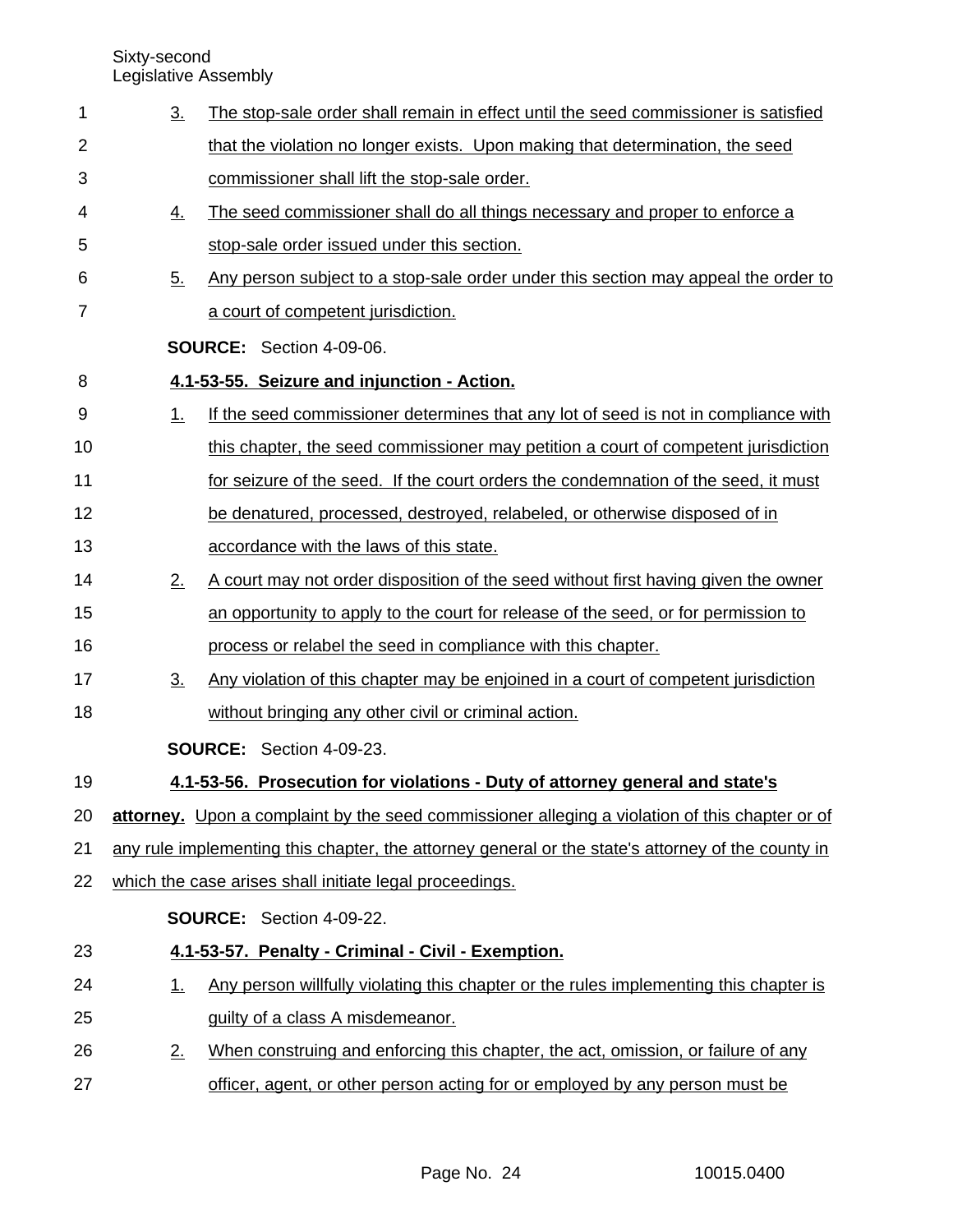| 1              |                    | deemed to be the act, omission, or failure of such person as well as that of the                    |  |  |
|----------------|--------------------|-----------------------------------------------------------------------------------------------------|--|--|
| $\overline{2}$ |                    | person employed.                                                                                    |  |  |
| 3              | $\underline{3}$ .  | Any person found guilty of violating this chapter or the rules implementing this                    |  |  |
| 4              |                    | chapter is subject to a civil penalty in an amount not to exceed five thousand                      |  |  |
| 5              |                    | dollars for each violation. The civil penalty may be imposed by a court in a civil                  |  |  |
| 6              |                    | proceeding or by the seed commissioner.                                                             |  |  |
| 7              | <u>4.</u>          | A person is not subject to the penalties of this chapter for having offered for sale or             |  |  |
| 8              |                    | sold any seed that was incorrectly represented as to kind, variety, or origin and                   |  |  |
| 9              |                    | which could not be identified through examination, unless the person failed to:                     |  |  |
| 10             |                    | Obtain an invoice or grower's declaration stating the required information; or<br><u>a.</u>         |  |  |
| 11             |                    | Take other actions necessary to ensure that the seed was properly identified.<br><u>b.</u>          |  |  |
|                |                    | <b>SOURCE:</b> Sections 4-09-15(2) and 4-09-24.                                                     |  |  |
| 12             |                    | 4.1-53-58. Certificates and reports - Publication. If the seed commissioner signs a                 |  |  |
| 13             |                    | document relating to the findings and determinations made in a laboratory by seed department        |  |  |
| 14             |                    | personnel, a court shall accept the document as prima facie evidence of the statements              |  |  |
| 15             |                    | contained in the document. The seed commissioner is subject to court order for a review of the      |  |  |
| 16             |                    | findings and determinations set forth in the document.                                              |  |  |
|                |                    | SOURCE: Section 4-09-07.                                                                            |  |  |
| 17             |                    | 4.1-53-59. Liability of seed commission, seed department, seed commissioner,                        |  |  |
| 18             |                    | and certified or noncertified agricultural seed producers. A warranty of any kind, either           |  |  |
| 19             |                    | expressed or implied, including a warranty of merchantability, fitness for a particular purpose, or |  |  |
| 20             |                    | absence of disease, is not made by the seed commission, the seed department, the seed               |  |  |
| 21             |                    | commissioner, or certified or noncertified agricultural seed producers, as to the quantity or       |  |  |
| 22             |                    | quality of the crop produced from the agricultural seeds or as to other produce which is            |  |  |
| 23             |                    | inspected and certified, except as provided in this section. The sole warranty made is that the     |  |  |
| 24             |                    | agricultural seeds were inspected under the rules of the seed department or the United States       |  |  |
| 25             |                    | department of agriculture. The seed commissioner functions and serves only in an official           |  |  |
| 26             | regulatory manner. |                                                                                                     |  |  |
|                |                    | <b>SOURCE:</b> Section 4-09-20.1.                                                                   |  |  |

**NOTE:** Is it intentional that this section be limited to "agricultural" seeds and not reference vegetable, flower, or tree and shrub seed?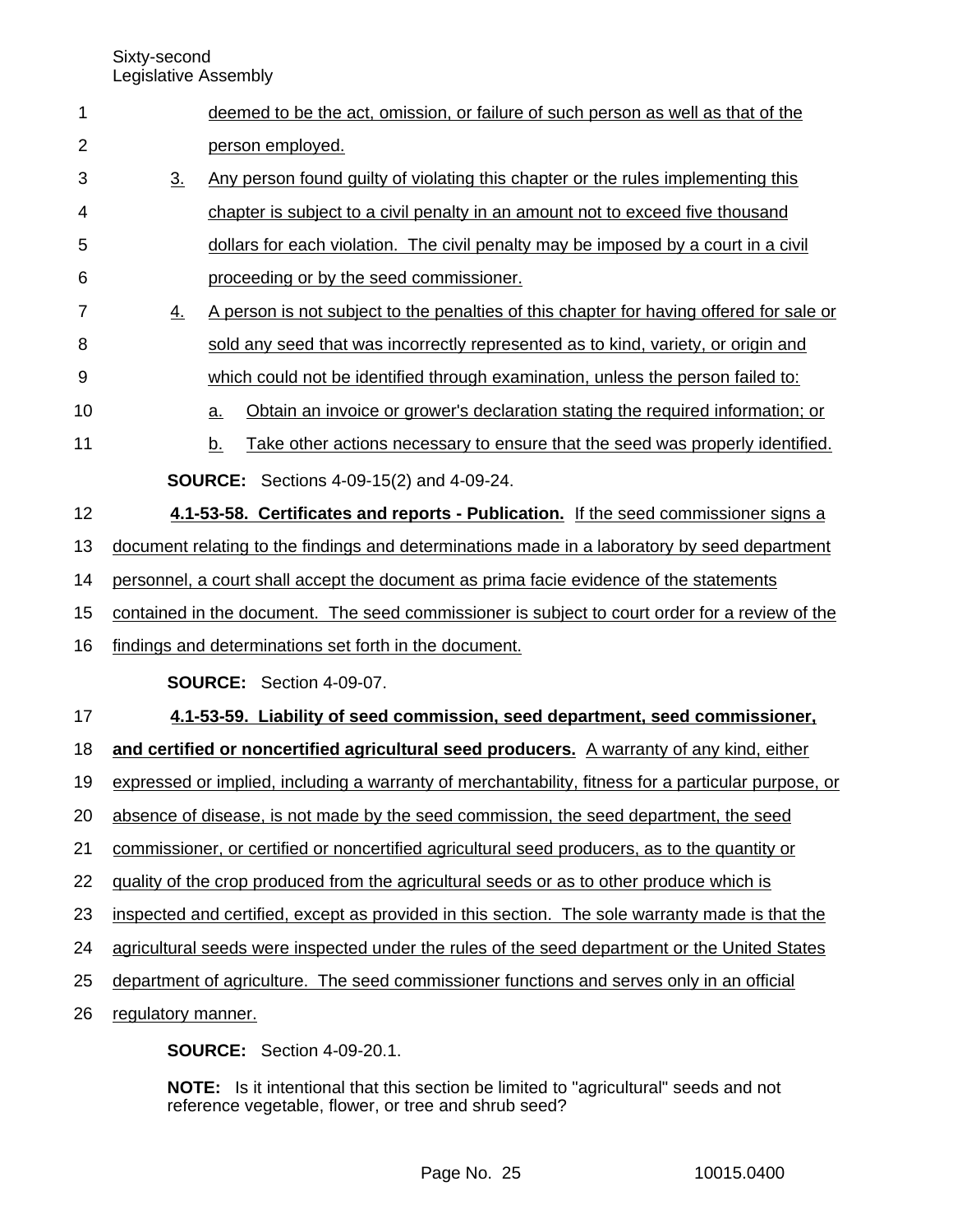| 1  |                                              | 4.1-53-60. Seed department records - Exemption. The following records of the seed   |  |  |  |
|----|----------------------------------------------|-------------------------------------------------------------------------------------|--|--|--|
| 2  | department are exempt from section 44-04-18: |                                                                                     |  |  |  |
| 3  | 1.                                           | Records of any plant or seed analysis, testing, and variety or disease              |  |  |  |
| 4  |                                              | determination conducted by the seed department on a fee-for-service basis for       |  |  |  |
| 5  |                                              | private persons; and                                                                |  |  |  |
| 6  | 2.                                           | Information that is received by the seed department under this chapter from a       |  |  |  |
| 7  |                                              | private person and which the private person determines is proprietary information   |  |  |  |
| 8  |                                              | or a trade secret.                                                                  |  |  |  |
|    |                                              | <b>SOURCE:</b> Section 4-09-25.                                                     |  |  |  |
| 9  |                                              | 4.1-53-61. Applicability of chapter. This chapter does not apply to:                |  |  |  |
| 10 | 1.                                           | Seed that is not intended for planting purposes; and                                |  |  |  |
| 11 | 2.                                           | Seed grown by a producer and sold by that producer without advertising and          |  |  |  |
| 12 |                                              | without using a third party as an agent or broker to effect the sale, provided this |  |  |  |
| 13 |                                              | exemption is not applicable if the seed is a variety protected by the Plant Variety |  |  |  |
| 14 |                                              | Protection Act [7 U.S.C. 2321 et seq.], as amended through July 31, 2011.           |  |  |  |
|    |                                              |                                                                                     |  |  |  |
|    |                                              | <b>SOURCE:</b> Section 4-09-15.                                                     |  |  |  |
| 15 |                                              | 4.1-53-62. Seed department fund - Continuing appropriation.                         |  |  |  |
| 16 | 1.                                           | The seed commissioner shall forward all moneys received under this chapter to the   |  |  |  |
| 17 |                                              | state treasurer for deposit in a special fund known as the seed department fund.    |  |  |  |
| 18 |                                              | All moneys in the seed department fund are appropriated on a continuing basis to    |  |  |  |
| 19 |                                              | the seed department to carry out this chapter.                                      |  |  |  |
| 20 | 2.                                           | The seed commissioner shall approve all expenditures made pursuant to this          |  |  |  |
| 21 |                                              | chapter and shall document the expenditures at the time and in the manner           |  |  |  |
| 22 |                                              | required by the office of management and budget.                                    |  |  |  |
| 23 | $\underline{3}$ .                            | The seed commissioner shall provide a report to the house and senate                |  |  |  |
| 24 |                                              | appropriations committees, at the time and in the manner directed by the chairmen   |  |  |  |
| 25 |                                              | of the committees. The report must contain a summary of the department's            |  |  |  |
| 26 |                                              | activities during the current biennium and a statement of revenues and              |  |  |  |
| 27 |                                              | expenditures for the ensuing biennium.                                              |  |  |  |
| 28 | <u>4.</u>                                    | At the direction of the seed commission, the state treasurer shall invest all       |  |  |  |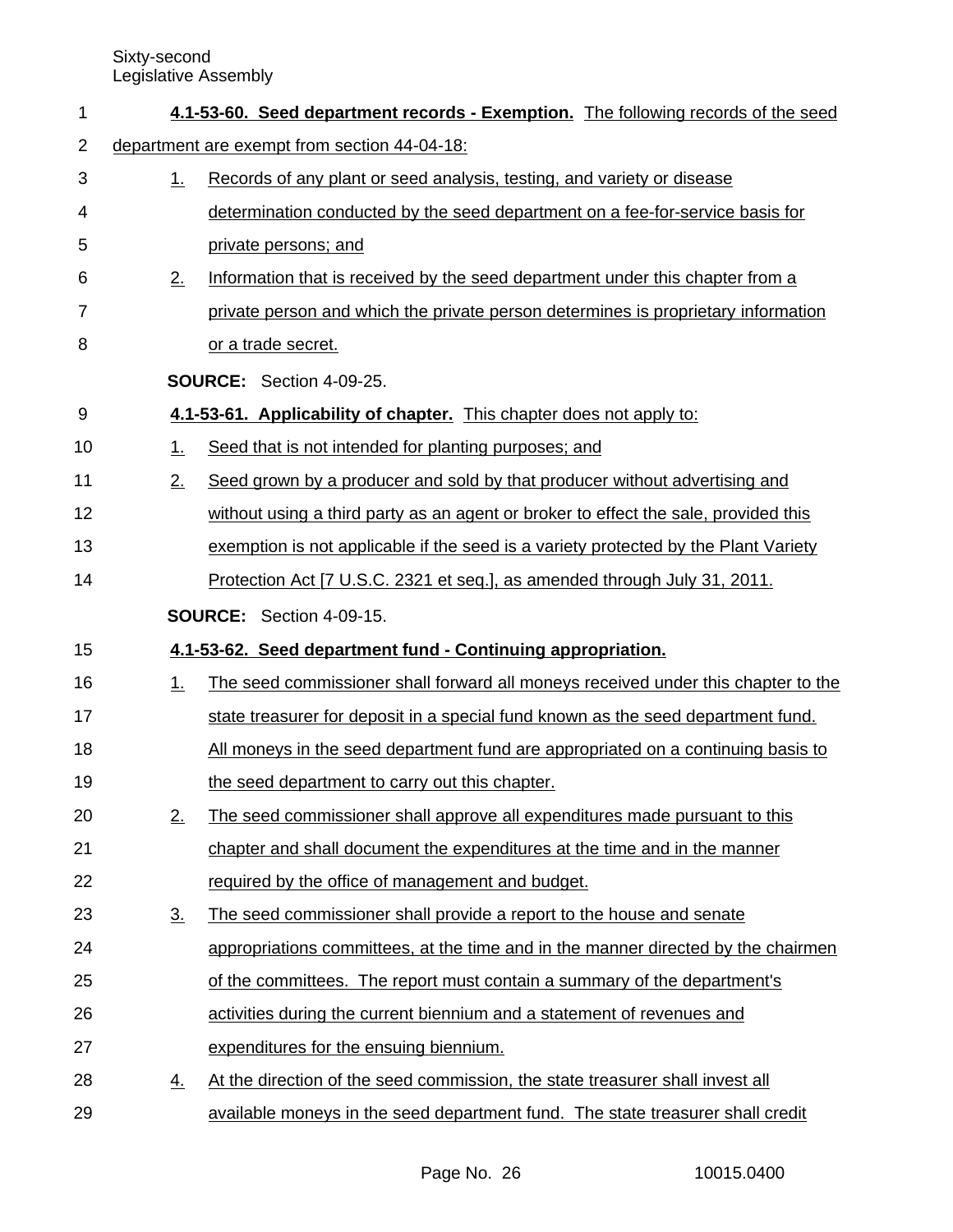| 1              |                                                                                              | twenty percent of the investment income to the general fund and the remaining                                                                                                                                                                                                                                                                                                                                                                           |  |  |
|----------------|----------------------------------------------------------------------------------------------|---------------------------------------------------------------------------------------------------------------------------------------------------------------------------------------------------------------------------------------------------------------------------------------------------------------------------------------------------------------------------------------------------------------------------------------------------------|--|--|
| 2              |                                                                                              | eighty percent of the investment income to the seed department fund.                                                                                                                                                                                                                                                                                                                                                                                    |  |  |
|                |                                                                                              | <b>SOURCE:</b> Section 4-09-20.                                                                                                                                                                                                                                                                                                                                                                                                                         |  |  |
| 3              |                                                                                              | <b>SECTION 4.</b> Chapter 4.1-54 of the North Dakota Century Code is created and enacted                                                                                                                                                                                                                                                                                                                                                                |  |  |
| 4              | as follows:                                                                                  |                                                                                                                                                                                                                                                                                                                                                                                                                                                         |  |  |
| 5              |                                                                                              | 4.1-54-01. Seed arbitration board - Membership. The seed arbitration board                                                                                                                                                                                                                                                                                                                                                                              |  |  |
| 6              |                                                                                              | consists of the following members:                                                                                                                                                                                                                                                                                                                                                                                                                      |  |  |
| $\overline{7}$ | 1.                                                                                           | The agriculture commissioner;                                                                                                                                                                                                                                                                                                                                                                                                                           |  |  |
| 8              | 2.                                                                                           | The seed commissioner;                                                                                                                                                                                                                                                                                                                                                                                                                                  |  |  |
| 9              | 3.                                                                                           | The director of the North Dakota state university extension service;                                                                                                                                                                                                                                                                                                                                                                                    |  |  |
| 10             | <u>4.</u>                                                                                    | The director of the North Dakota agricultural experiment station;                                                                                                                                                                                                                                                                                                                                                                                       |  |  |
| 11             | 5.                                                                                           | The chairman of the seed trade division of the North Dakota agriculture                                                                                                                                                                                                                                                                                                                                                                                 |  |  |
| 12             |                                                                                              | association; and                                                                                                                                                                                                                                                                                                                                                                                                                                        |  |  |
| 13             | 6.                                                                                           | A producer appointed by the agriculture commissioner.                                                                                                                                                                                                                                                                                                                                                                                                   |  |  |
|                |                                                                                              | <b>SOURCE:</b> Section 4-09-20.2(1).                                                                                                                                                                                                                                                                                                                                                                                                                    |  |  |
|                |                                                                                              | NOTE: Current law provides that the Seed Arbitration Board consists of " a<br>representative of a major North Dakota farm organization appointed by the agriculture<br>commissioner or an authorized designee." Because current law does not define what<br>constitutes a "major North Dakota farm organization," the interim committee suggested<br>that subsection 6 be changed to reference a producer appointed by the Agriculture<br>Commissioner. |  |  |
| 14             |                                                                                              | 4.1-54-02. Seed arbitration board - Compensation. The chairman of the seed                                                                                                                                                                                                                                                                                                                                                                              |  |  |
| 15             |                                                                                              | division of the North Dakota agriculture association and the representative of a farm                                                                                                                                                                                                                                                                                                                                                                   |  |  |
| 16             | organization in this state are entitled to receive compensation in the amount of one hundred |                                                                                                                                                                                                                                                                                                                                                                                                                                                         |  |  |
| 17             |                                                                                              | thirty-five dollars per day plus reimbursement for expenses as provided by law for state officials,                                                                                                                                                                                                                                                                                                                                                     |  |  |
| 18             |                                                                                              | if the individual is attending meetings or performing duties directed by the board. The                                                                                                                                                                                                                                                                                                                                                                 |  |  |
| 19             |                                                                                              | compensation and reimbursement for expenses required by this section must be paid by the                                                                                                                                                                                                                                                                                                                                                                |  |  |
| 20             |                                                                                              | agriculture commissioner.                                                                                                                                                                                                                                                                                                                                                                                                                               |  |  |
|                |                                                                                              | <b>SOURCE:</b> Section 4-09-20.2(1).                                                                                                                                                                                                                                                                                                                                                                                                                    |  |  |
| 21             |                                                                                              | 4.1-54-03. Seed arbitration board - Rules of operation and procedure. The seed                                                                                                                                                                                                                                                                                                                                                                          |  |  |
| 22             |                                                                                              | arbitration board shall adopt rules of operation and procedure for arbitration hearings, including                                                                                                                                                                                                                                                                                                                                                      |  |  |
| 23             |                                                                                              | a formula for reimbursement by the parties of the expenses of the arbitration process.                                                                                                                                                                                                                                                                                                                                                                  |  |  |
|                |                                                                                              | <b>SOURCE:</b> Section 4-09-20.2(2).                                                                                                                                                                                                                                                                                                                                                                                                                    |  |  |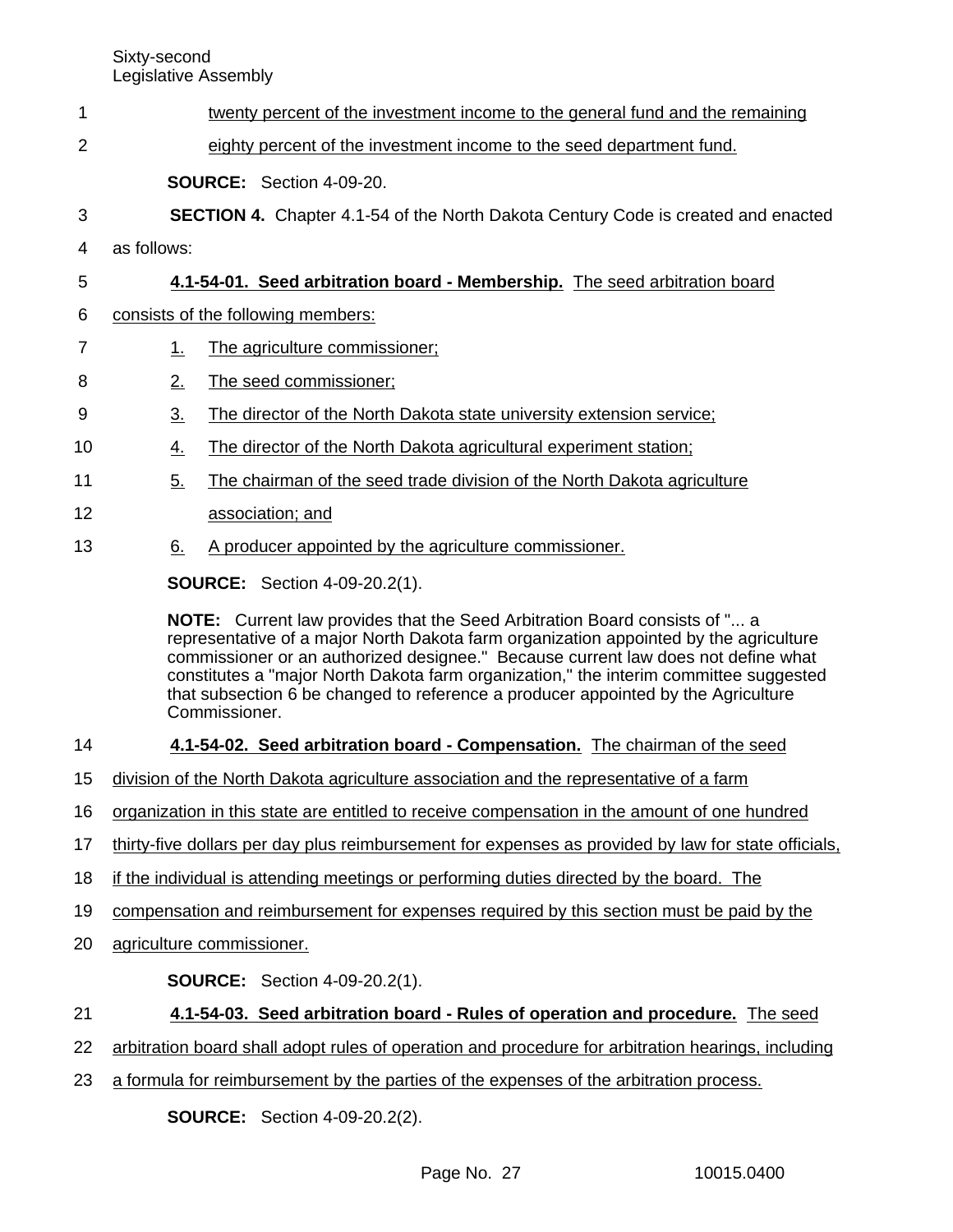| 1              |                                                                     | 4.1-54-04. Seed arbitration board - Petition - Hearing - Recommendation.                      |  |
|----------------|---------------------------------------------------------------------|-----------------------------------------------------------------------------------------------|--|
| $\overline{2}$ | 1.                                                                  | A seed labeler, seed dealer, or seed customer may file with the agriculture                   |  |
| 3              |                                                                     | commissioner a petition for a hearing to settle a dispute involving a seed                    |  |
| 4              |                                                                     | transaction.                                                                                  |  |
| 5              | 2.                                                                  | The agriculture commissioner shall forward the petition to the seed arbitration               |  |
| 6              |                                                                     | board.                                                                                        |  |
| 7              | <u>3.</u>                                                           | The seed arbitration board shall hold a hearing and within thirty days issue a                |  |
| 8              |                                                                     | nonbinding recommendation for a resolution of the dispute.                                    |  |
|                |                                                                     | <b>SOURCE:</b> Section 4-09-20.2(2).                                                          |  |
| 9              |                                                                     | 4.1-54-05. Seed arbitration board - Hearing - Use of evidence. Any evidence and               |  |
| 10             |                                                                     | testimony presented at a seed arbitration hearing and any findings or recommendations by the  |  |
| 11             | seed arbitration board are admissible in any subsequent proceeding. |                                                                                               |  |
|                |                                                                     | <b>SOURCE:</b> Section 4-09-20.2(2).                                                          |  |
| 12             |                                                                     | <b>SECTION 5.</b> Chapter 4.1-57 of the North Dakota Century Code is created and enacted      |  |
| 13             | as follows:                                                         |                                                                                               |  |
| 14             |                                                                     | 4.1-57-01. Definitions. In this chapter, unless the context otherwise requires:               |  |
| 15             | 1.                                                                  | "Insolvency" means an inability <sup>1</sup> to provide payment for potatoes purchased by the |  |
| 16             |                                                                     | dealer.                                                                                       |  |
| 17             | 2.                                                                  | "Potato" means an Irish potato.                                                               |  |
| 18             | $\underline{3}$ .                                                   | "Wholesale potato dealer" means any person who:                                               |  |
| 19             |                                                                     | Buys potatoes in wholesale lots directly from a producer or a producer<br>a.                  |  |
| 20             |                                                                     | cooperative;                                                                                  |  |
| 21             |                                                                     | Sells or handles potatoes in wholesale lots for the purpose of processing or<br><u>b.</u>     |  |
| 22             |                                                                     | resale; or                                                                                    |  |
| 23             |                                                                     | Handles potatoes on account of or as an agent for another.<br>$\underline{C}$ .               |  |
|                |                                                                     | <b>SOURCE:</b> Section 4-11-01.                                                               |  |
|                |                                                                     |                                                                                               |  |

### **NOTE:**<br><sup>1</sup> C Current law defines insolvency as an "unableness or unwillingness to provide payment ..." Insolvency is an inability to provide payment. It generally involves a declaration of insolvency and placement under an order of liquidation by a court. An unwillingness to provide payment is generally a breach of contract.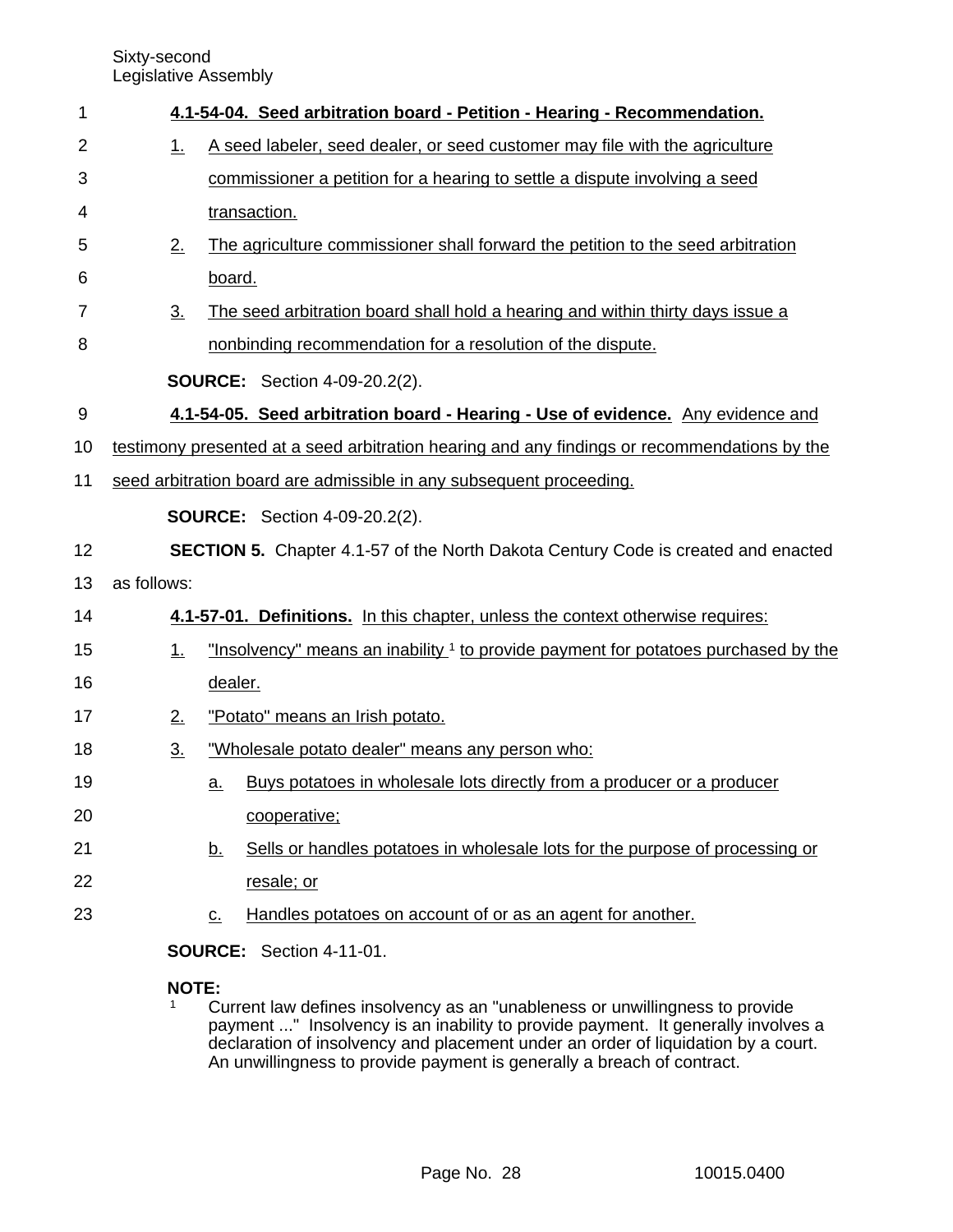| 1              |                                                                                              | 4.1-57-02. Wholesale potato dealer - License required. Before a person may                   |  |
|----------------|----------------------------------------------------------------------------------------------|----------------------------------------------------------------------------------------------|--|
| 2              | engage in the business of a wholesale potato dealer, the person must be licensed by the seed |                                                                                              |  |
| 3              | commissioner.                                                                                |                                                                                              |  |
|                |                                                                                              | <b>SOURCE:</b> Section 4-11-02.                                                              |  |
| 4              |                                                                                              | 4.1-57-03. Application for license - Content. To obtain a license as a wholesale             |  |
| 5              |                                                                                              | potato dealer, a person must complete an application and submit it to the seed commissioner. |  |
| 6              | The application must be signed by the applicant under oath and must include:                 |                                                                                              |  |
| $\overline{7}$ | 1.                                                                                           | The location in which the applicant intends to operate as a wholesale potato                 |  |
| 8              |                                                                                              | dealer;                                                                                      |  |
| 9              | 2.                                                                                           | The estimated amount of business to be done monthly;                                         |  |
| 10             | $\underline{3}$ .                                                                            | The amount of business done the preceding year, if any;                                      |  |
| 11             | <u>4.</u>                                                                                    | The greatest volume of potatoes, by hundredweight, purchased during any one                  |  |
| 12             |                                                                                              | month in the preceding calendar year;                                                        |  |
| 13             | $\underline{5}$ .                                                                            | The greatest value of potatoes purchased during any one month in the preceding               |  |
| 14             |                                                                                              | calendar year;                                                                               |  |
| 15             | <u>6.</u>                                                                                    | The name of each partner if the applicant is a partnership;                                  |  |
| 16             | $\underline{7}$ .                                                                            | The name of each corporate officer and the state of incorporation if the applicant is        |  |
| 17             |                                                                                              | a corporation;                                                                               |  |
| 18             | <u>8.</u>                                                                                    | The name of each manager and the state of organization if the applicant is a                 |  |
| 19             |                                                                                              | limited liability company;                                                                   |  |
| 20             | <u>9.</u>                                                                                    | The name of every agent employed by the applicant on the date of the application;            |  |
| 21             | 10.                                                                                          | A financial statement prepared in accordance with generally accepted accounting              |  |
| 22             |                                                                                              | principles showing the assets and liabilities of the applicant;                              |  |
| 23             | 11.                                                                                          | A list of similar licenses issued to the applicant by other states;                          |  |
| 24             | 12.                                                                                          | The name of each state that has:                                                             |  |
| 25             |                                                                                              | Refused to issue the applicant a wholesale potato dealer's license;<br><u>a.</u>             |  |
| 26             |                                                                                              | Suspended or revoked a wholesale potato dealer's license that had been<br><u>b.</u>          |  |
| 27             |                                                                                              | issued to the applicant;                                                                     |  |
| 28             |                                                                                              | Refused to issue a wholesale potato dealer's license to an agent of the<br><u>c.</u>         |  |
| 29             |                                                                                              | applicant; or                                                                                |  |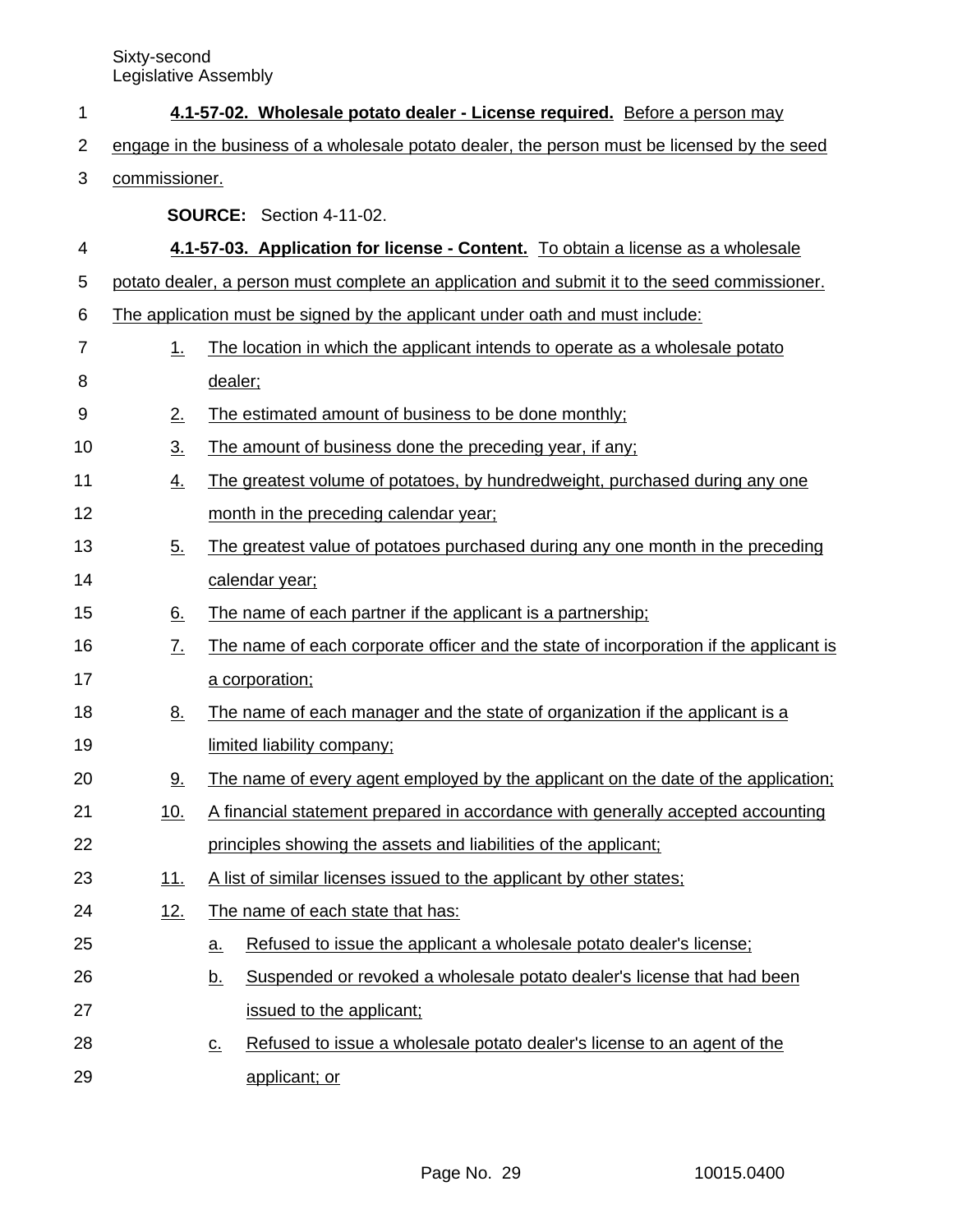| 1              |    | d.                | Suspended or revoked a wholesale potato dealer's license that had been                                                                                                                                                                                                                                                             |
|----------------|----|-------------------|------------------------------------------------------------------------------------------------------------------------------------------------------------------------------------------------------------------------------------------------------------------------------------------------------------------------------------|
|                |    |                   |                                                                                                                                                                                                                                                                                                                                    |
| $\overline{2}$ |    |                   | issued to an agent of the applicant.                                                                                                                                                                                                                                                                                               |
|                |    |                   | <b>SOURCE: Section 4-11-03.</b>                                                                                                                                                                                                                                                                                                    |
| 3              |    |                   | 4.1-57-04. Application for license - Required security.                                                                                                                                                                                                                                                                            |
| 4              | 1. |                   | As a condition of licensure, the seed commissioner shall require an applicant to                                                                                                                                                                                                                                                   |
| 5              |    | file:             |                                                                                                                                                                                                                                                                                                                                    |
| 6              |    | a.                | A current financial statement prepared in accordance with generally accepted                                                                                                                                                                                                                                                       |
| 7              |    |                   | accounting principles;                                                                                                                                                                                                                                                                                                             |
| 8              |    | <u>b.</u>         | A cash bond or a surety bond, in an amount and form determined by the seed                                                                                                                                                                                                                                                         |
| 9              |    |                   | commissioner; or                                                                                                                                                                                                                                                                                                                   |
| 10             |    | с.                | An irrevocable letter of credit.                                                                                                                                                                                                                                                                                                   |
| 11             | 2. |                   | The form of security required by the seed commissioner under subsection 1 must                                                                                                                                                                                                                                                     |
| 12             |    |                   | be conditioned for:                                                                                                                                                                                                                                                                                                                |
| 13             |    | a.                | The faithful performance of the person's duties as a wholesale potato dealer;                                                                                                                                                                                                                                                      |
| 14             |    | <u>b.</u>         | Compliance with all laws and rules relating to the purchase of potatoes by the                                                                                                                                                                                                                                                     |
| 15             |    |                   | wholesale potato dealer;                                                                                                                                                                                                                                                                                                           |
| 16             |    | $\underline{C}$ . | Prompt payment in the case of insolvency; and                                                                                                                                                                                                                                                                                      |
| 17             |    | <u>d.</u>         | The protection and benefit of any potato producer in this state during the                                                                                                                                                                                                                                                         |
| 18             |    |                   | period the license is in effect.                                                                                                                                                                                                                                                                                                   |
|                |    |                   | $\mathbf{F}$ $\mathbf{F}$ $\mathbf{F}$ $\mathbf{F}$ $\mathbf{F}$ $\mathbf{F}$ $\mathbf{F}$ $\mathbf{F}$ $\mathbf{F}$ $\mathbf{F}$ $\mathbf{F}$ $\mathbf{F}$ $\mathbf{F}$ $\mathbf{F}$ $\mathbf{F}$ $\mathbf{F}$ $\mathbf{F}$ $\mathbf{F}$ $\mathbf{F}$ $\mathbf{F}$ $\mathbf{F}$ $\mathbf{F}$ $\mathbf{F}$ $\mathbf{F}$ $\mathbf{$ |

**SOURCE:** Section 4-11-04.

**NOTE:** Current law provides that, as a condition of licensure, the Seed Commissioner "may" require the applicant to file a current financial statement, a cash bond or a surety bond, or provide an irrevocable letter of credit. Because Seed Department personnel indicated that proof of financial stability is an integral part of the licensing process, the language has been changed so that the Seed Commissioner "shall" require such evidence. The committee is asked to verify this change.

### **4.1-57-05. Termination of bond - Notice to seed commissioner - Suspension of** 19

- **license.** The surety may terminate its liability under a bond by giving the seed commissioner at 20
- least ninety days' notice of intent to terminate. The surety is released from all future liability 21
- accruing on the bond after the expiration of ninety days from the date the seed commissioner 22
- received the notice or on a later date specified by the surety. This section does not relieve, 23
- release, or discharge the surety from any liability incurred before the expiration of the 24
- ninety-day period. Unless the wholesale potato dealer files a new bond <sup>1</sup> at least thirty days 25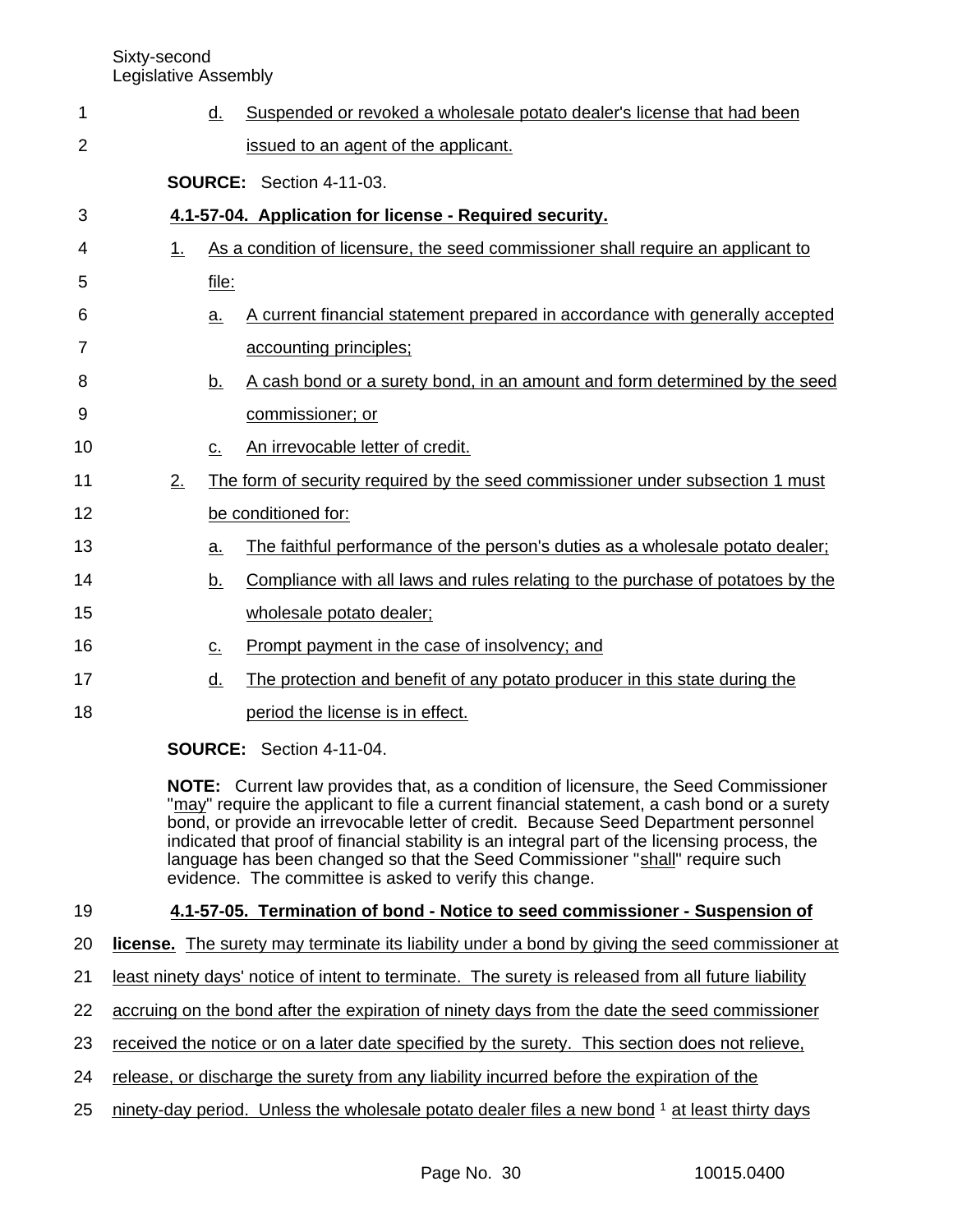- before the surety's liability ceases, the seed commissioner, without hearing, shall suspend the 1
- wholesale potato dealer's license. The seed commissioner may not remove the suspension 2
- until a new bond or other form of surety has been filed with and approved by the seed 3
- commissioner. 4

**SOURCE:** Section 4-11-04.1.

### **NOTE:**

- May the wholesale potato dealer file a current financial statement or an irrevocable letter of credit in place of a surety bond, in order to prevent suspension? (Are we in fact assuming that if the surety is no longer comfortable in that role, there are problems and one should not accept a lesser guarantee (e.g., a letter or credit or a current financial statement)?
- **4.1-57-06. License Fee Expiration.** The seed commissioner shall establish the fee 5
- for a wholesale potato dealer's license, subject to approval by the seed commission. A license 6
- issued under this chapter expires on June thirtieth of each year. 7

**SOURCE:** Section 4-11-06.

**NOTE:** The rewrite clarifies that the setting of the license fee is subject to approval by the Seed Commission.

- **4.1-57-07. License Posting.** The wholesale potato dealer shall post the license or a 8
- certified copy of the license in the office at each location where the dealer transacts business. 9

**SOURCE:** Section 4-11-07.

### **4.1-57-08. License - Refusal - Suspension - Cancellation - Grounds.** 10

- 1. The seed commissioner may refuse to issue a license to operate a wholesale 11
- potato dealer if: 12
- a. The applicant was refused a wholesale potato dealer's license by another state; 13 14
- b. The applicant had a wholesale potato dealer's license suspended or revoked by another state; or 15 16
- c. The applicant employs in a position of responsibility an individual who had a wholesale potato dealer's license suspended or revoked by another state. 17 18
- 2. The seed commissioner may suspend or revoke a license to operate as a wholesale potato dealer if: 19 20
- a. The dealer had a wholesale potato dealer's license suspended or revoked by another state; or 21 22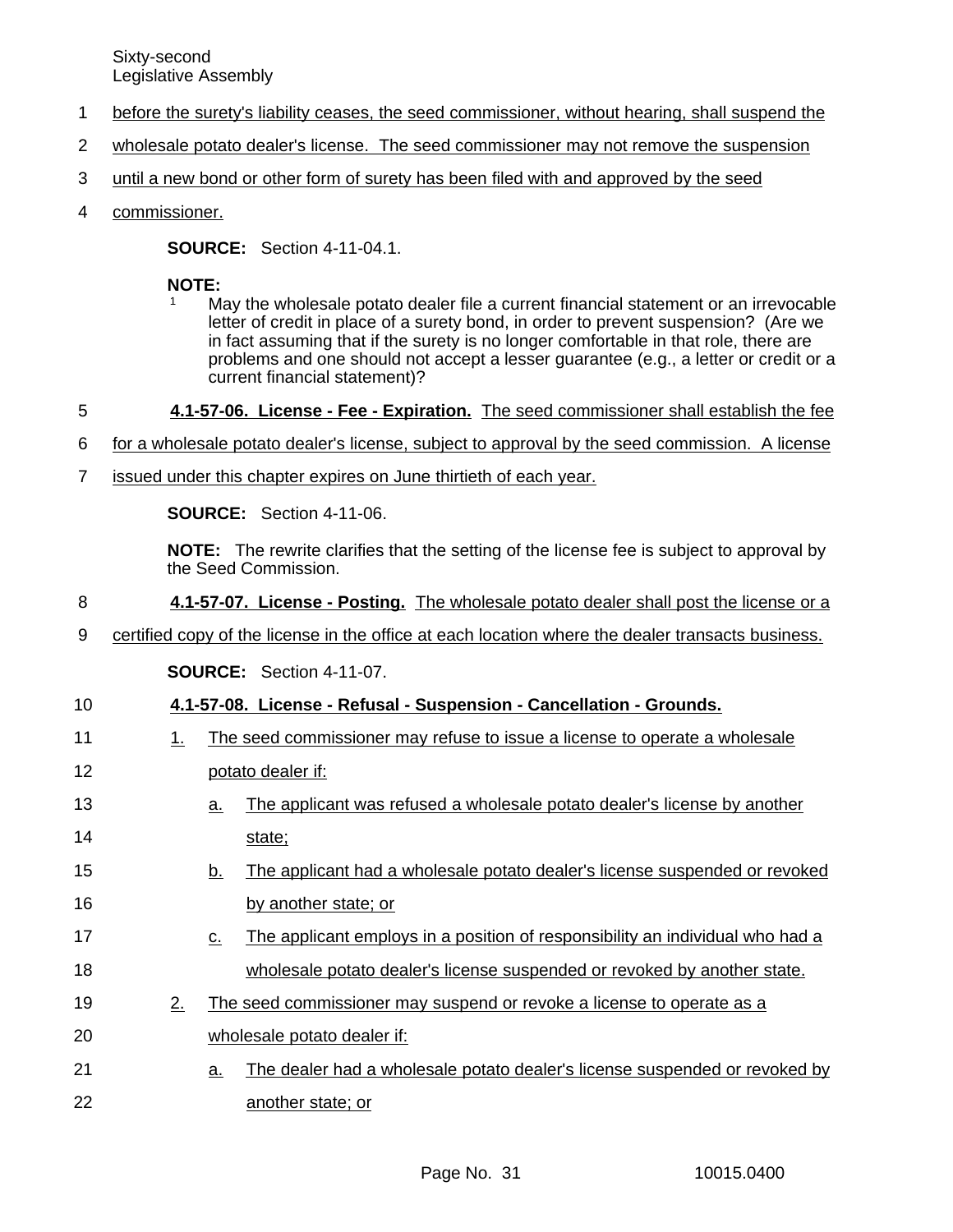| 1              | The dealer employs in a position of responsibility an individual who had a<br><u>b.</u>               |
|----------------|-------------------------------------------------------------------------------------------------------|
| $\overline{2}$ | wholesale potato dealer's license suspended or revoked in another state.                              |
|                | <b>SOURCE:</b> Section 4-11-08.                                                                       |
| 3              | 4.1-57-09. Agent of licensee - Ineligibility. The seed commissioner may determine                     |
| 4              | that an individual may not act as an authorized agent for a licensee if the individual was refused    |
| 5              | a wholesale potato dealer's license by another state or if the individual had a wholesale potato      |
| 6              | dealer's license suspended or revoked another state.                                                  |
| $\overline{7}$ | 4.1-57-10. Accounts and records. A wholesale potato dealer shall keep accurate                        |
| 8              | accounts and retain records of all transactions as a dealer for eighteen months. The dealer           |
| 9              | shall make the records available to the seed commissioner upon request.                               |
|                | SOURCE: Section 4-11-12.                                                                              |
| 10             | 4.1-57-11. Discontinuation of business - Duty of dealer. If a wholesale potato                        |
| 11             | dealer sells, disposes of, or discontinues the business for which the dealer obtained a license       |
| 12             | during the period covered by the license, the dealer shall notify the seed commissioner in            |
| 13             | writing and, at the request of the seed commissioner, produce a statement of assets and               |
| 14             | liabilities as of the date the business was sold, disposed of, or discontinued.                       |
|                | <b>SOURCE:</b> Section 4-11-13.                                                                       |
| 15             | 4.1-57-12. Bonds - Requirements for increase - Production of verified financial                       |
| 16             | statements - Hearing. The seed commissioner may at any time require an increase in the                |
| 17             | amount of a wholesale potato dealer's bond. The seed commissioner may at any time require             |
| 18             | verified financial statements from a dealer. If a dealer fails to furnish the information or fails to |
| 19             | furnish a new or higher bond when directed by the seed commissioner, the seed commissioner            |
| 20             | shall suspend the dealer's license. After providing the dealer with at least ten days' notice and     |
| 21             | a hearing, the seed commissioner may revoke the dealer's license.                                     |
|                | SOURCE: Section 4-11-14.                                                                              |
| 22             | 4.1-57-13. Seed commissioner - Appointment as trustee.                                                |
| 23             | If a person notifies the seed commissioner that a wholesale potato dealer has<br>1.                   |
| 24             | breached any of the conditions for which security was given under this chapter, the                   |
| 25             | seed commissioner shall investigate the allegation.                                                   |
| 26             | 2.<br>The seed commissioner may hold a hearing to obtain additional testimony and                     |
| 27             | documentary evidence. If the seed commissioner determines that the allegation is                      |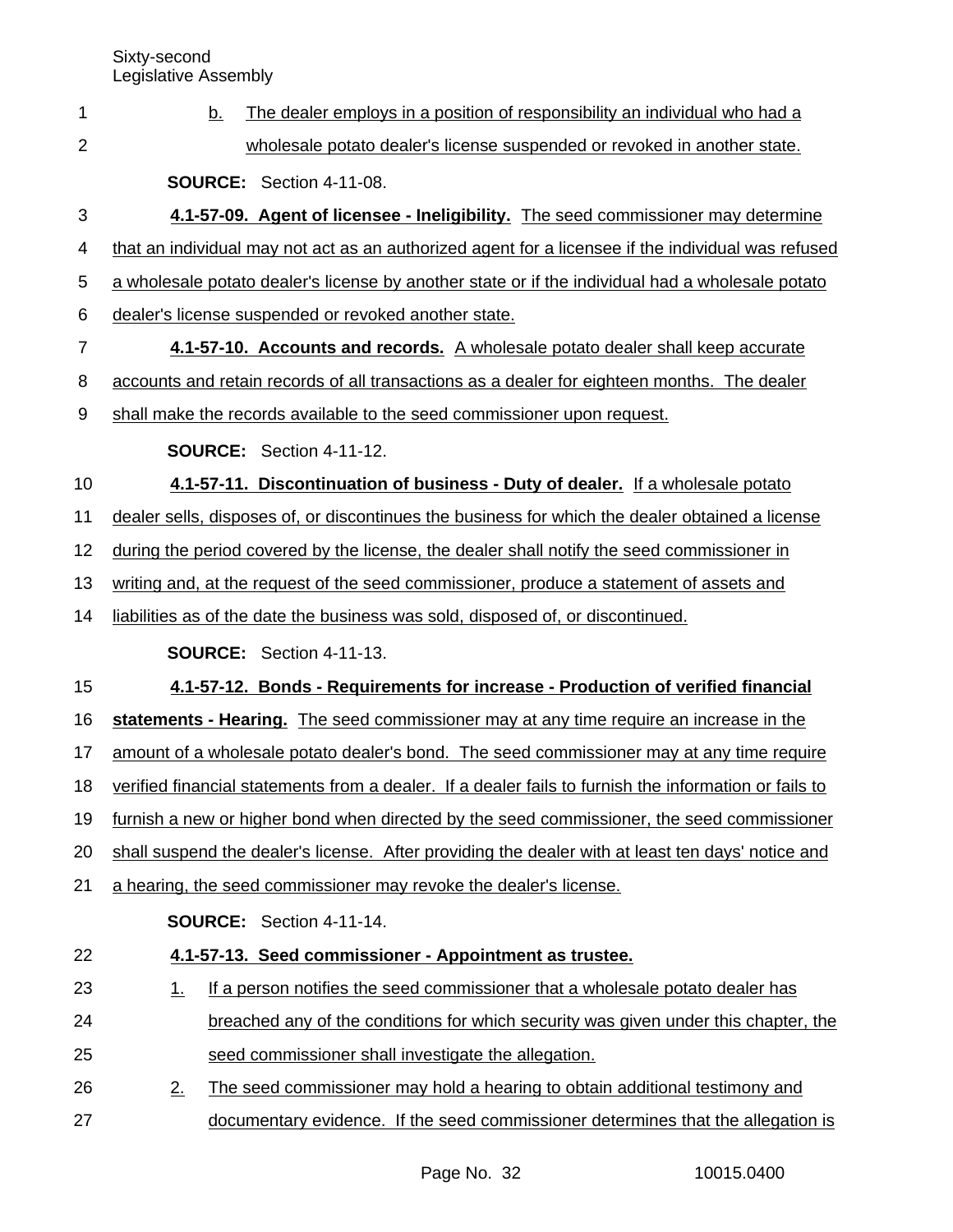Sixty-second

Legislative Assembly

| $\mathbf{1}$   |                                                                                                       | supportable, the seed commissioner shall apply to the district court of the county in            |  |
|----------------|-------------------------------------------------------------------------------------------------------|--------------------------------------------------------------------------------------------------|--|
| $\overline{2}$ |                                                                                                       | which the claim is alleged to have occurred for appointment as trustee.                          |  |
| 3              | 3.                                                                                                    | Upon notice to the wholesale potato dealer as the court may prescribe or upon                    |  |
| 4              |                                                                                                       | waiver of notice by the dealer, the court shall hear the matter in a summary                     |  |
| 5              |                                                                                                       | manner. If the court determines that the dealer has breached any condition for                   |  |
| 6              |                                                                                                       | which security was given under this chapter and if the court determines that it                  |  |
| $\overline{7}$ |                                                                                                       | would be in the best interest of all persons holding claims against the dealer that              |  |
| 8              |                                                                                                       | the seed commissioner execute the trust, the court shall issue an order appointing               |  |
| 9              |                                                                                                       | the seed commissioner as a trustee, without bond. The seed commissioner shall                    |  |
| 10             |                                                                                                       | proceed in the manner provided for in this chapter.                                              |  |
| 11             | <u>4.</u>                                                                                             | The seed commissioner, as trustee, shall notify by certified mail all persons having             |  |
| 12             |                                                                                                       | claims against the dealer that the claims must be filed with the seed commissioner               |  |
| 13             |                                                                                                       | by a date certain. Any person who fails to file a claim within the time allotted is              |  |
| 14             |                                                                                                       | barred from participation in any fund marshaled by the seed commissioner under                   |  |
| 15             |                                                                                                       | this chapter.                                                                                    |  |
| 16             | 5.                                                                                                    | All moneys collected and received by the seed commissioner as trustee must be                    |  |
| 17             |                                                                                                       | deposited in the Bank of North Dakota pending the marshalling of the fund.                       |  |
|                |                                                                                                       | <b>SOURCE:</b> Section 4-11-15.                                                                  |  |
| 18             |                                                                                                       | 4.1-57-14. Report - Notice to claimants - Payment of claims. Upon recovery of the                |  |
| 19             |                                                                                                       | trust fund, or so much of the fund as is possible to recover or necessary to pay all outstanding |  |
| 20             | claims, the seed commissioner shall file a report in court showing the amount payable on each         |                                                                                                  |  |
| 21             | claim. If the fund is insufficient to pay all claims in full, the seed commissioner shall prorate the |                                                                                                  |  |
| 22             | fund among the claimants. The court shall notify the claimants by mail regarding the proposed         |                                                                                                  |  |
| 23             | distribution and direct that the claimants show cause why the report should not be approved           |                                                                                                  |  |
| 24             | and distribution made in accordance with the report. After holding a hearing on the matter, the       |                                                                                                  |  |
| 25             | court shall approve or modify the report, issue an order directing the distribution of the fund, and  |                                                                                                  |  |
| 26             |                                                                                                       | discharge the seed commissioner from all duties as trustee.                                      |  |
|                |                                                                                                       | <b>SOURCE:</b> Section 4-11-15.1.                                                                |  |
| 27             |                                                                                                       | 4.1-57-15. Representation of seed commissioner. The attorney general shall                       |  |

28 represent the seed commissioner in any action or proceeding brought under this chapter and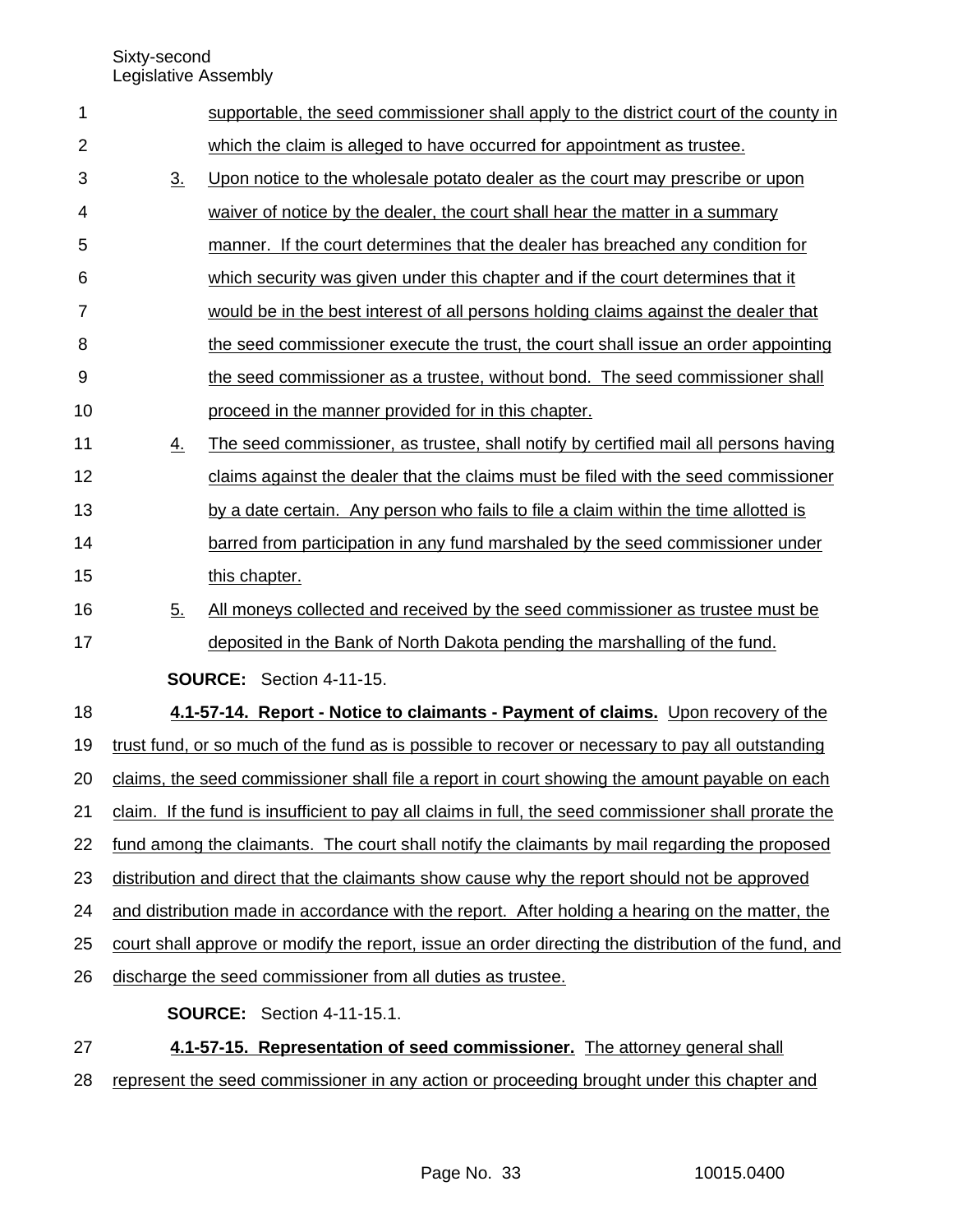- may employ legal assistance when necessary. Any expenses incurred by the attorney general 1
- in providing representation to the seed commissioner may be deducted from the trust fund. 2

**SOURCE:** Section 4-11-15.2.

| 3              |                                                                                                               | 4.1-57-16. Inspection of potatoes - Rights to demand certificate of inspection.        |  |
|----------------|---------------------------------------------------------------------------------------------------------------|----------------------------------------------------------------------------------------|--|
| 4              | 1.                                                                                                            | When potatoes are ready for sale or are on their way to market, the owner,             |  |
| 5              |                                                                                                               | conveyor, prospective buyer, or any other interested party may demand and is           |  |
| 6              |                                                                                                               | entitled to inspection of the potatoes and to an inspection certificate as provided by |  |
| $\overline{7}$ |                                                                                                               | law.                                                                                   |  |
| 8              | 2.                                                                                                            | Whenever potatoes are shipped to or received by a wholesale potato dealer for          |  |
| 9              |                                                                                                               | handling, purchase, or sale in this state and the wholesale potato dealer finds the    |  |
| 10             |                                                                                                               | potatoes to be spoiled, damaged, unmarketable, in unsatisfactory condition,            |  |
| 11             |                                                                                                               | mislabeled, or misrepresented in any way, unless both parties waive inspection         |  |
| 12             |                                                                                                               | before sale or other disposition, the wholesale potato dealer shall cause the          |  |
| 13             |                                                                                                               | potatoes to be examined by an inspector assigned by the seed commissioner for          |  |
| 14             |                                                                                                               | that purpose. The inspector shall execute and deliver a certificate to the wholesale   |  |
| 15             |                                                                                                               | potato dealer, stating the day, the time, and the place of inspection and the          |  |
| 16             |                                                                                                               | condition of the potatoes. The wholesale potato dealer shall mail or deliver a copy    |  |
| 17             |                                                                                                               | of the certificate to the shipper of the inspected potatoes.                           |  |
|                |                                                                                                               | SOURCE: Section 4-11-16.                                                               |  |
| 18             |                                                                                                               | 4.1-57-17. Report by wholesale potato dealer - Payment. A wholesale potato dealer      |  |
| 19             |                                                                                                               | to whom potatoes have been shipped or consigned for sale and to whom title has not yet |  |
| 20             | passed shall provide to the person who shipped or consigned the potatoes, within a reasonable                 |                                                                                        |  |
| 21             | time <sup>1</sup> after receiving the potatoes, a written report detailing the potatoes' time of arrival, the |                                                                                        |  |
| 22             | quantity, the quality, and the price per unit. At the time of providing the report, the wholesale             |                                                                                        |  |
| 23             | potato dealer shall pay the person who shipped or consigned the potatoes the net amount due                   |                                                                                        |  |
| 24             | for the potatoes.                                                                                             |                                                                                        |  |
|                |                                                                                                               |                                                                                        |  |

**SOURCE:** Section 4-11-17.

**NOTE:**

 $1$  Although current law references the provision of a written report within a "reasonable time," the committee might wish to consider clarifying what constitutes a "reasonable time."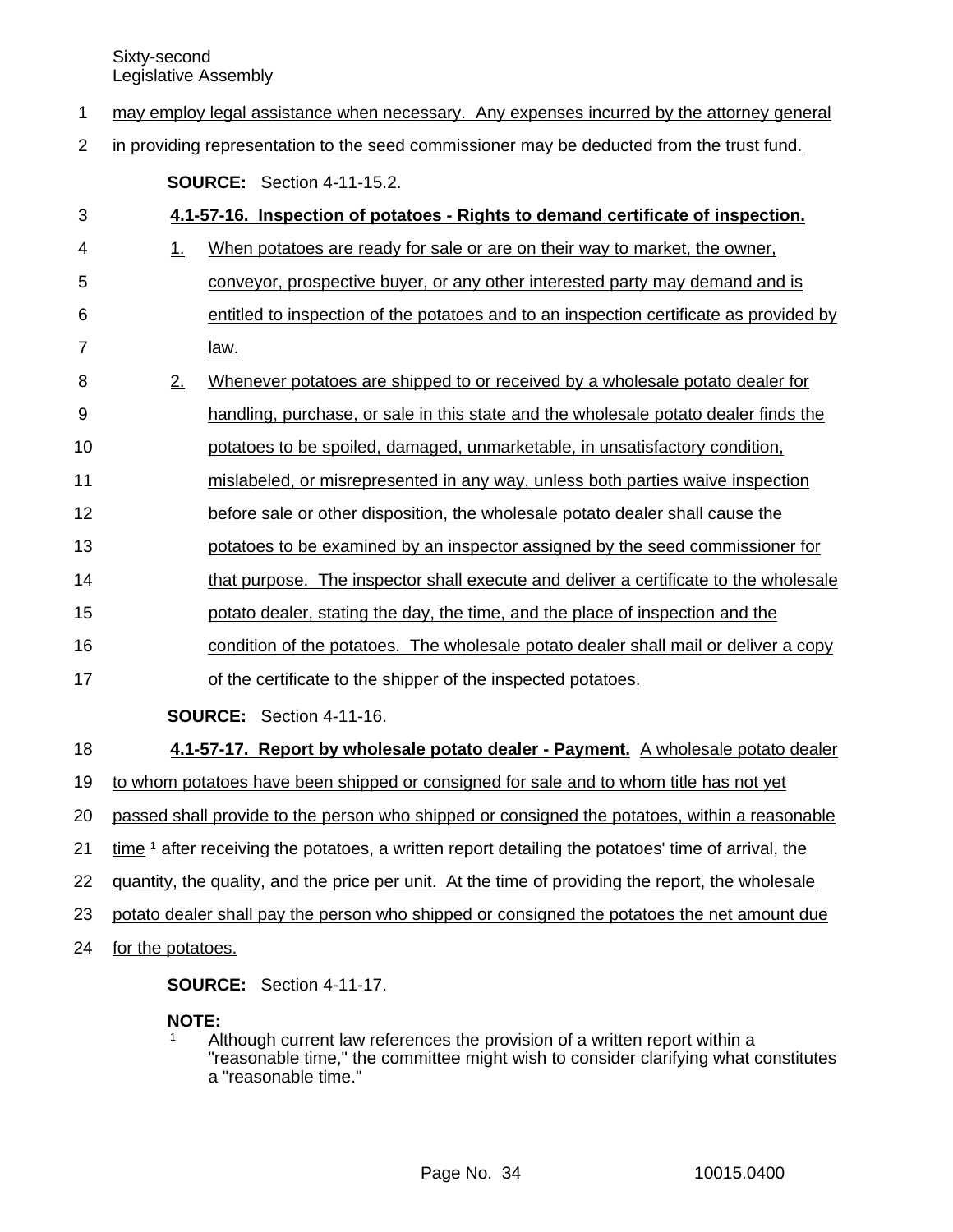| 1              |                                                                                                     | 4.1-57-18. Sales reports unsatisfactory - Remedy of shipper. If a person who             |  |
|----------------|-----------------------------------------------------------------------------------------------------|------------------------------------------------------------------------------------------|--|
| 2              | shipped or consigned the potatoes, after demand, receives no payment or report of sale of           |                                                                                          |  |
| 3              | potatoes, or is dissatisfied with the remittance, sale, or report, the shipper may file a complaint |                                                                                          |  |
| 4              | with the seed commissioner. Upon receipt of a complaint, the seed commissioner shall initiate       |                                                                                          |  |
| 5              | an investigation.                                                                                   |                                                                                          |  |
|                |                                                                                                     | <b>SOURCE: Section 4-11-18.</b>                                                          |  |
| 6              |                                                                                                     | 4.1-57-19. Investigation - Hearing - Action on license.                                  |  |
| $\overline{7}$ | 1.                                                                                                  | If the seed commissioner receives a complaint against any person dealing in,             |  |
| 8              |                                                                                                     | shipping, transporting, storing, or selling potatoes, the seed commissioner may          |  |
| 9              |                                                                                                     | initiate an investigation.                                                               |  |
| 10             | 2.                                                                                                  | The seed commissioner <sup>1</sup> may enter upon real property and access any structure |  |
| 11             |                                                                                                     | and personal property at any time to inspect and sample potatoes for compliance          |  |
| 12             |                                                                                                     | with the laws of this state. <sup>2</sup>                                                |  |
| 13             | 3 <sub>1</sub>                                                                                      | After an investigation, the seed commissioner may suspend the license of any             |  |
| 14             |                                                                                                     | wholesale potato dealer. Within ten days of the suspension, the seed                     |  |
| 15             |                                                                                                     | commissioner shall schedule, provide notice of, and hold a hearing on the                |  |
| 16             |                                                                                                     | suspension.                                                                              |  |
| 17             | <u>4.</u>                                                                                           | After receiving both testimony and documentary evidence, the seed commissioner           |  |
| 18             |                                                                                                     | may reverse the suspension, continue the suspension, or revoke the wholesale             |  |
| 19             |                                                                                                     | potato dealer's license. If appropriate, the seed commissioner may demand the            |  |
| 20             |                                                                                                     | return of any agent's identification card issued by the seed commissioner.               |  |
| 21             | 5.                                                                                                  | Any aggrieved party may appeal a decision of the seed commissioner under this            |  |
| 22             |                                                                                                     | section to the district court.                                                           |  |

**SOURCE:** Section 4-11-20.

### **NOTE:**

<sup>1</sup> Current law provides that the commissioner and the commissioner's agents have access at all times to all buildings, yards, warehouses, storage and transportation facilities, and railway cars in which any potatoes are kept, stored, handled, or transported and may take any necessary samples. This has been replaced with language that parallels a similar provision found in the rewrite of Chapter 4-09. Unlike the current law, the new language does not include a reference to the commissioner's agents. This is not an attempt to deny the commissioner's agents any authority or access but merely a recognition that the authority is provided not to the commissioner as an individual but to the office of the commissioner and therefore encompasses all who carry out the commissioner's powers and duties.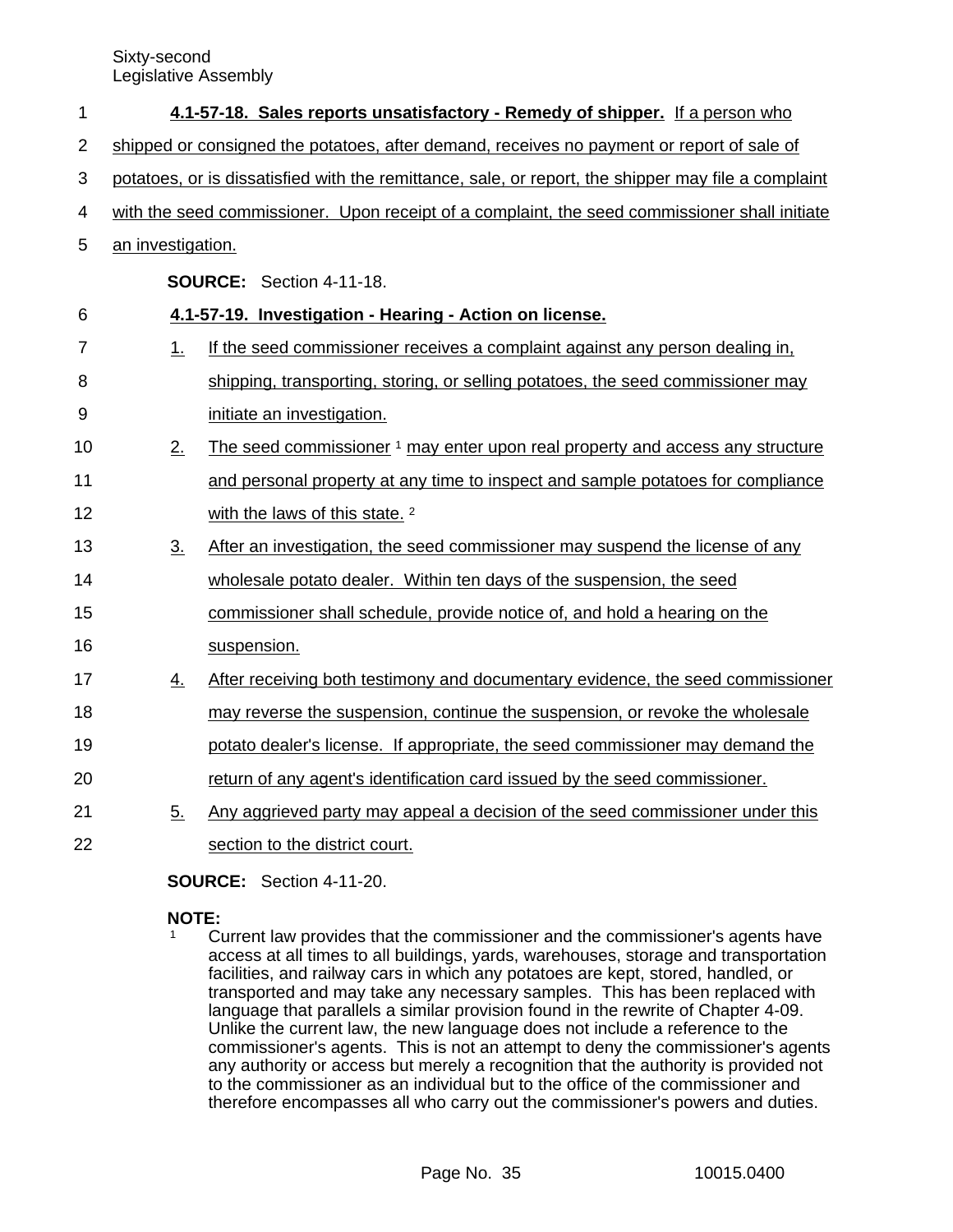<sup>2</sup> Current law provides that "[t]he commissioner ... [has] access, at all times, to all buildings, yards, warehouses, storage, and transportation facilities, and railway cars in which any potatoes are kept, stored, handled, or transported, and may take any necessary samples." The rewrite provides that the Seed Commissioner may access such property for the purpose of inspecting and sampling the potatoes to ensure compliance with the laws of this state. Are there any other purposes for which the Seed Commissioner requires access?

### **4.1-57-20. Fees and collections - Continuing appropriation.** The seed 1

- commissioner shall forward all moneys received from the collection of fees and other charges 2
- under this chapter to the state treasurer for deposit in a special fund known as the seed 3
- department fund. All moneys in the seed department fund are appropriated on a continuing 4
- basis to the state seed department to carry out statutory directives. 5

**SOURCE:** Section 4-11-21.

**NOTE:** The rewrite reconciles this section with the changes proposed in the rewrite of Chapter 4-09. The continuing appropriation for the purpose of "carrying out specific statutory directives" was selected rather than the standard phrase "to carry out this chapter" because other chapters also reference this particular fund.

### **4.1-57-21. Enforcement of chapter.** The seed commissioner shall do all things 6

- necessary to enforce this chapter and rules implementing this chapter. The attorney general or 7
- the state's attorney in the county where a case arises shall prosecute violations of this chapter 8
- and the rules. 9

**SOURCE:** Section 4-11-22.

### **4.1-57-22. Violations of chapter - Penalty.** 10

1. A person is guilty of a class A misdemeanor if the person: a. Makes any false statement or report as to the grade, condition, markings, quality, or quantity of potatoes received or delivered, or acts in a manner designed to deceive the consignor or purchaser of the potatoes; b. Refuses to accept, on agreed terms, any shipment for which the person has contracted, unless the refusal is based on a state inspection certificate, secured with reasonable promptness<sup>1</sup> after receipt of the shipment, and showing that the kind or quality of potatoes is not that which was purchased or ordered; <sup>2</sup> c. Fails to account for potatoes or to pay for potatoes within the time required by this chapter; 11 12 13 14 15 16 17 18 19 20 21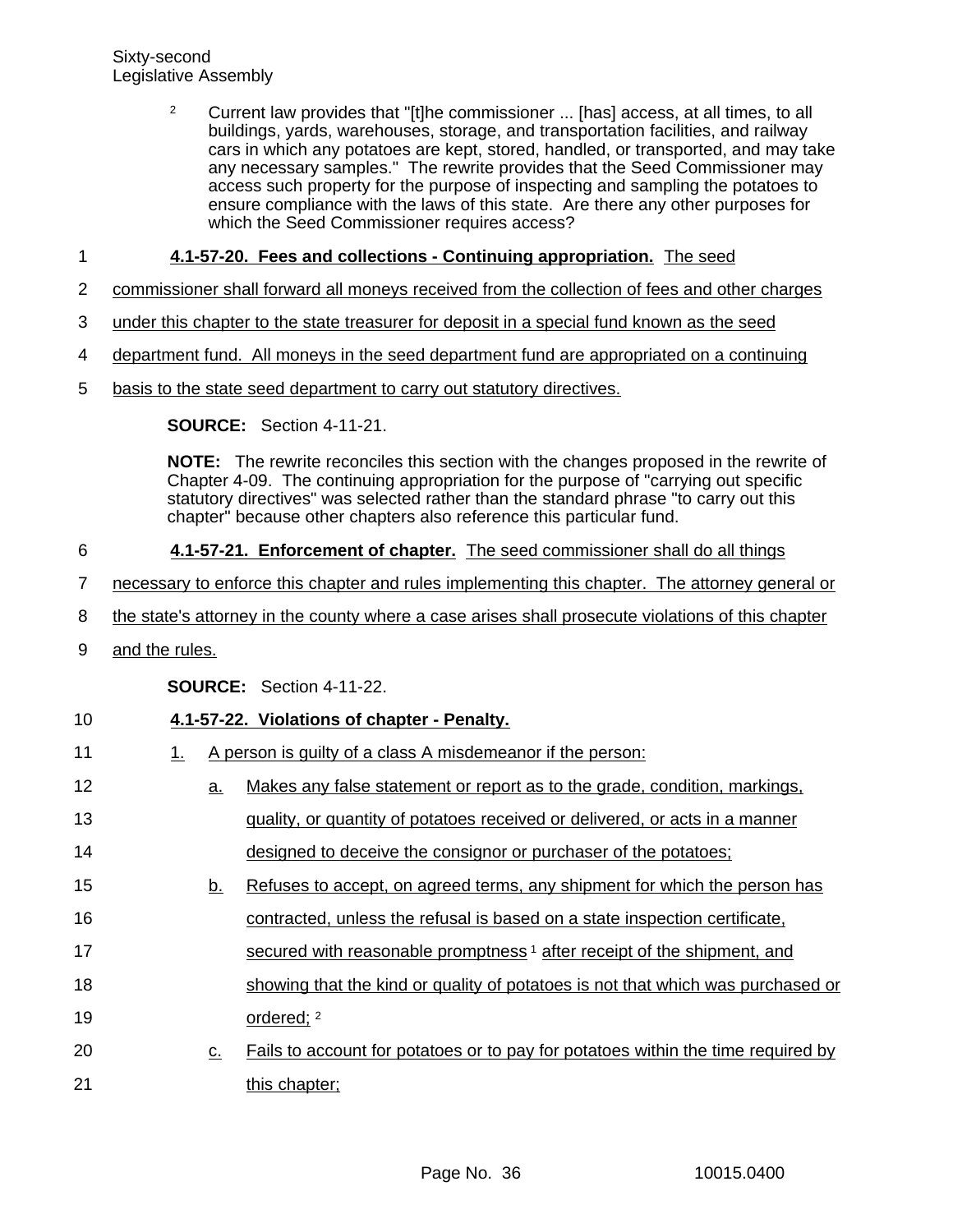| 1              |    | <u>d.</u> | Breaches any contract to which the person is a party for the purchase or sale          |
|----------------|----|-----------|----------------------------------------------------------------------------------------|
| $\overline{2}$ |    |           | of potatoes;                                                                           |
| 3              |    | <u>e.</u> | Purchases for the person's own account any potatoes received on                        |
| 4              |    |           | consignment, either directly or indirectly, without the consent of the consignor;      |
| 5              |    | <u>f.</u> | Issues false or misleading market quotations;                                          |
| 6              |    | g.        | Cancels any quotations during the period advertised by the person;                     |
| 7              |    | <u>h.</u> | Makes any false or misleading statement on an application for licensure as a           |
| 8              |    |           | wholesale potato dealer;                                                               |
| 9              |    | Ĺ.        | Increases the sales charges on shipped potatoes by means of fictitious sales;          |
| 10             |    | į.        | Fails to keep accurate records and financial accounts of all transactions as a         |
| 11             |    |           | wholesale potato dealer; 3                                                             |
| 12             |    | <u>k.</u> | Receives potatoes from foreign states or countries for sale or resale, within or       |
| 13             |    |           | outside this state, and gives the purchaser the impression through any                 |
| 14             |    |           | method of advertising or description that the potatoes are from a source other         |
| 15             |    |           | than their true origin; or                                                             |
| 16             |    | Ŀ.        | Violates this chapter or any rule implementing this chapter.                           |
| 17             | 2. |           | If the seed commissioner is notified that a wholesale potato dealer has been           |
| 18             |    |           | convicted of an offense listed in this section, of an offense involving fraudulent use |
| 19             |    |           | of the mails, or of any other criminal act pertaining to the conduct of the person as  |
| 20             |    |           | a wholesale potato dealer, the seed commissioner shall provide at least ten days       |
| 21             |    |           | notice and hold a hearing to determine whether the wholesale potato dealer's           |
| 22             |    |           | license should be suspended or revoked. 4                                              |
|                |    |           |                                                                                        |

**SOURCE:** Section 4-11-23.

### **NOTE:**

<sup>1</sup> The committee may wish to clarify what constitutes "reasonable promptness."

<sup>2</sup> Subsection 1(b) provides that a person is guilty of a misdemeanor if the person "[r]efuses to accept, on agreed terms, any shipment for which the person has contracted" and goes on to provide an exception, i.e., "unless the refusal is based on a state inspection certificate, secured with reasonable promptness after receipt of the shipment, and showing that the kind or quality of potatoes is not that which was purchased or ordered".

Since subsection 1(d) provides that a person is guilty of a misdemeanor if the person "breaches any contract entered by the person for the purchase or sale of potatoes," perhaps the two concepts could be combined as follows: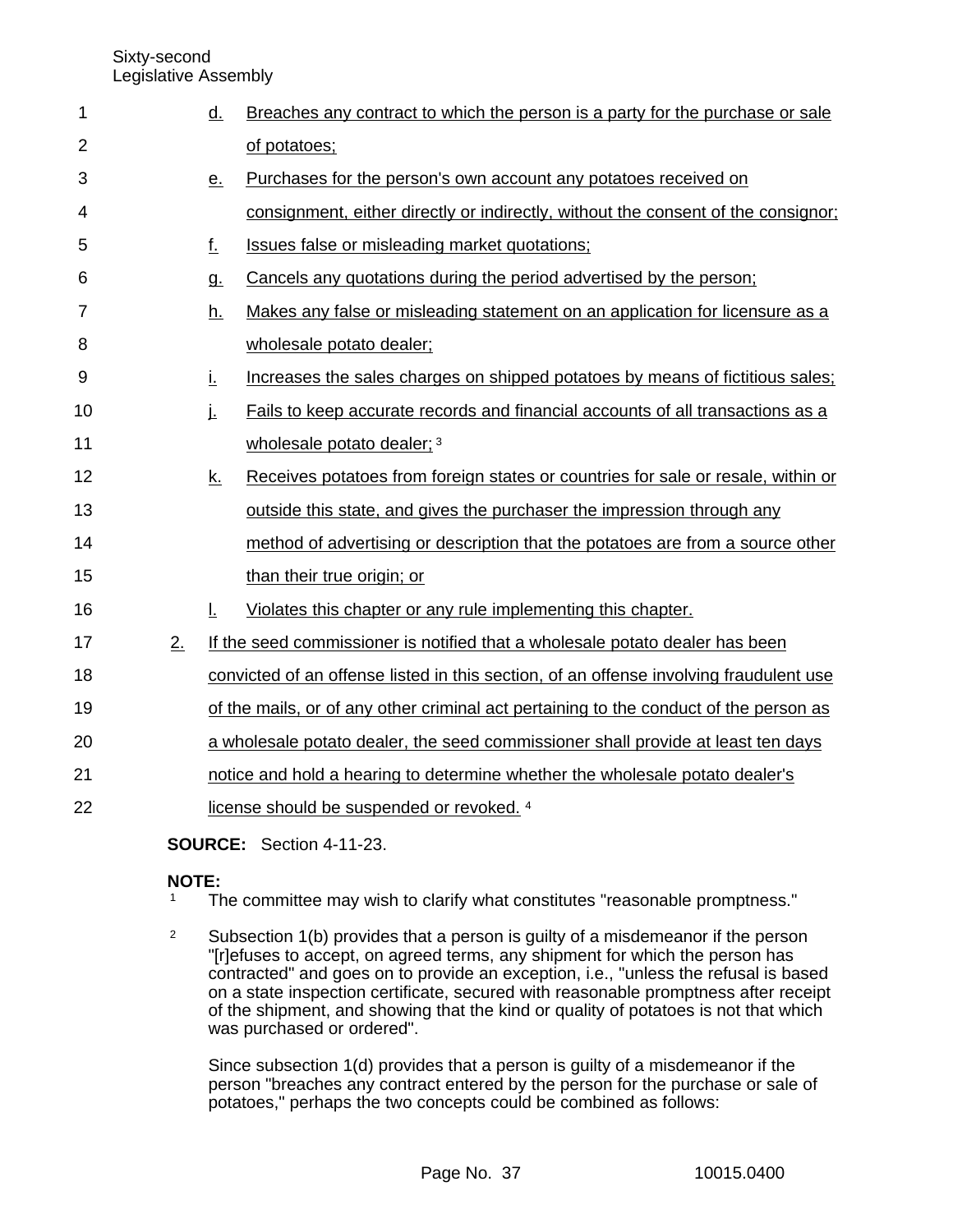A person is guilty of a misdemeanor if the person:

- Breaches any contract for the purchase or sale of potatoes to which the person was a party unless the breach is based on a state inspection certificate, secured with reasonable promptness after receipt of the shipment; and shows that the kind or quality of potatoes is not that which was purchased or ordered.
- $3$  Subsection 1(j) provides that a person is guilty of a misdemeanor if the person "[f]ails to keep accurate records and financial accounts of all transactions as a wholesale potato dealer". This parallels Section 4.1-57-10, which states that a "wholesale potato dealer shall keep accurate accounts and retain records of all transactions as a dealer for eighteen months...." Since subsection 1(l) applies the penalty to anyone who violates "this chapter," subsection 1(j) is unnecessary and should be removed.
- <sup>4</sup> Consideration should be given to relocating subsection 2 with Section 4.1-57-08(3), which already sets forth several other circumstances under which the Seed Commissioner may suspend or revoke a wholesale potato dealer's license.

#### **SECTION 6.** A new section to chapter 11-08 of the North Dakota Century Code is 1

created and enacted as follows: 2

#### **Limitation on authority - Seed.** Notwithstanding any other law, a county may not 3

- impose any requirements or restrictions pertaining to the registration, labeling, distribution, sale, 4
- handling, use, application, transportation, or disposal of seed. 5

**SOURCE:** Section 4-09-02.1.

- **SECTION 7.** A new section to chapter 40-05 of the North Dakota Century Code is 6
- created and enacted as follows: 7

### **Limitation on authority - Seed.** Notwithstanding any other law, a city may not impose 8

- any requirements or restrictions pertaining to the registration, labeling, distribution, sale, 9
- handling, use, application, transportation, or disposal of seed. This section does not apply to 10
- city zoning ordinances. 11

**SOURCE:** Section 4-09-02.1.

**SECTION 8.** A new section to chapter 58-03 of the North Dakota Century Code is 12

- created and enacted as follows: 13
- **Limitation on authority Seed.** Notwithstanding any other law, a township may not 14
- impose any requirements or restrictions pertaining to the registration, labeling, distribution, sale, 15
- handling, use, application, transportation, or disposal of seed. 16

**SOURCE:** Section 4-09-02.1.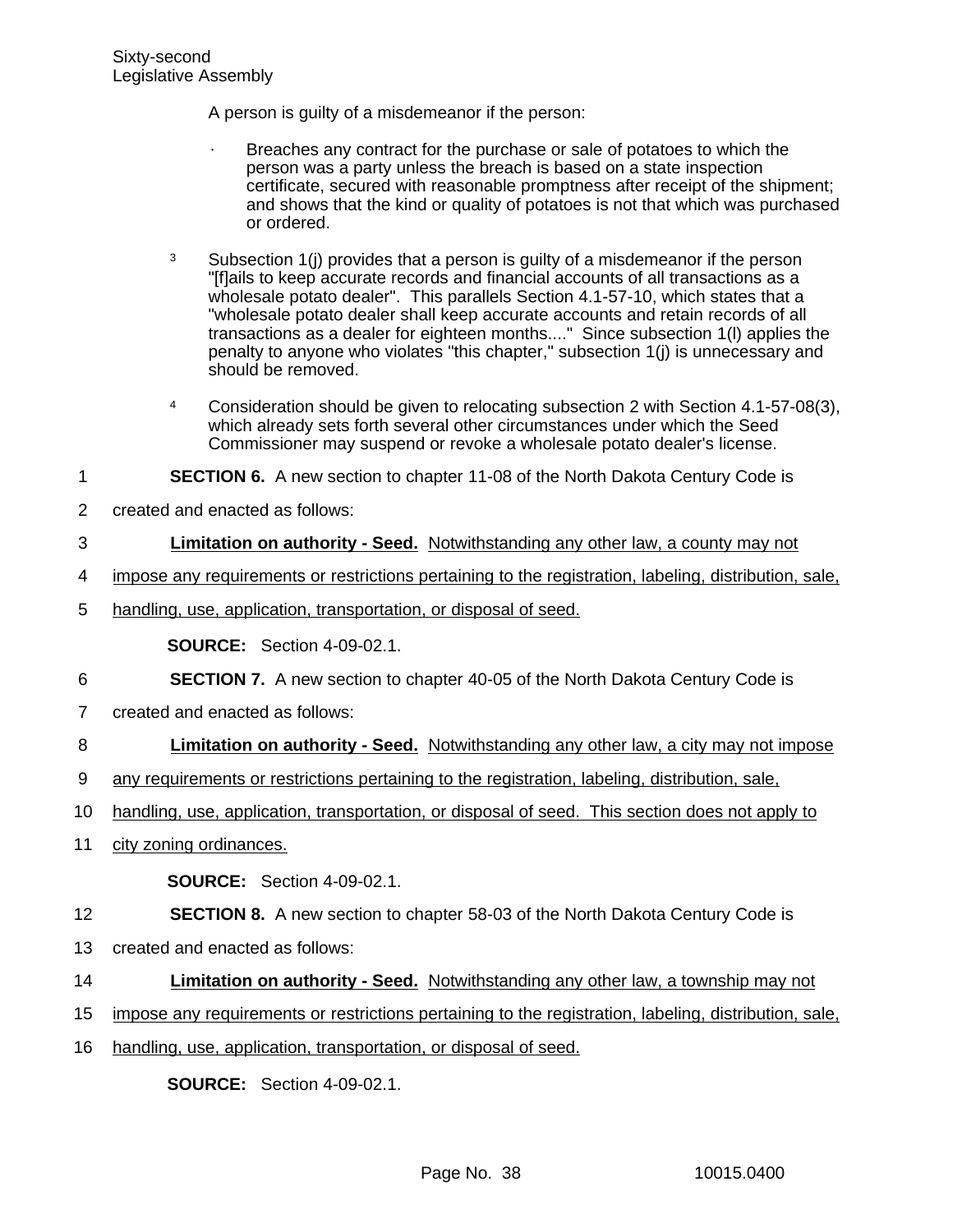**SECTION 9. AMENDMENT.** Section 60-02-01 of the North Dakota Century Code is amended and reenacted as follows: 1 2

**60-02-01. Definitions.** In this chapter, unless the context or subject matter otherwise requires: 3 4

1. "Commission" means the public service commission. 5

2. "Credit-sale contract" means a written contract for the sale of grain pursuant to which the sale price is to be paid or may be paid more than thirty days after the delivery or release of the grain for sale and which contains the notice provided in subsection 7 of section 60-02-19.1. If a part of the sale price of a contract for the sale of grain is to be paid or may be paid more than thirty days after the delivery or release of the grain for sale, only such part of the contract is a credit-sale contract. 6 7 8 9 10 11

- 3. "Grain" means wheat, durum, oats, rye, barley, buckwheat, flaxseed, speltz, safflower, sunflower seeds, tame mustard, peas, beans, soybeans, corn, clover, millet, alfalfa, and any other commercially grown grain or grass seed. "Grain" as defined in this chapter shall not include grain or grass seeds owned by or in the possession of the warehouseman that have been cleaned, processed, and specifically identified for an intended use of planting for reproduction and for which a warehouse receipt has not been issued. 12 13 14 15 16 17 18
- 4. "Noncredit-sale contract" means a contract for the sale of grain other than a credit-sale contract. 19 20
- 5. "Public warehouse" means any elevator, mill, warehouse, subterminal, grain warehouse, terminal warehouse, or other structure or facility not licensed under the United States Warehouse Act [7 U.S.C. 241-273] in which grain is received for storing, buying, selling, shipping, or processing for compensation. Provided, however, that nothing in this chapter shall be construed to require a processor to receive, store, or purchase any lot or kind of grain at said facility. 21 22 23 24 25 26
- 6. "Public warehouseman" means the person operating a public warehouse that is located or doing business within this state, whether or not such owner or operator resides within this state. The term does not include a person who is permitted to sell seed under chapter 4-09 4.1-53, if that person does not store grain for the public and buys grain only for processing and subsequent resale as seed, or an 27 28 29 30 31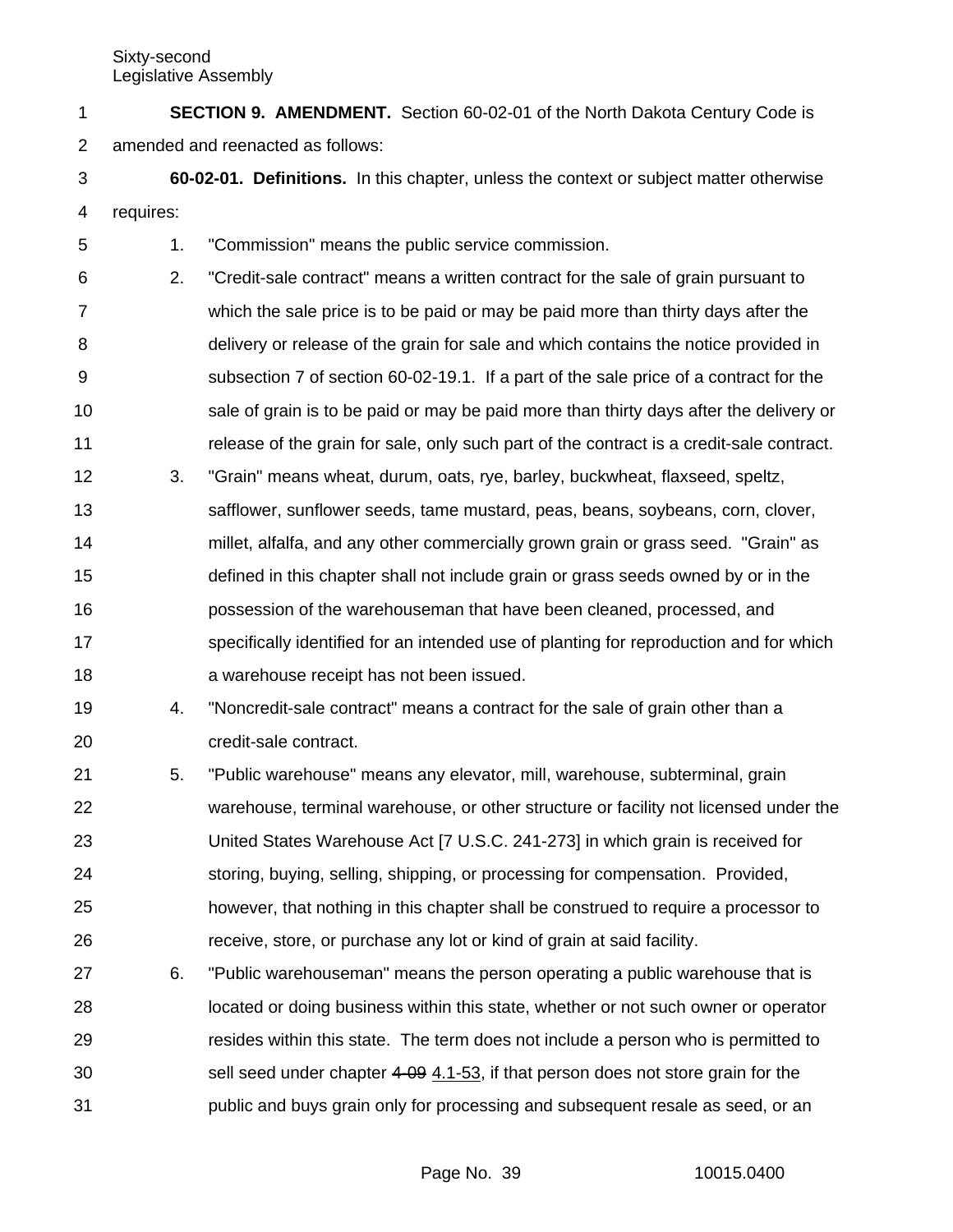| authorized dealer or agent of a seed company holding a permit in accordance with |
|----------------------------------------------------------------------------------|
| section 4-09-14.4 4.1-53-38.                                                     |

7. "Receipts" means grain warehouse receipts, scale tickets, checks, or other memoranda given by a public warehouseman for, or as evidence of, the receipt, storage, or sale of grain except when such memoranda was received as a result of a credit-sale contract. 3 4 5 6

8. "Receiving station" means any facility other than an individually licensed warehouse that is used by a licensed public warehouseman to receive and temporarily store grain prior to transferring the grain to the warehouseman's primary licensed warehouse location or delivering it directly to market. 7 8 9 10

**NOTE:** The amendment of this section reconciles a cross-reference.

**SECTION 10. AMENDMENT.** Section 60-02.1-01 of the North Dakota Century Code is amended and reenacted as follows: 11 12

**60-02.1-01. Definitions.** In this chapter, unless the context or subject matter otherwise requires: 13 14

1. "Commission" means the public service commission. 15

2. "Credit-sale contract" means a written contract for the sale of grain pursuant to which the sale price is to be paid or may be paid more than thirty days after the delivery or release of the grain for sale and which contains the notice provided in subsection 7 of section 60-02.1-14. If a part of the sale price of a contract for the sale of grain is to be paid or may be paid more than thirty days after the delivery or release of the grain for sale, only such part of the contract is a credit-sale contract. 16 17 18 19 20 21

- 3. "Facility" means a structure in which grain purchased by a grain buyer is received or held. 22 23
- 4. "Facility-based grain buyer" means a grain buyer who operates a facility licensed under the United States Warehouse Act [7 U.S.C. 241-273] where grain is received. 24 25 26
- 5. "Grain" means wheat, durum, oats, rye, barley, buckwheat, flaxseed, speltz, safflower, sunflower seeds, tame mustard, peas, beans, soybeans, corn, clover, millet, alfalfa, and any other commercially grown grain or grass seed. "Grain" does not include grain or grass seeds owned by or in the possession of the grain buyer 27 28 29 30